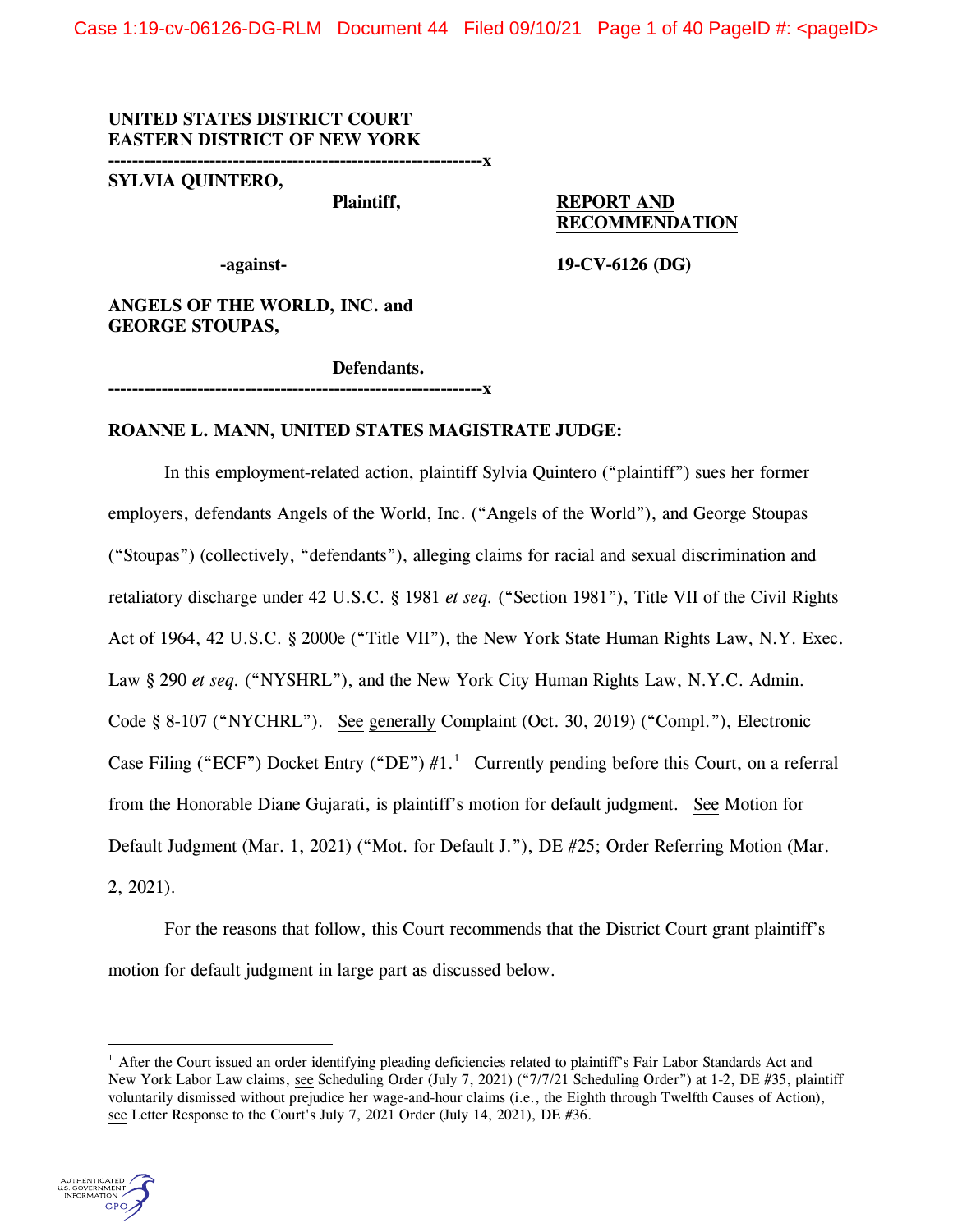Case 1:19-cv-06126-DG-RLM Document 44 Filed 09/10/21 Page 2 of 40 PageID #: <pageID>

### **BACKGROUND**

On October 30, 2019, plaintiff commenced this action, asserting various causes of action arising out of her employment with defendants. See Compl. Plaintiff is an African-American woman who worked at defendants' "gentlemen's club" as an "Entertainer" or exotic dancer, from December 2014 to October 25, 2017. See id.  $\P$  3 n.1, 9-11, 21. Plaintiff worked exclusively for tips and did not receive any wages from defendants. See id. ¶ 22. Defendants required plaintiff to pay them "housing fees," ranging from \$80 to \$300 per night, depending on the shift she worked. See id. ¶ 23.

In December 2015, defendants began to highlight the presence of bartenders, whom they called "Startenders," and instructed them to wear the same or similar types of attire as Entertainers, and to engage in stripteases and exotic nude dancing. See id. ¶ 25. The Startenders hired by defendants were exclusively Latina and lighter-skinned women, in contrast to plaintiff, and other Entertainers, who were darker-skinned African-American women. See id. ¶ 26. Plaintiff alleges that management began to feature the Startenders because defendants perceived lighter-skinned women to be more desirable to customers than darker-skinned women. See id.  $\sqrt{27}$ .

Although defendants directed customers to tip Startenders directly, they instructed customers that all tips for Entertainers must be thrown onto the stage, so that the money could be collected by defendants and redistributed to the Entertainers, and to other of defendants' employees, at defendants' discretion. See id. ¶ 28; see also id. ¶ 31. Plaintiff and other Entertainers were prohibited from meeting with customers in semi-private VIP areas, which were generally reserved for Startenders. See id. ¶ 29. Unlike the Entertainers, the Startenders were not required to pay a housing fee. See id. ¶ 32. Defendants designated the club's more popular nights as "Latina Nights," during which plaintiff was not permitted to work. See id. 1 33. Plaintiff further alleges

2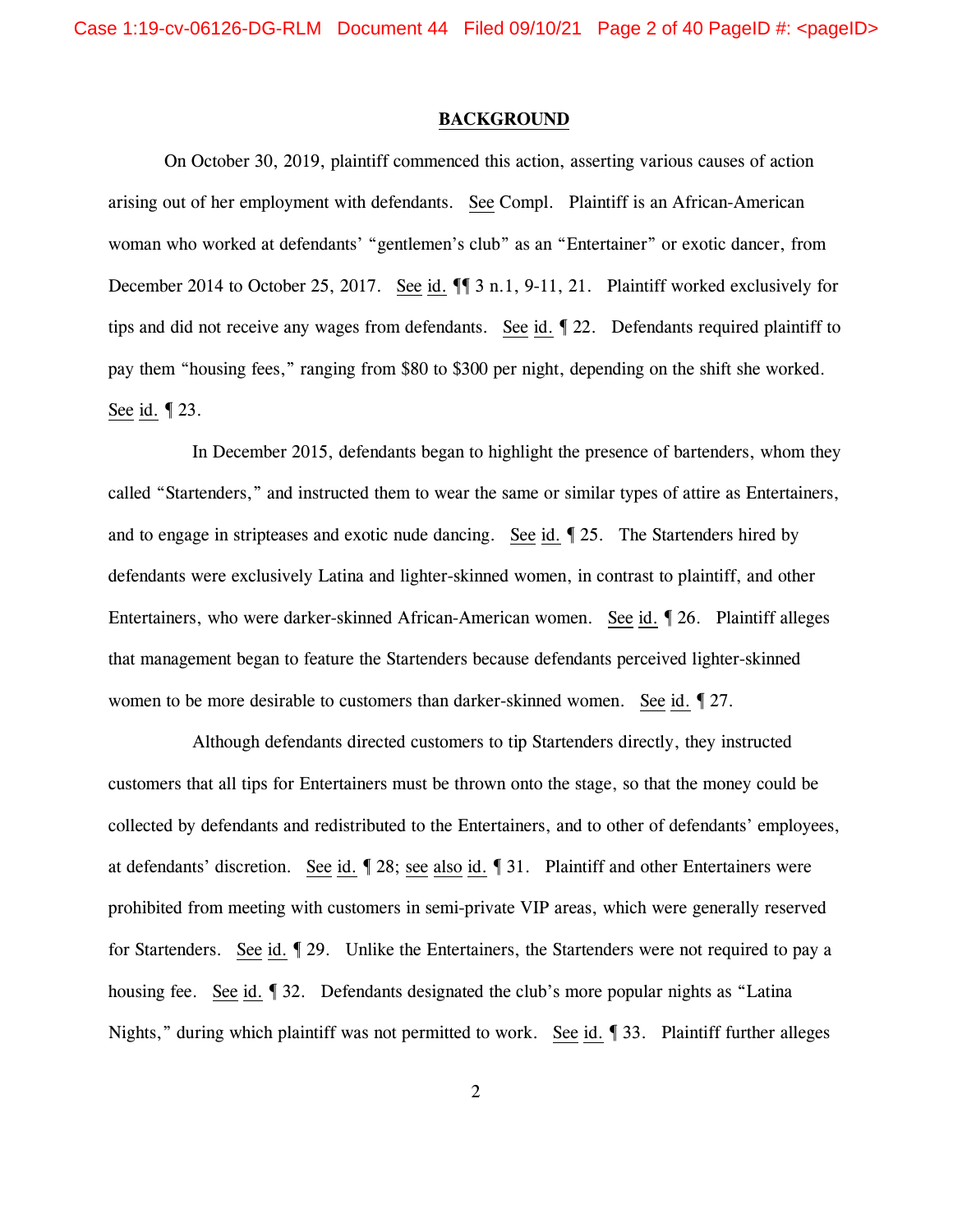that she was subjected to racial slurs by "defendants," but does not identify the managers or employees to whom she refers. See id. ¶ 34 (plaintiff and other darker-skinned Entertainers were called "Monkeys" and "Zoo Animals").

In addition to the ongoing racial discrimination, defendants fostered an environment of sexual harassment and quid pro quo harassment by managers and promoters.<sup>[2](#page-2-0)</sup> See id.  $\sqrt{ }36$ . Plaintiff was subjected to a pattern and practice of quid pro quo sexual harassment by the managers and promoters. See id. ¶ 39. Specifically, in 2017, defendant Stoupas, who managed the day-today operations of Angels of the World, began making sexually explicit comments and requests towards plaintiff. See id.  $\P$  14, 44. Stoupas also "frequently directed Entertainers and Startenders downstairs to his private office to engage in sexual activities with him." Id.  $\P$  42. One promoter, known as "Strike Sinatra," sexually harassed plaintiff on a regular basis by demanding sexual favors from her via phone and text message. See id. 147. Other promoters also demanded that plaintiff have sex with them. See id. ¶ 48. Because plaintiff did not submit to these unwanted sexual advances, she received fewer and less lucrative shifts than other dancers, and therefore less compensation. See id. ¶ 49.

In October 2017, plaintiff began to speak publicly about defendants' racial discrimination towards the African-American Entertainers. See id. ¶¶ 35, 50. Plaintiff's advocacy started a movement designated as the "NYC Stripper Strike," which garnered significant media attention. See id.  $\oint$  50 & n.3. On or about October 24, 2017, a promoter known as "King Keno," who worked for defendants, created an Instagram page entitled "dancersarefried," in which King Keno, as well as other Angels of the World employees, posted comments describing plaintiff as

<span id="page-2-0"></span> $<sup>2</sup>$  In addition to marketing and promotional duties, the promoters exercised managerial/supervisory authority over</sup> Entertainers, including the ability to hire and fire Entertainers, and the authority to reduce their hours and their share of tips. See Compl. ¶ 36 n.2.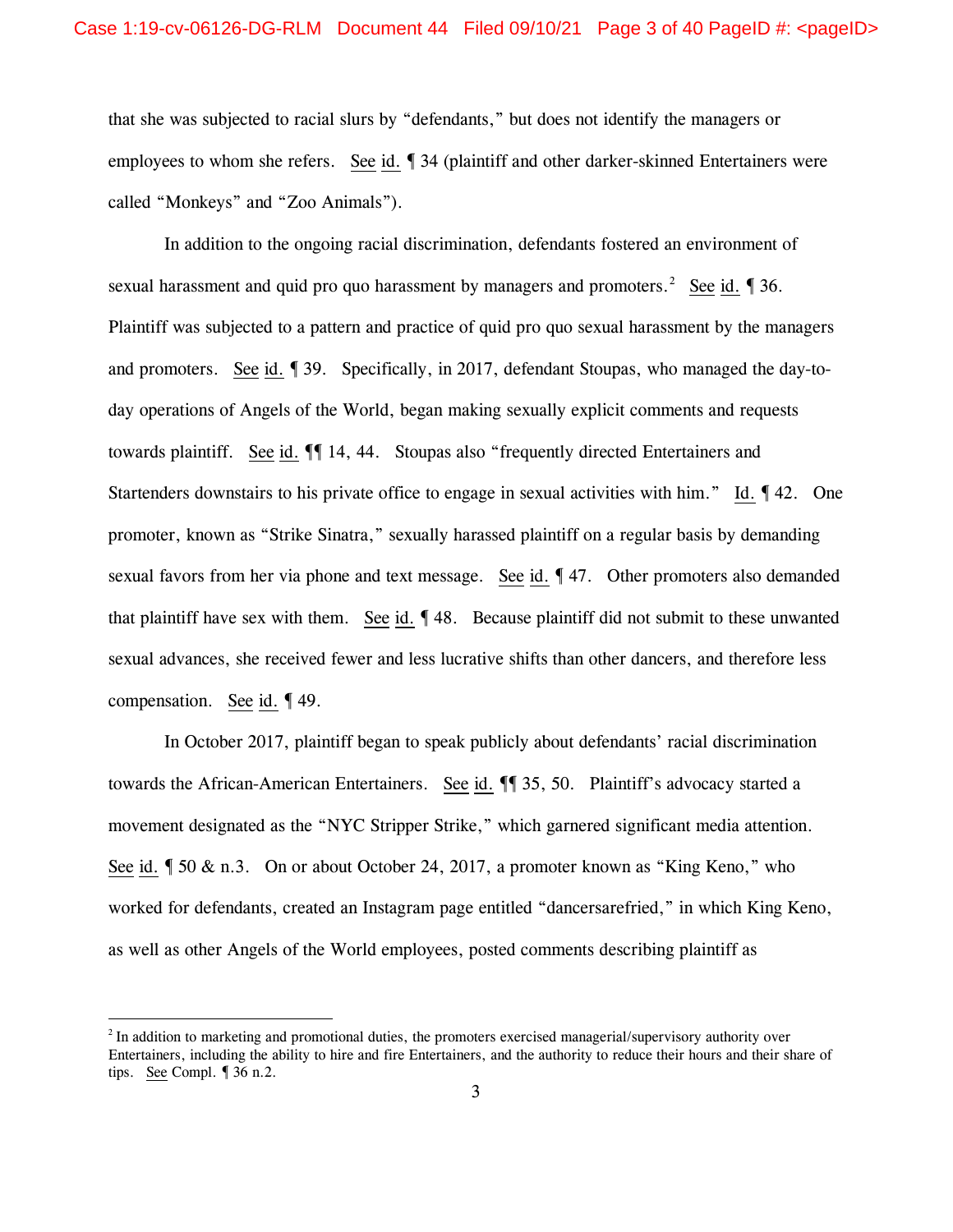"ignorant," "a fraud," a "fake bitch," insulted her appearance, shared offensive and altered images of plaintiff, and called for plaintiff's termination. See id. ¶¶ 52-53. On October 25, 2017, during a radio interview in which plaintiff discussed "defendants' racist treatment of their employees," id. ¶ 54, King Keno called in and denied plaintiff's allegations and continued his attacks against her onair, see id. ¶ 55. As a result of defendants' alleged retaliation, plaintiff was afraid to return to work and was forced to quit. See id.  $\P$  56, 57.

#### **PROCEDURAL HISTORY**

Plaintiff filed her Title VII charges with the Equal Employment Opportunity Commission ("EEOC") on August 16, 2018, and was granted the right to sue on August 2, 2019. See id.  $\P$  7-8. Plaintiff filed her federal complaint against defendants on October 30, 2019. See Compl. Plaintiff effected service on the corporate defendant through the New York Secretary of State on July 9, 2020, and served defendant Stoupas on June 29, 2020. See Summons Returned Executed (July 2, 2020), DE #13; Summons Returned Executed (July 14, 2020), DE #14. By Order dated October 28, 2020, after plaintiff failed to take any action beyond service of process, this Court directed plaintiff to show cause why the case should not be dismissed for lack of prosecution, pursuant to Rule 41(b) of the Federal Rules of Civil Procedure, and for failure to effect timely service, pursuant to Rule 4(m). See Order to Show Cause (Oct. 28, 2020), DE #15. Although the Court found that plaintiff had not shown good cause for her delay, the Court exercised its discretion to extend the deadline for serving defendants, *nunc pro tunc*, to July 30, 2020. See Order (Nov. 5, 2020).

On December 7, 2020, plaintiff requested a certificate of default. See Request for Certificate of Default (Dec. 7, 2020), DE #23. The Clerk of Court noted defendants' default on December 14, 2020. See Clerk's Entry Of Default (Dec. 14, 2020), DE #24. On March 1, 2021,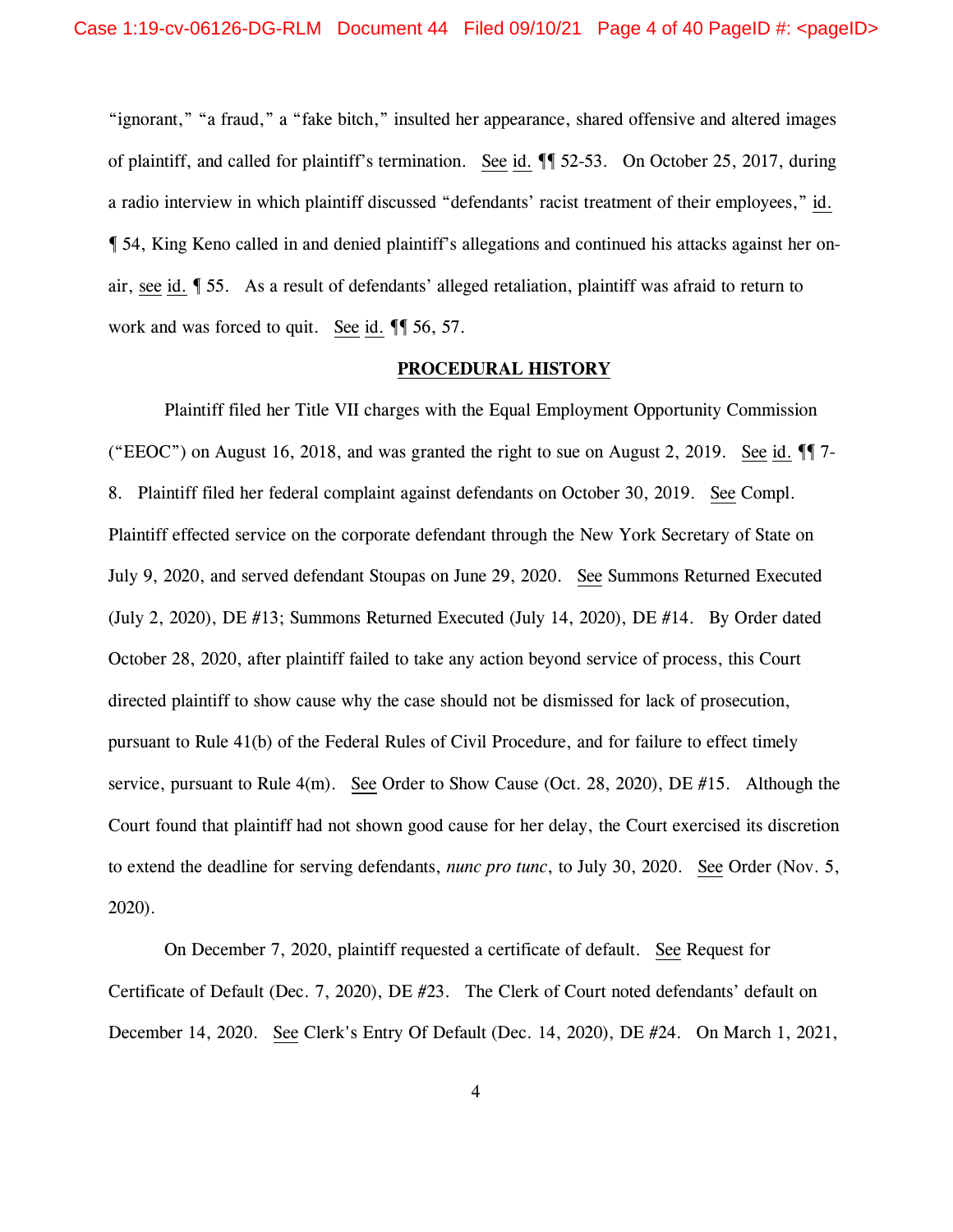plaintiff moved for default judgment, see Mot. for Default J., and subsequently supplemented her motion at the Court's direction, see Letter Response (July 14, 2021) ("7/14/21 Letter"), DE #36. Counsel mailed defendants copies of plaintiff's motion for default judgment, see Affidavit of Service (Mar. 5, 2021), DE #28, and communicated with an attorney representing them in another matter, thereby ensuring that they had actual notice of this lawsuit, see Affirmation of Susan K. Crumiller (Mar. 1, 2021) ("Crumiller Aff.") ¶¶ 9-17, DE #25-1 & Exs. A-F thereto. Defendants nevertheless have not responded to the motion.

# **DISCUSSION**

### **I. Default Judgment Standard**

After the Clerk of the District Court enters a Certificate of Default, the District Court may, on a plaintiff's application, enter a default judgment where a defendant "has failed to plead or otherwise defend" an action. See Fed R. Civ. P. 55(a), (b); see also S.D.N.Y./E.D.N.Y. Local Civ. R. 55.2(b). A defendant's default constitutes an admission of all well-pleaded factual allegations in the complaint except those relating to damages. See Greyhound Exhibitgroup, Inc. v. E.L.U.L. Realty Corp., 973 F.2d 155, 158 (2d Cir. 1992); Au Bon Pain Corp. v. Artect, Inc., 653 F.2d 61, 65 (2d Cir. 1981). Nevertheless, a pleading's legal conclusions are not assumed to be true, and, on a motion for default judgment, the factual allegations in the complaint must themselves be sufficient to establish a right to relief. See City of New York v. Mickalis Pawn Shop, LLC, 645 F.3d 114, 137 (2d Cir. 2011); Finkel v. Romanowicz, 577 F.3d 79, 84 (2d Cir. 2009) (district court is "required to determine whether the [plaintiff's] allegations establish [defendant's] liability as a matter of law"); Chen v. JP Standard Constr. Corp., 14-CV-1086 (MKB), 2016 WL 2909966, at \*4 (E.D.N.Y. Mar. 18, 2016), adopted, 2016 WL 2758272 (E.D.N.Y. May 12, 2016). "When deciding a [defendant's liability on a] motion for default judgment, courts have also looked to recent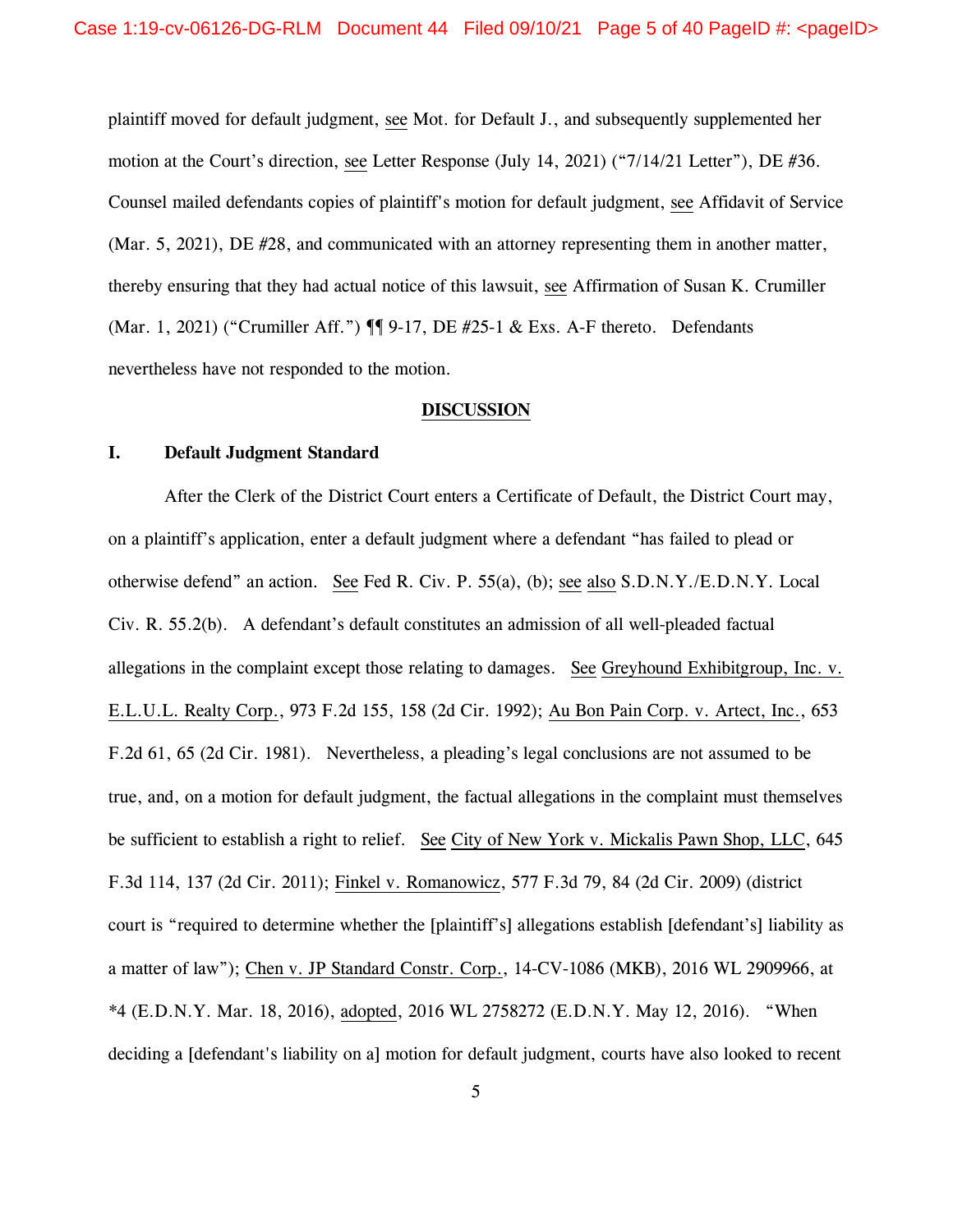precedent with regard to surviving a Rule 12(b)(6) motion to dismiss[.]" Chanel, Inc. v. Jean-Louis, No. 06-cv-5924 (ARR)(JO), 2009 WL 4639674, \*3 (E.D.N.Y. Dec. 7, 2009).

If the allegations in the pleading properly state a claim, the plaintiff must then establish damages. See Greyhound Exhibitgroup, 973 F.2d at 158. It is within a court's discretion to determine whether the plaintiff's burden has been met, and whether or not to hold an evidentiary hearing on the issue of damages. See Tamarin v. Adam Caterers, Inc., 13 F.3d 51, 53-54 (2d Cir. 1993); Action S.A. v. Marc Rich & Co., Inc., 951 F.2d 504, 508 (2d Cir. 1991); Fed. R. Civ. P. 55(b)(2). In this regard, the moving party is entitled to all reasonable inferences from the evidence it offers. See Romanowicz, 577 F.3d at 84; Au Bon Pain, 653 F.2d at 65.

# **II. Statute of Limitations**

In New York, an employment discrimination claim under Title VII must be filed with the EEOC within 300 days of the alleged discrimination. See Russo v. N. Y. Presbyterian Hosp., 972 F.Supp.2d 429, 442 (E.D.N.Y. 2013). The statute of limitations under the NYSHRL and the NYCHRL is three years. See Taylor v. City of New York, 207 F.Supp.3d 293, 301-02 (S.D.N.Y. 2016); N.Y. C.P.L.R. § 214(2); N.Y.C. Admin. Code § 8–502(d). "The statute of limitations for claims under [Section] 1981 is either three years or four years, depending on the nature of the claims[,]" with the four-year period applicable to claims that arise out of a post-1990 statute (28 U.S.C. § 1658) that created a federal "catch-all" statute of limitations. See Johnson v. Wendy's Corp., 1:19-cv-8157-MKV, 2021 WL 243055, at \*4 (S.D.N.Y. Jan. 25, 2021) (citing, *inter alia,* Jones v. R.R. Donnelly & Sons Co., 541 U.S. 369, 382 (2004)). Plaintiff's Section 1981 hostile work environment and retaliation claims, which "allege discrimination and retaliation arising after her employment relationship with defendants was formed," "arise under section 1981(b), which was enacted as part of the 1991 amendment to section 1981[,]" and thus "are subject to the four-year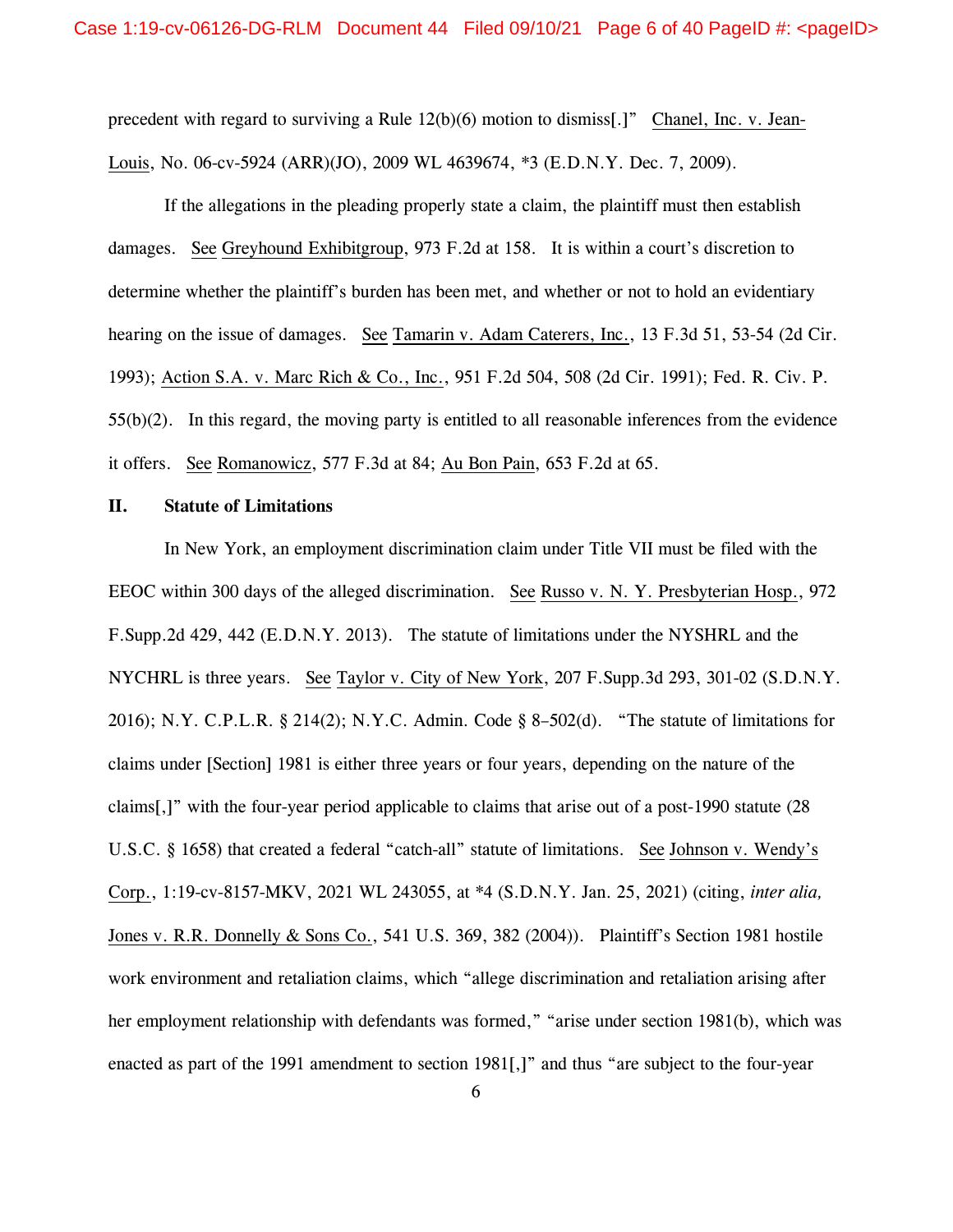federal 'catch-all' statute of limitations established by 28 U.S.C. § 1658(a)." Hayes v. Kerik, 414 F.Supp.2d 193, 208 (E.D.N.Y. 2006).

Accordingly, plaintiff's retaliation and discrimination claims under Title VII, as well as any damages arising from those claims, would be time-barred (1) under Title VII if they arose prior to October 20, 2017; (2) under the NYSHRL and NYCHRL if they arose prior to October 20, 2014; and (3) under Section 1981 if they arose prior to October 20, 2013. Here, however, defendants have waived the statute of limitations as an affirmative defense by failing to appear in this action. See S.E.C. v. Amerindo Inv. Advisors, 639 F.App'x 752, 754 (2d Cir. 2016) ("the statute of limitations defense was abandoned by their failure to appear and assert that defense"); Doe v. Constant, 354 F.App'x 543, 545 (2d Cir. 2009) (affirming entry of default judgment and noting that "timeliness . . . is an affirmative defense that may be forfeited or waived"); Kropelnicki v. Siegel, 290 F.3d 118, 130 n.7 (2d Cir. 2002) ("The statute of limitations is an affirmative defense that is waived if not raised. As a result, we have held that 'a district court "ordinarily" should not raise a statute of limitations defense *sua sponte*.'") (citations omitted).

In any event, the continuing violation doctrine allows a plaintiff "to bring suit challenging all conduct that was a part of that [continuing] violation, even conduct that occurred outside the limitations period." Cornwell v. Robinson, 23 F.3d 694, 704 (2d Cir. 1994). To demonstrate that the doctrine applies, the plaintiff is required to show that the related acts were the result of a discriminatory policy rather than isolated instances of discrimination. See Patterson v. Cnty. of Oneida, N.Y., 375 F.3d 206, 220 (2d Cir. 2004) ("To bring a claim within the continuing violation exception, a plaintiff must at the very least allege that one act of discrimination in furtherance of the ongoing policy occurred within the limitations period."); Fitzgerald v. Henderson, 251 F.3d 345, 359 (2d Cir. 2001); Cornwell, 23 F.3d at 704. To the extent plaintiff's claims arise out of conduct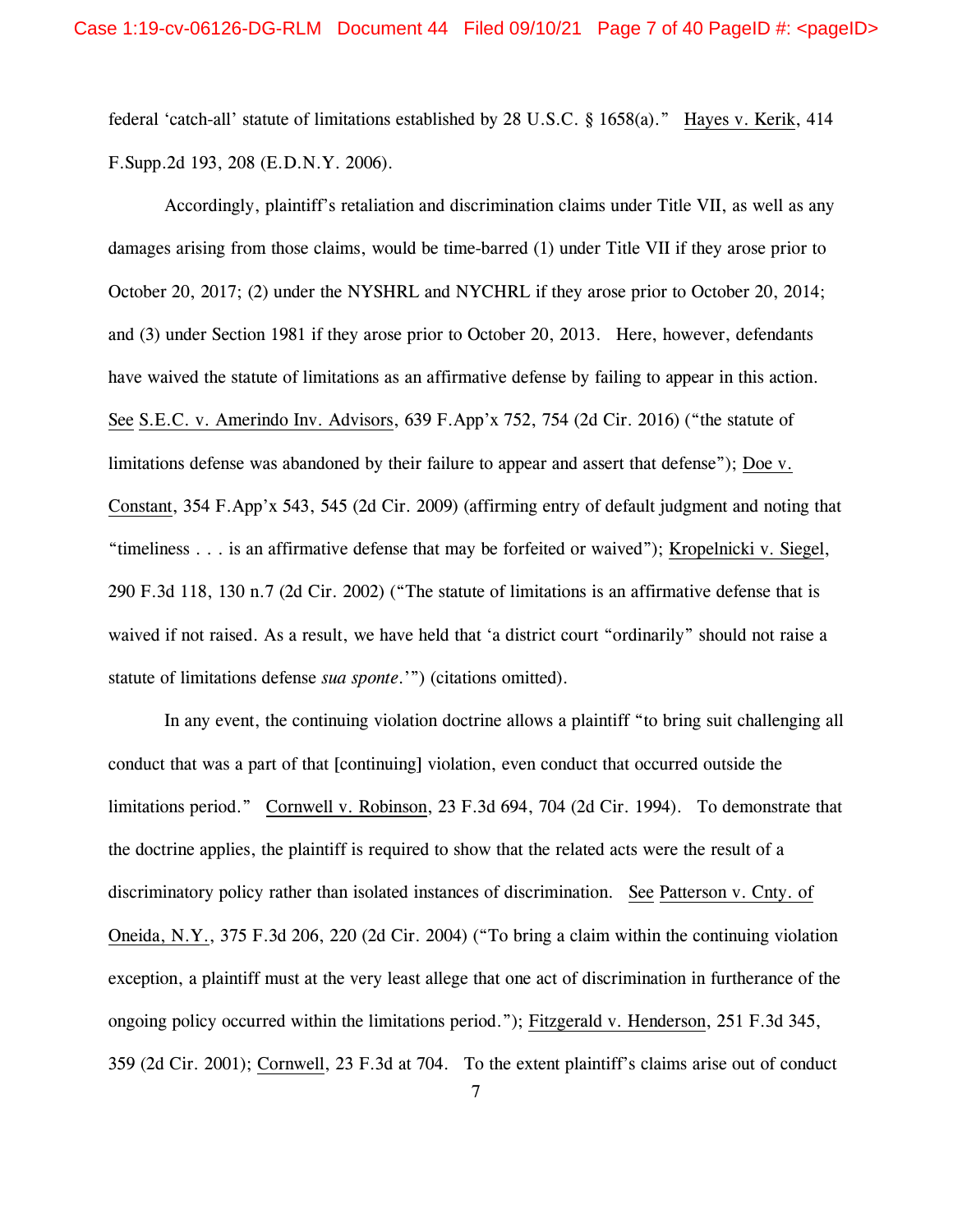that would otherwise be beyond the applicable limitations period, plaintiff alleges that defendants' discriminatory conduct was part of a continuing policy and practice that culminated in her constructive discharge on or about October 27, 2017. $3$  Thus, having filed her EEOC complaint on August 16, 2018, all of plaintiff's claims are timely pursuant to the "continuing violation doctrine."

# **III. Racial Discrimination under Title VII, NYSHRL, NYCHRL and Section 1981**

Plaintiff alleges that defendants discriminated against her and subjected her to a hostile work environment based on her race, in violation of Title VII, the NYSHRL, the NYCHRL and Section 1981. Title VII of the Civil Rights Act of 1964 provides that "[i]t shall be an unlawful employment practice for an employer . . . to discriminate against any individual with respect to [her] compensation, terms, conditions, or privileges of employment, because of such individual's race [or] color[.]" 42 U.S.C. § 2000e-2(a)(1). Similarly, the NYSHRL provides that "[i]t shall be an unlawful discriminatory practice [f]or an employer," on account of an individual's race, creed or color, "to discriminate against such individual in compensation or in terms, conditions or privileges of employment." N.Y. Exec. Law. § 296(1)(a). Section 1981 "outlaws [racial] discrimination with respect to the enjoyment of benefits, privileges, terms and conditions of a contractual relationship, such as employment[.]" Patterson, 375 F.3d at 224 (citation omitted). "Most of the core substantive standards that apply to claims of discriminatory conduct in violation of Title VII are also applicable to claims of discrimination in employment in violation of § 1981[,]" id. at 225, as well as to those brought pursuant to the NYSHRL, see Vivenzio v. City of Syracuse, 611 F.3d 98, 106 (2d Cir. 2010).<sup>[4](#page-7-1)</sup> In contrast, the NYCHRL was intended to be construed more broadly than its

<span id="page-7-0"></span><sup>&</sup>lt;sup>3</sup> Plaintiff's constructive discharge claims were in any event filed within the applicable statutes of limitations.

<span id="page-7-1"></span><sup>&</sup>lt;sup>4</sup> As discussed below, "[t]he principal difference] among these three statutes" is that individuals may not be held liable under Title VII. See Turley v. ISG Lackawanna, Inc., 774 F.3d 140, 156 n.6 (2d Cir. 2014). In addition, Title VII requires that defendants had "fifteen or more employees for each working day in each of twenty or more calendar weeks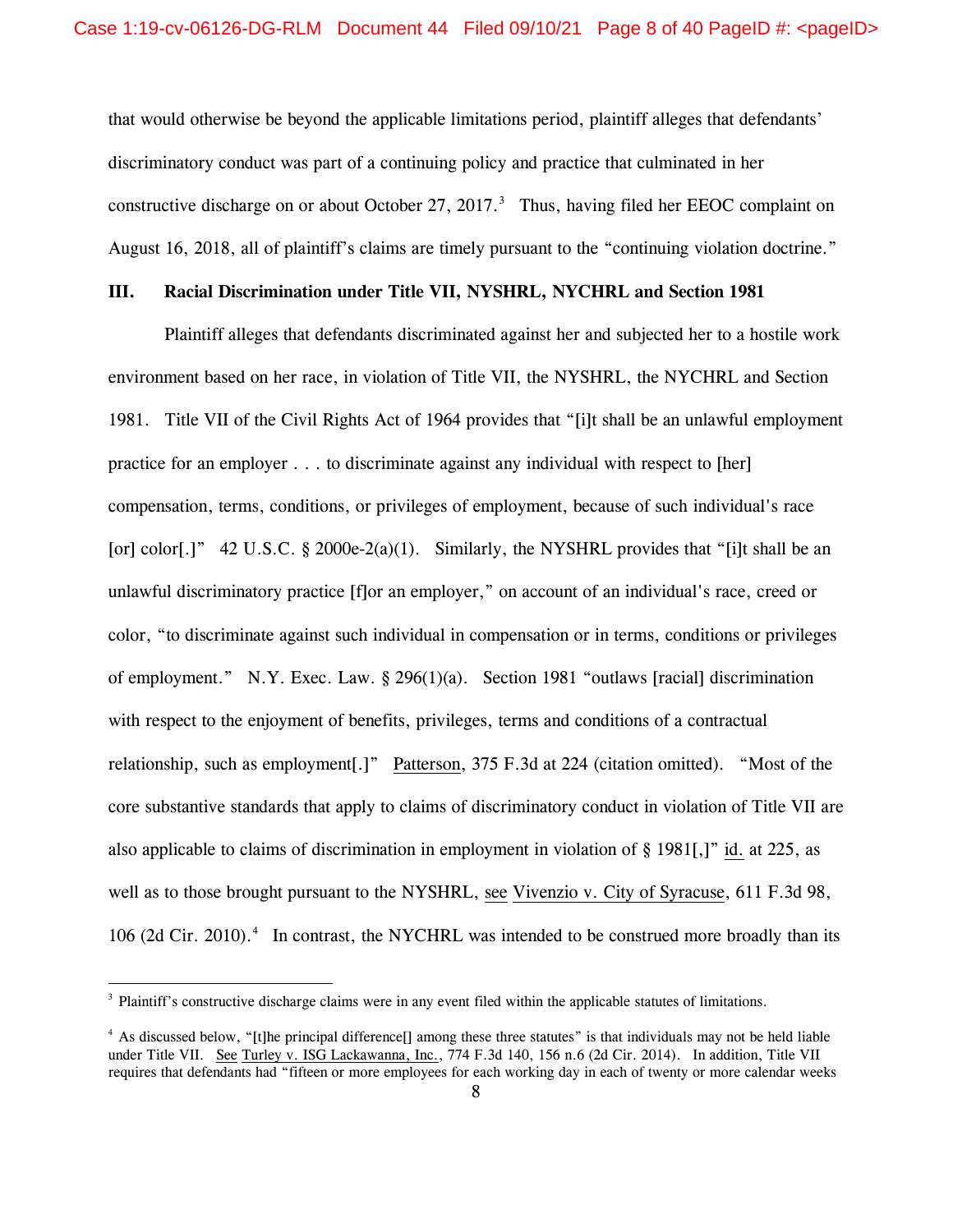state and federal counterparts, see Mihalik v. Credit Agricole Cheuvreux N. Am., Inc., 715 F.3d 102, 109 (2d Cir. 2013); Bermudez v. City of N.Y., 783 F.Supp.2d 560, 579 (S.D.N.Y. 2011), and, "if Plaintiffs meet the requisite elements of their claims under either Title VII or Section 1981, the standard under the NYCHRL is also met[,]" Francis v. Ideal Masonry, Inc., 16-CV-2839 (NGG)(PK), 2018 WL 4292171, at \*4 (E.D.N.Y. Aug. 3, 2018), adopted, 2018 WL 4288625 (E.D.N.Y. Sept. 7, 2018).

Plaintiff alleges that because of her race, she both suffered adverse employment actions and was subjected to a hostile work environment. Addressing each of these two theories in turn, the Court first considers whether plaintiff has sufficiently alleged a federal or state cause of action against her employer, Angels of the World, and then turns briefly to her municipal claims and to whether she has stated a claim against her supervisor, defendant Stoupas.

# A. *Adverse Race-Based Employment Actions by Angels of the World (Federal and State Claims)*

"Employment discrimination claims [alleging adverse employment action on the basis of race] brought under Title VII, [Section] 1981, and the NYSHRL are analyzed pursuant to the burden-shifting framework established by the Supreme Court in *McDonnell Douglas v. Green*, 411 U.S. 792 (1973)." Spires v. MetLife Grp., Inc., No. 18-CV-4464 (RA), 2019 WL 4464393, at \*4 (S.D.N.Y. Sept. 18, 2019); see Littlejohn v. City of New York, 795 F.3d 297, 312 (2d Cir. 2015)

in the current or preceding calendar year," see 42 U.S.C. § 2000e(b), which plaintiff's Complaint fails to allege explicitly. Nevertheless, the Court infers that Angels of the World employed at least fifteen individuals based on the nature of the business, the issuance of a right-to-sue letter by the EEOC, and plaintiff's allegations referencing various categories of employees, including managers, bussers, disc jockeys, "house moms," promoters, Entertainers and Startenders. In any event, plaintiff's state and municipal claims do not have the same numerosity requirement and, if the Court were to recommend dismissing plaintiff's Title VII claims on that basis, it would recommend exercising supplemental jurisdiction over those claims and awarding the same damages. See Garcia v. Comprehensive Ctr., LLC, 17-CV-8970 (JPO) (BCM), 2019 WL 8274296, at \*4 n.2 (S.D.N.Y. Nov. 21, 2019), adopted, 2020 WL 1435002 (S.D.N.Y. Mar. 24, 2020); Styka v. My Merchants Servs. LLC, 14 Civ. 6198 (ENV)(VMS), 2016 WL 3866550, at \*3 (E.D.N.Y. July 13, 2016).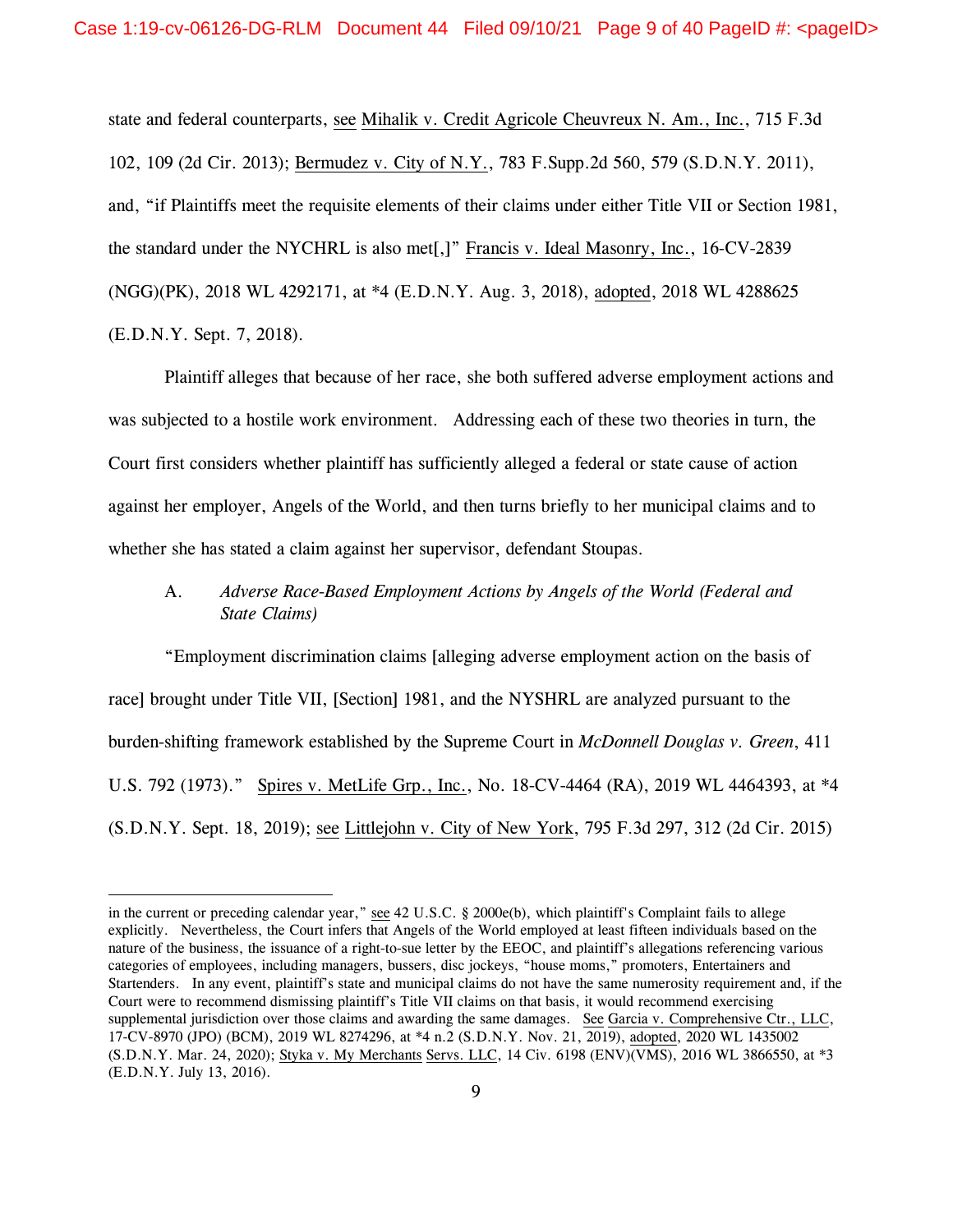# Case 1:19-cv-06126-DG-RLM Document 44 Filed 09/10/21 Page 10 of 40 PageID #:  $<sub>pa</sub>$  $<sub>o</sub>$ </sub></sub>

(applying this *McDonnell Douglas* framework to Title VII and § 1981 claims); McGill v. Univ. of Rochester, 600 F.App'x 789, 790 (2d Cir. 2015) (applying *McDonnell Douglas* framework with respect to claims brought under Title VII, § 1981, and the NYSHRL); Francis, 2018 WL 4292171, at \*5. Under the *McDonnell Douglas* framework, to make a prima facie showing of disparate treatment under Title VII, a plaintiff must assert four necessary elements: "(1) that she is a member of a protected class; (2) that she was qualified for employment in the position; (3) that she suffered an adverse employment action; and, in addition, has (4) some minimal evidence suggesting an inference that the employer acted with discriminatory motivation[.]" Littlejohn, 795 F.3d at 307. "[W]hile a discrimination complaint need not allege facts establishing each element of a prima facie case of discrimination . . . , it must at a minimum assert nonconclusory factual matter sufficient to nudge its claims across the line from conceivable to plausible to proceed." EEOC v. Port Auth. of N.Y. & N.J., 768 F.3d 247, 254 (2d Cir. 2014) (internal citations and quotations omitted); see Littlejohn, 795 F.3d at 311. Specifically, "absent direct evidence of discrimination, what must be plausibly supported by facts alleged in the complaint is that the plaintiff is a member of a protected class, was qualified, suffered an adverse employment action, and has at least minimal support for the proposition that the employer was motivated by discriminatory intent." Littlejohn, 795 F.3d at 311.

Plaintiff alleges that she is African-American, and, therefore, belongs to a protected class. See Compl. ¶ 9. Since plaintiff worked for defendants for approximately three years, the Court infers that she was qualified for her job. See id.  $\P$  21, 54-57. Plaintiff alleges that she was treated differently than the Latina Startenders, who were allowed to work more shifts, on more lucrative nights, and were not required to pay defendants a housing fee, which all resulted in a significant diminution in her earnings. See id.  $\P$  28-33. Moreover, defendants made several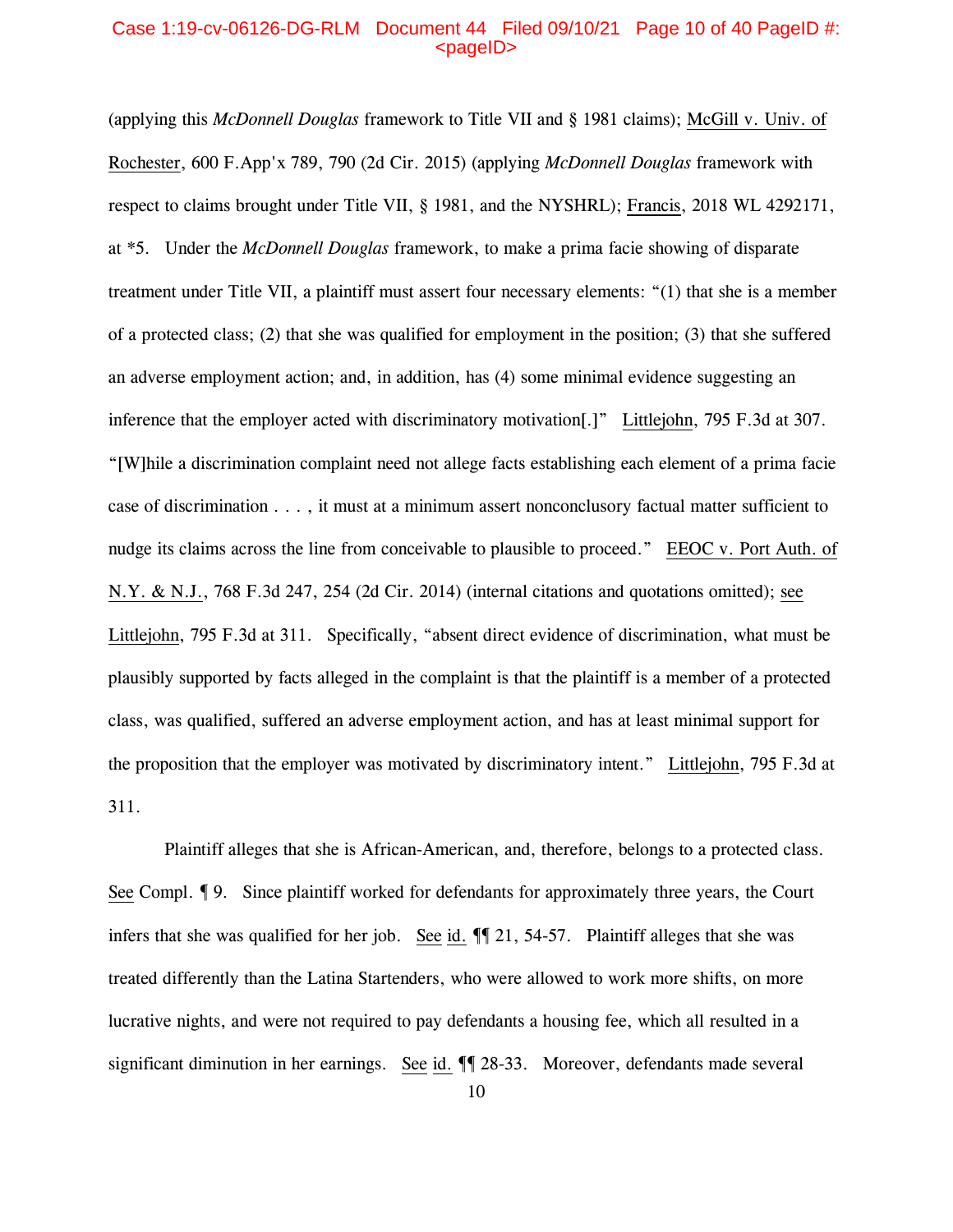# Case 1:19-cv-06126-DG-RLM Document 44 Filed 09/10/21 Page 11 of 40 PageID #:  $<sub>pa</sub>$ gelD $>$ </sub>

bigoted comments directed at plaintiff's race, including at least one comment that was directly related to the disparate treatment alleged by plaintiff. See id.  $\P$  34-35 (in response to plaintiff's complaints of favorable treatment towards Latinas, one promoter told her: "You're just jealous they look better than you, go back to the Bronx Zoo."). These circumstances give rise to an inference of racial discrimination. See Francis, 2018 WL 4292171, at \*5; Klings v. N.Y.S. Office of Court Admin., No. 04-CV-3400 (KAM)(LB), 2010 WL 1292256, at \*15 (E.D.N.Y. Apr. 5, 2010) ("[S]upervisors' remarks may be probative of a discriminatory motive when they describe why a decision was made."). Since plaintiff has alleged facts sufficient to establish a prima facie case of discrimination on the basis of race, the burden shifts to defendants to present a legitimate, nondiscriminatory reason for the termination. Because defendants have defaulted, they have not rebutted plaintiff's prima facie case, which thus rests on factual allegations that stand undisputed. See Taylor v. New York City Fresh Mkt., 19 CV 4797 (EK)(LB), 2020 WL 10356230, at \*7 (E.D.N.Y. Dec. 23, 2020), adopted, 2021 WL 2940832 (E.D.N.Y. July 13, 2021); Francis, 2018 WL 4292171, at  $*6$ .

### B. *Angels of the World's Hostile Work Environment (Federal and State Claims)*

A hostile work environment is one form of disparate treatment on the basis of race that is prohibited under Title VII. See Raniola v. Bratton, 243 F.3d 610, 617 (2d Cir. 2001); see also Feingold v. New York, 366 F.3d 138, 149 (2d. Cir. 2004). "To state a claim for hostile work environment in violation of Title VII, a plaintiff must plead facts that would tend to show that the complained of conduct: (1) 'is objectively severe or pervasive - that is, . . . creates an environment that a reasonable person would find hostile or abusive'; (2) creates an environment 'that the plaintiff subjectively perceives as hostile or abusive'; and (3) 'creates such an environment because of the plaintiff's [race].'" Patane v. Clark, 508 F.3d 106, 113 (2d Cir. 2007) (per curiam) (quoting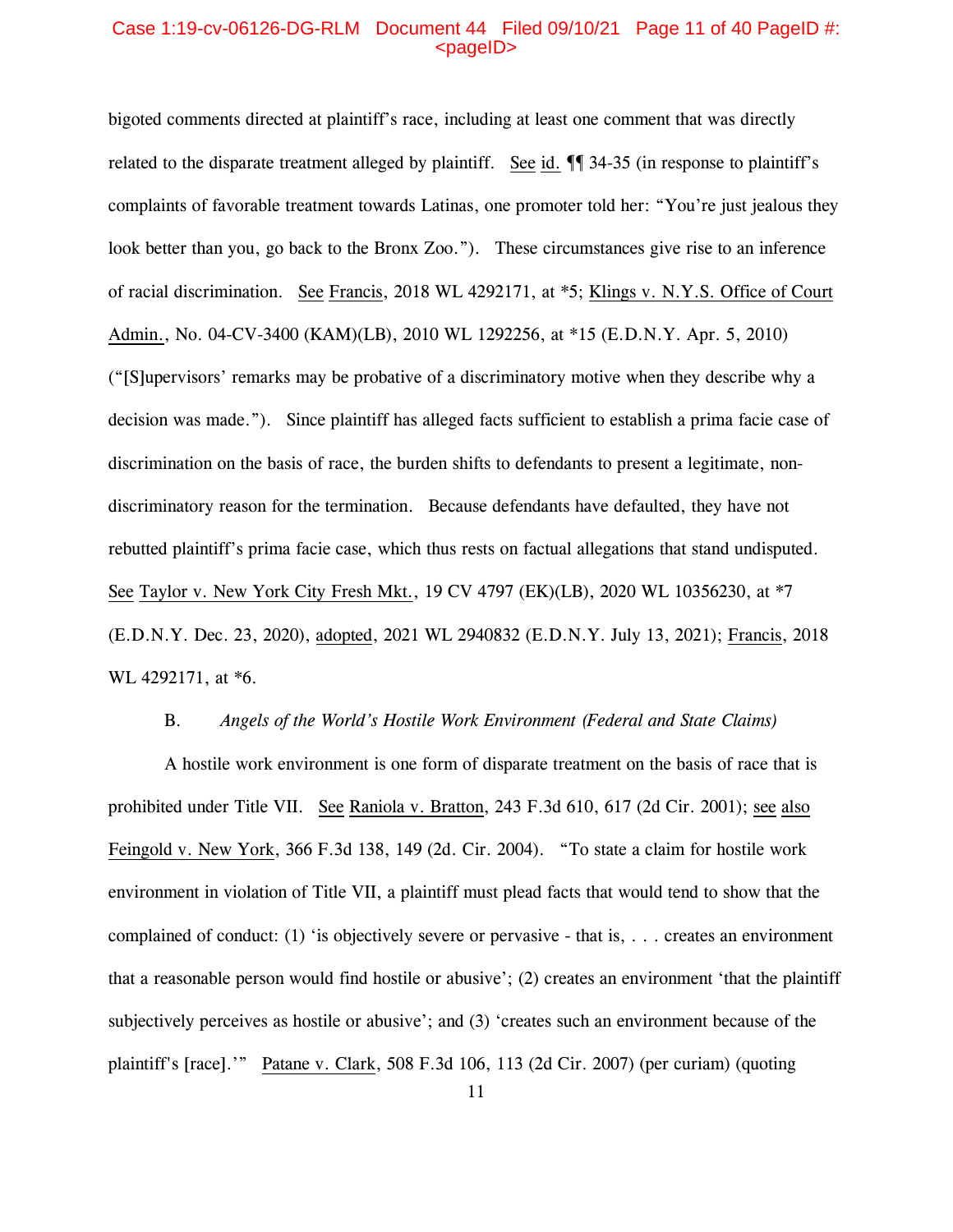# Case 1:19-cv-06126-DG-RLM Document 44 Filed 09/10/21 Page 12 of 40 PageID #:  $<sub>pa</sub>$ gelD $>$ </sub>

Gregory v. Daly, 243 F.3d 687, 691–92 (2d Cir. 2001)); see Rasmy v. Marriott Int'l, Inc., 952 F.3d 379, 387 (2d Cir. 2020). "For liability to attach, the employer must also be responsible for the conduct at issue." Gregory, 243 F.3d at 692 n.3. Again, the same substantive standards also apply to hostile work environment claims arising under the NYSHRL and under Section 1981. See Rivera v. Rochester Genesee Reg'l Transp. Auth., 743 F.3d 11, 20 n.4 (2d Cir. 2014).

Ordinarily, a race-based hostile work environment claim must involve "'more than a few isolated incidents of racial enmity[.]'" Williams v. Cnty. of Westchester, 171 F.3d 98, 100–01 (2d Cir. 1999) (per curiam) (quoting Snell v. Suffolk Cnty., 782 F.2d 1094, 1103 (2d Cir. 1986)). An isolated incident can, however, constitute a hostile work environment if it is sufficiently severe. See Feingold, 366 F.3d at 150. "Otherwise, a plaintiff must show a series of incidents that were 'more than episodic; they must be sufficiently continuous and concerted in order to be deemed pervasive.'" Manswell v. Heavenly Miracle Acad. Servs., Inc., 14-CV-7114 (MKB) (SMG), 2017 WL 9487194, at \*6 (E.D.N.Y. Aug. 23, 2017) (quoting Russo, 972 F.Supp.2d at 446-47), adopted, 2017 WL 4075180 (E.D.N.Y. Sept. 14, 2017).

Here, plaintiff alleges that she and other African-American Entertainers were "regularly called 'Monkeys' and 'Zoo Animals' from the 'Bronx Zoo.'" See Compl. ¶ 34; see also id. ¶ 35. The Complaint also sufficiently alleges that plaintiff "subjectively perceived" the conditions of the workplace to be abusive and hostile, in that the racial harassment caused her "substantial emotional distress . . . , including intense stress and anxiety[.]" Id. ¶ 59; see Tenecora v. Ba-kal Rest. Corp., CV 18-7311 (DRH) (AKT), 2020 WL 8771256, at \*12 (E.D.N.Y. Nov. 30, 2020) ("[p]laintiffs asserted that they felt, among other things, 'anxious,' 'embarrassed,' 'demoralized,' 'uncomfortable,' and 'emotionally distressed' from the hostile and abusive conduct"), adopted in part, 2021 WL 424364 (E.D.N.Y. Feb. 8, 2021); Francis, 2018 WL 4292171, at \*6 (plaintiffs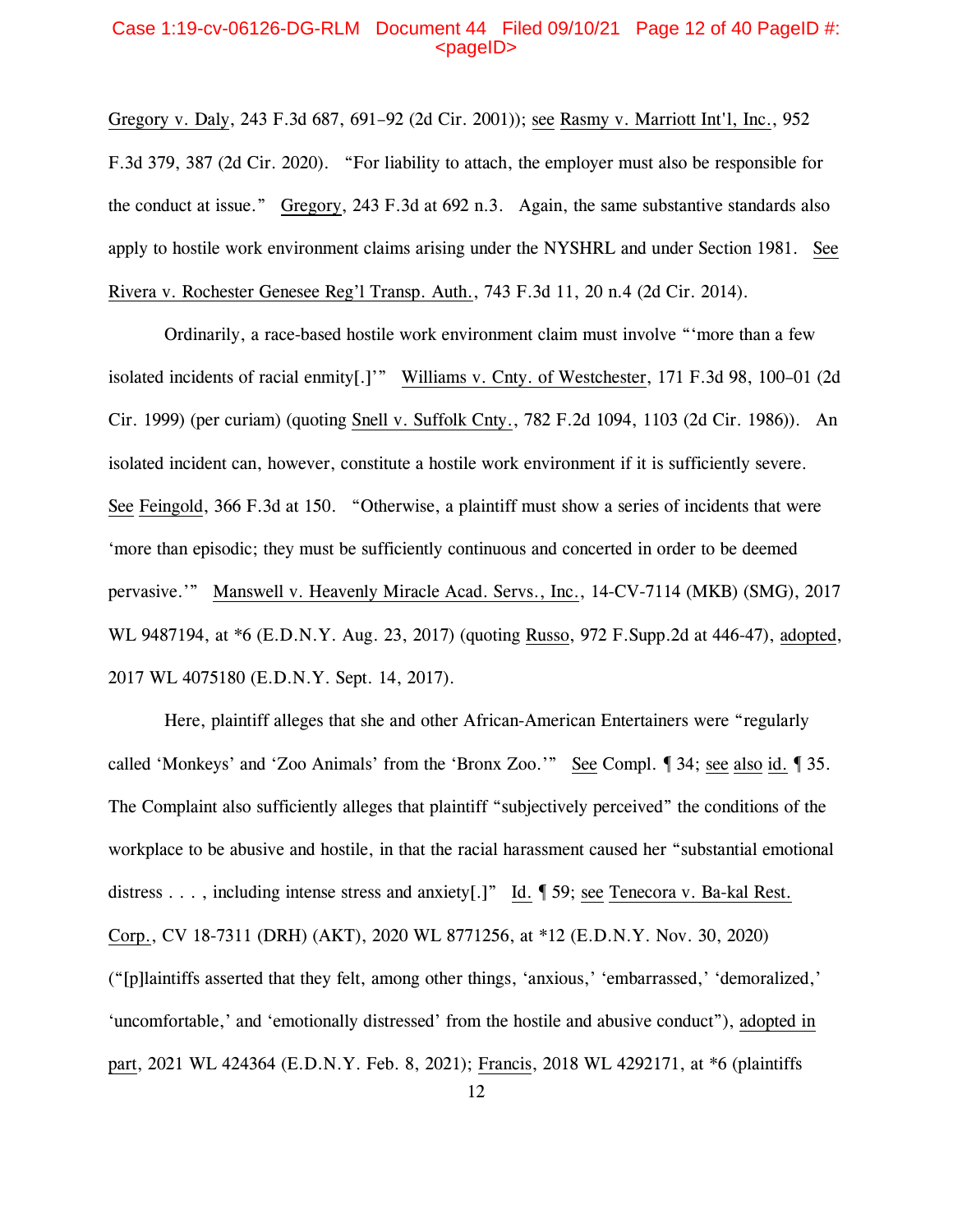# Case 1:19-cv-06126-DG-RLM Document 44 Filed 09/10/21 Page 13 of 40 PageID #:  $<sub>pa</sub>$  $<sub>o</sub>$ </sub></sub>

"subjectively" perceived the conditions of their employment as abusive where they alleged they felt they were "nobody" and "degraded"). Although plaintiff specifically identifies only one promoter who made racially derogatory comments (see Compl. 1 35), those remarks, coupled with plaintiff's more vague allegations of "severe and pervasive" comments by "defendants," state a plausible racebased hostile work environment claim against Angels of the World. See Love v. Premier Util. Servs., LLC, 186 F.Supp.3d 248, 255 (E.D.N.Y. 2016) (in denying motion to dismiss, court finds that a jury "crediting [plaintiff's] general allegations could reasonably find pervasive harassment, even in the absence of specific details about each incident"); Crawford v. Natl. R.R. Passenger Corp., 3:15-CV-131 (JBA), 2015 WL 8023680, at \*8 (D. Conn. Dec. 4, 2015) ("While several of Plaintiff's allegations are non-specific, such as his claims that 'white employees have repeatedly engaged in racially insensitive and, in some cases, obtrusive discriminatory behavior,' and that racially insensitive remarks, bigoted speech, and violent behavior towards African Americans have become the norm at Amtrak, '[i]f a jury were to credit [these] general allegations of constant abuse, . . . it could reasonably find pervasive harassment, even in the absence of specific details about each incident'") (internal citations omitted); see also Bell Atl. Corp. v. Twombly, 550 U.S. 544, 569 (2007) ("a complaint in an employment discrimination lawsuit need not contain specific facts establishing a prima facie case of discrimination under the framework set forth in *McDonnell Douglas*") (quoting Swierkiewicz v. Sorema N.A., 534 U.S. 506, 508 (2002)).

### C. *NYCHRL Race-Based Discrimination*

To state a claim for race discrimination under the NYCHRL, a "plaintiff need only show differential treatment — that she is treated 'less well'— because of a discriminatory intent." Mihalik, 715 F.3d at 110 (quoting Williams v. N.Y. City Hous. Auth., 872 N.Y.S.2d 27, 39 (1st Dep't 2009)). The NYCHRL does not distinguish between discrimination and hostile work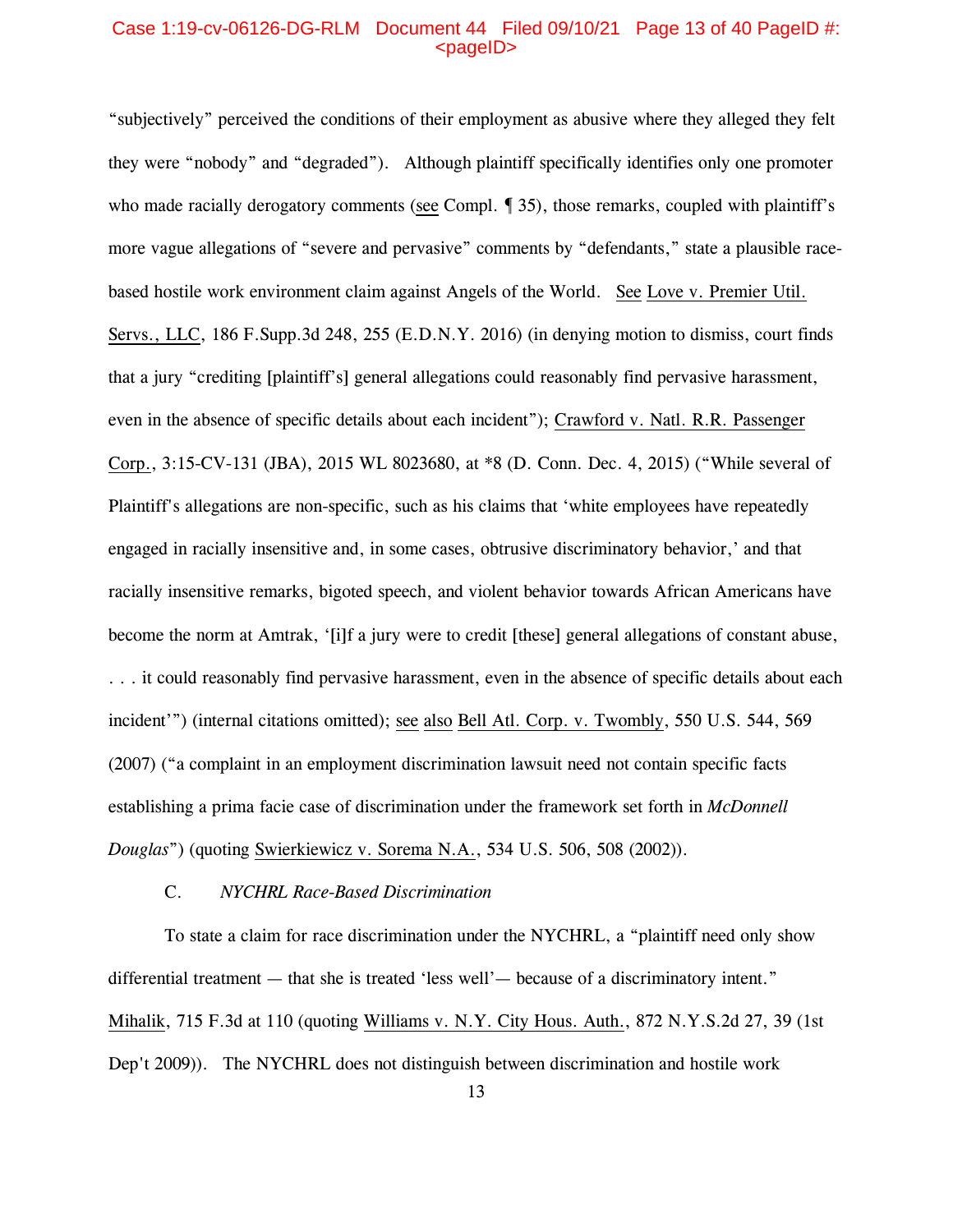### Case 1:19-cv-06126-DG-RLM Document 44 Filed 09/10/21 Page 14 of 40 PageID #:  $<sub>pa</sub>$  $<sub>o</sub>$ </sub></sub>

environment claims; rather, both are governed by N.Y.C. Admin. Code  $\S$  8–107(1)(a). See Sotomayor v. City of N.Y., 862 F.Supp.2d 226, 261 (E.D.N.Y. 2012) ("Hostile work environment claims are analyzed under the same provision of the NYCHRL as discrimination claims.") (citation omitted).

Because plaintiff has adequately pled a claim for adverse employment actions and hostile work environment under Title VII, Section 1981, and the NYSHRL against Angels of the World, she has also done so under the NYCHRL. See Francis, 2018 WL 4292171, at \*4, \*7 ("if Plaintiffs meet the requisite elements of their claims under either Title VII or Section 1981, the standard under the NYCHRL is also met"); Winston v. Verizon Servs. Corp., 633 F.Supp.2d 42, 48 (S.D.N.Y. 2009) (allegations that successfully state a claim under the NYSHRL "[a] fortiori . . . state[] a claim" under the NYCHRL, which "is more liberal than either its state or federal counterpart.") (citations omitted).

# D. *Race-Based Claims Against Defendant Stoupas*

Although corporations may be liable for discrimination under Title VII, the NYSHRL and Section 1981, there is no personal liability under Title VII. See Francis, 2018 WL 4292171, at \*4. Nevertheless, an individual defendant can be found liable under Section 1981 where individual liability is "'predicated on the [defendant's] personal involvement'" in intentional discrimination. See id. (quoting Tardd v. Brookhaven Nat'l Laboratory, 497 F.Supp.2d 404, 411-12 (E.D.N.Y. 2006)). Under the NYSHRL, an individual may be held liable for his conduct in discriminating in the terms and conditions of employment if he is a supervisor who "'actually participates in the conduct giving rise to [the] discrimination.'" Feingold, 366 F.3d at 157 (quoting Tomka v. Seiler Corp., 66 F.3d 1295, 1317 (2d Cir. 1995)); see Mandell v. Cnty. of Suffolk, 316 F.3d 368, 377 (2d Cir. 2003); EEOC v. Suffolk Laundry Servs., Inc., 48 F.Supp.3d 497, 523 (E.D.N.Y. 2014).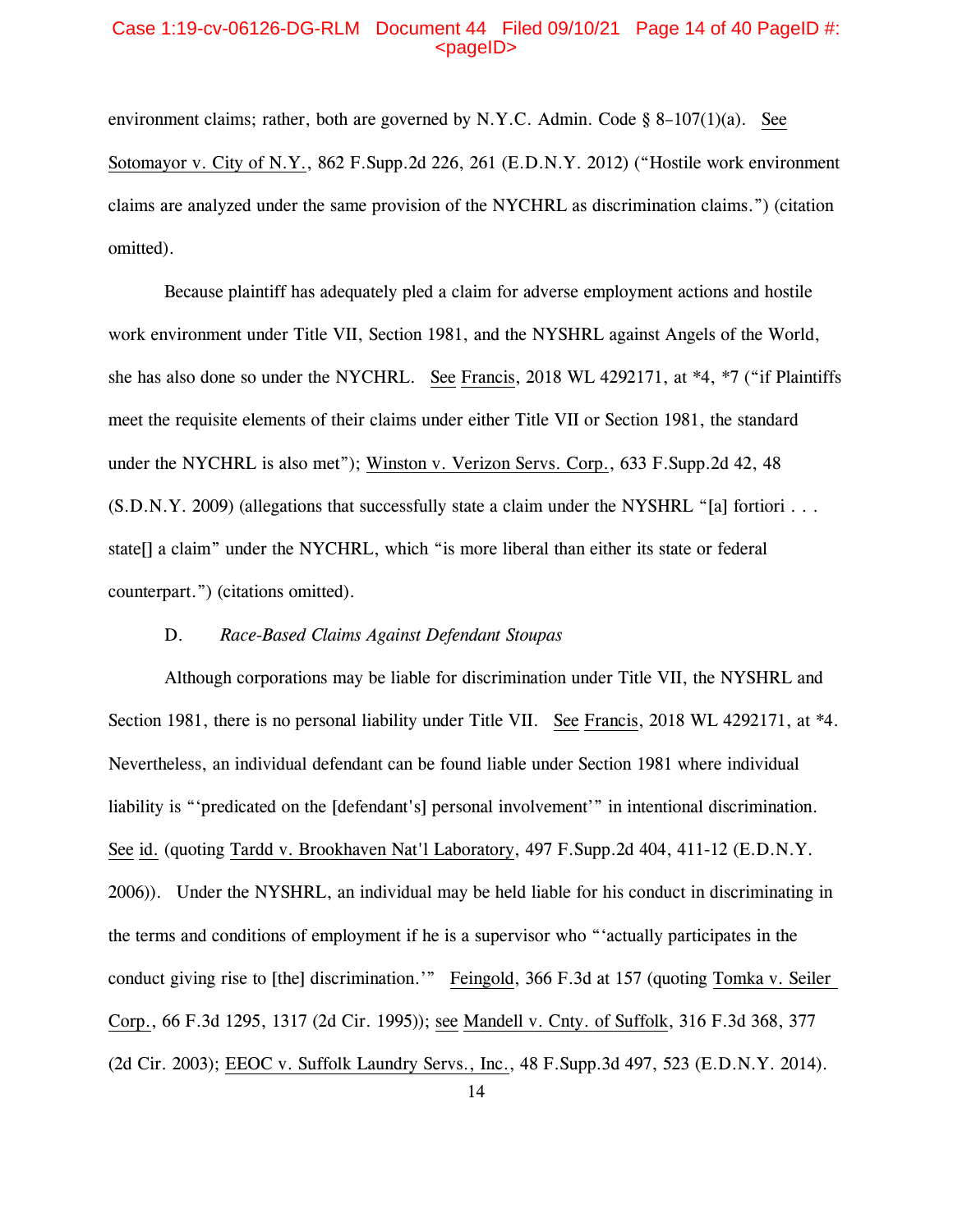### Case 1:19-cv-06126-DG-RLM Document 44 Filed 09/10/21 Page 15 of 40 PageID #:  $<sub>pa</sub>$  $<sub>o</sub>$ </sub></sub>

Individuals may likewise be held liable under Section 8-107(1)(a) of the NYCHRL "if they actually participated in the conduct giving rise to the discrimination claim." Dillon v. Ned Mgt., Inc., 85 F.Supp.3d 639, 658 (E.D.N.Y. 2015); see N.Y.C. Admin. Code §§ 8-107(1); Francis, 2018 WL 4292171, at \*4.

In this case, the Causes of Action relating to race-based disparate treatment assert, without elaboration, that Stoupas was involved in and/or aided and abetted the discriminatory acts. [5](#page-14-0) The Complaint is equivocal as to whether Stoupas was an owner of Angels of the World, as opposed to an officer. See Compl. ¶ 12. Nevertheless, the pleading as a whole reflects that Stoupas, who "manage[d] the day-to-day operations" of the business, Compl. ¶ 14, and "determine[d] . . . [its] compensation policies[,]" id. ¶ 15, was responsible for "creat[ing] the racial caste system" of which plaintiff complains, id. ¶ 31, and thus is individually liable for racial discrimination under Section 1981 and the NYSHRL. See Feingold, 366 F.3d at 158-59. Stoupas is therefore also liable under the less demanding standards of the NYCHRL. See Winston, 633 F.Supp.2d at 48.

### **IV. Sex Discrimination under Title VII, the NYSHRL and NYCHRL**

 Title VII and the NYSHRL also prohibit discrimination based on an individual's sex. See 42 U.S.C. § 2000e-2(a)(1); N.Y. Exec. Law. § 296(1)(a). As with claims for racial discrimination, "[h]ostile work environment and retaliation claims under the NYSHRL are generally governed by the same standards as federal claims under Title VII." Schiano v. Quality Payroll Sys., Inc., 445 F.3d 597, 609 (2d Cir. 2006); see Setty v. Synergy Fitness, 17-CV-06504 (NGG) (SMG), 2018 WL 8415414, at \*4 (E.D.N.Y. Dec. 18, 2018), adopted, 2019 WL 1292431

<span id="page-14-0"></span><sup>&</sup>lt;sup>5</sup> See, e.g., Compl.  $\P$  101 (Second Cause of Action, under Section 1981, alleges that Stoupas "was personally involved in such discrimination, and directly participated in the unlawful discriminatory conduct"); id.  $\parallel$  117 (Fourth Cause of Action, for race and sex discrimination under the NYSHRL, alleges that Stoupas "aided and abetted Angels [of the World] in its unlawful discriminatory acts"); id.  $\P$  131 (same conclusory allegation of aiding and abetting in Sixth Cause of Action, for discrimination under the NYCHRL).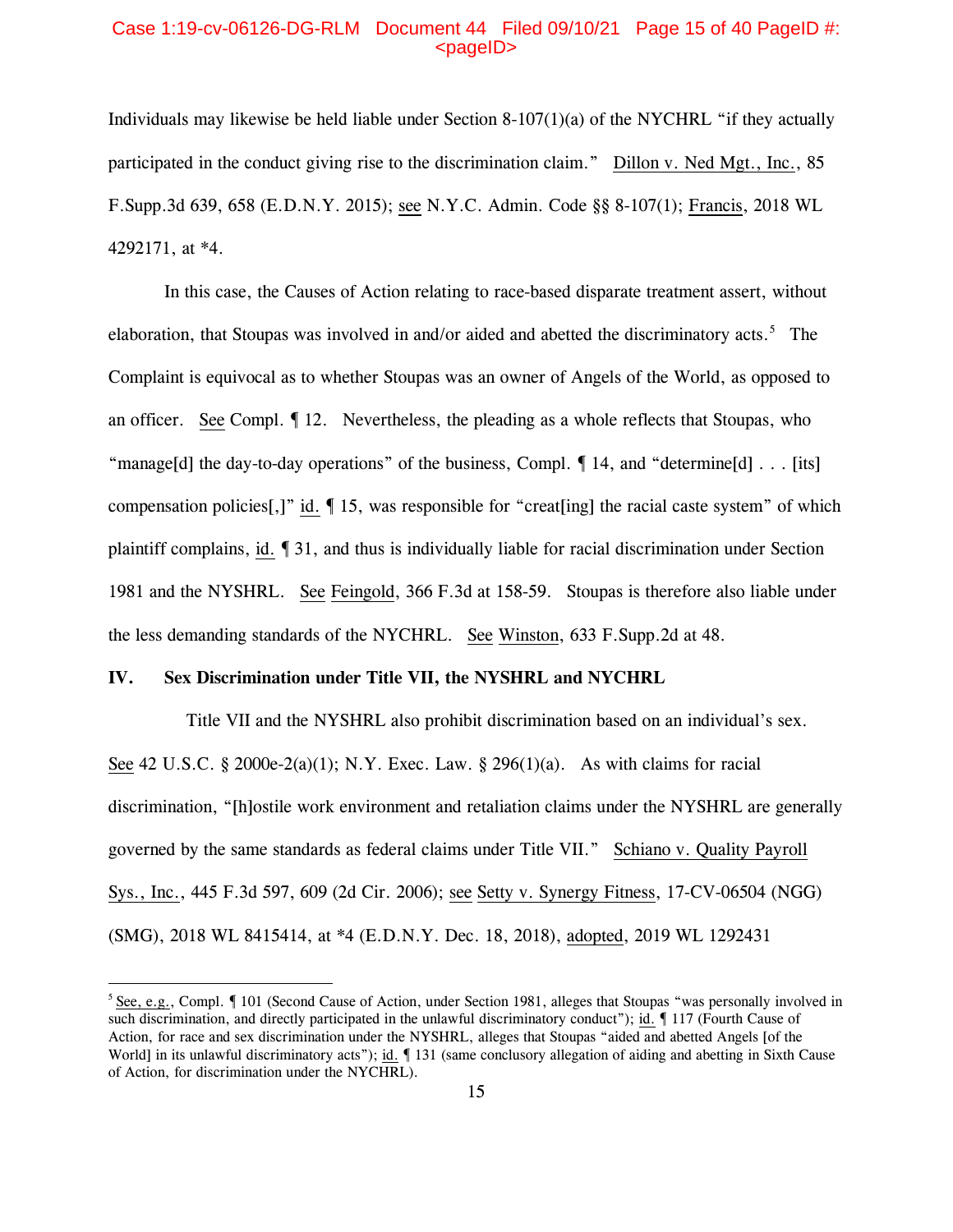### Case 1:19-cv-06126-DG-RLM Document 44 Filed 09/10/21 Page 16 of 40 PageID #:  $<sub>pa</sub>$ gelD $>$ </sub>

(E.D.N.Y. Mar. 21, 2019). Accordingly, plaintiff's Title VII and NYSHRL sex discrimination claims may be analyzed together. See Schiano, 445 F.3d at 609.

Sexual harassment prohibited by Title VII and the NYSHRL falls within two categories: quid pro quo sexual harassment and hostile work environment. See Tenecora, 2020 WL 8771256, at \*9; Cavalotti v. Daddyo's BBQ, Inc., 15 Civ. 6469 (PKC) (VMS), 2018 WL 5456654, at \*20 (E.D.N.Y. Sept. 8, 2018). Quid pro quo sexual harassment involves situations in which "submission to or rejection of [unwelcome sexual] conduct by an individual is used as the basis for employment decisions affecting such individual." Tenecora, 2020 WL 8771256, at \*9 (quoting Crosby v. Homeowner Assistance Servs. of New York, No. 14-CV-3459, 2015 WL 3466855, at \*2 (E.D.N.Y. Feb. 18, 2015), adopted, 2015 WL 3468606 (E.D.N.Y. June 1, 2015)). In connection with a hostile work environment theory, a plaintiff must show that "the harassment was 'sufficiently severe or pervasive to alter the conditions of the victim's employment and create an abusive working environment.'" Terry v. Ashcroft, 336 F.3d 128, 147-48 (2d Cir. 2003) (quoting Alfano v. Costello, 294 F.3d 365, 373 (2d Cir. 2002)); see Cavalotti, 2018 WL 5456654, at \*20 (citing Meritor Sav. Bank, FSB v. Vinson, 477 U.S. 57, 67 (1986)). Plaintiff alleges sexual harassment under both legal theories.

# A. *Sex-Based Hostile Work Environment (Federal and State Claims)*

Plaintiff contends that defendants subjected her to severe sexual harassment, constituting a hostile work environment.

"'The kinds of workplace conduct that may be actionable under Title VII . . . include "unwelcome sexual advances, requests for sexual favors, and other verbal or physical conduct of a sexual nature."'" Redd v. New York Div. of Parole, 678 F.3d 166, 175 (2d Cir. 2012) (quoting Meritor, 477 U.S. at 65). Moreover, a corporation "is presumptively liable for sexual harassment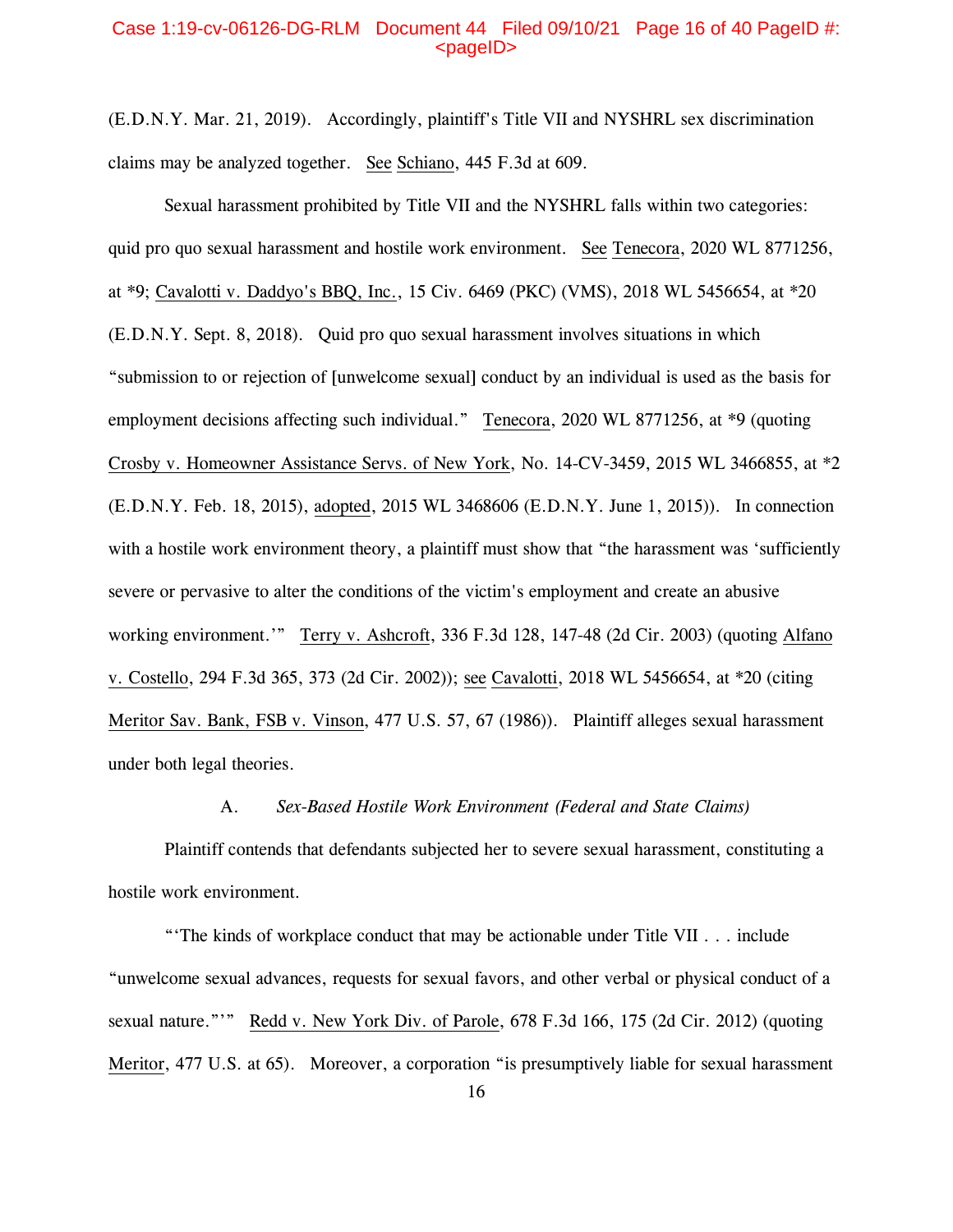# Case 1:19-cv-06126-DG-RLM Document 44 Filed 09/10/21 Page 17 of 40 PageID #:  $<sub>pa</sub>$  $<sub>o</sub>$ </sub></sub>

in violation of Title VII if the plaintiff was harassed . . . by someone with supervisory . . . authority over the plaintiff." Redd, 678 F.3d at 182.

Plaintiff alleges that managers and promoters, all of whom who were male, and who "exercised managerial/supervisory authority over Entertainers," Compl. ¶ 36 n.2, "regularly targeted Entertainers with discriminatory, offensive, and sexually harassing behavior[,]" id. ¶ 37. For example, they " regularly [used] offensive and demeaning gender-based language, including, *inter alia*, "stupid bitch," "hoe," and "whore" when speaking with the Entertainers. See id. 138. Plaintiff further alleges that managers and promoters "regularly and openly made flagrant, and offensive sexual advances towards Entertainers and Startenders, including unwanted sexual touching." Id. ¶ 40. In this regard, conduct that plaintiff witnessed, even if it was directed towards others, supports a claim that she was subjected to a hostile work environment. See Kaytor v. Elec. Boat Corp., 609 F.3d 537, 547 (2d Cir. 2010) ("[A] plaintiff who herself experiences discriminatory harassment need not be the target of other instances of hostility in order for those incidents to support her claim.") (internal quotation marks and citation omitted).

In addition, several promoters "directly demanded that [p]laintiff have sex with them[,]" Compl. ¶ 48, including "[o]ne Promoter, known as 'Strike Sinatra,' [who] sexually harassed [p]laintiff on a regular basis by demanding sexual favors from her via phone and text message[,]" id. ¶ 47. Defendant Stoupas also made sexually explicit comments and requests of plaintiff. See id. ¶ 44. The nature and frequency of the comments and conduct of the promoters and managers, as described in the pleading, were "severe or pervasive." Based on the well-pled allegations in the Complaint, plaintiff has sufficiently alleged that her working conditions were such that a reasonable person would have found the abuse so severe and pervasive as to alter her working conditions. See, e.g., Tenecora, 2020 WL 8771256, at \*10-11 (finding business owners' repeated graphic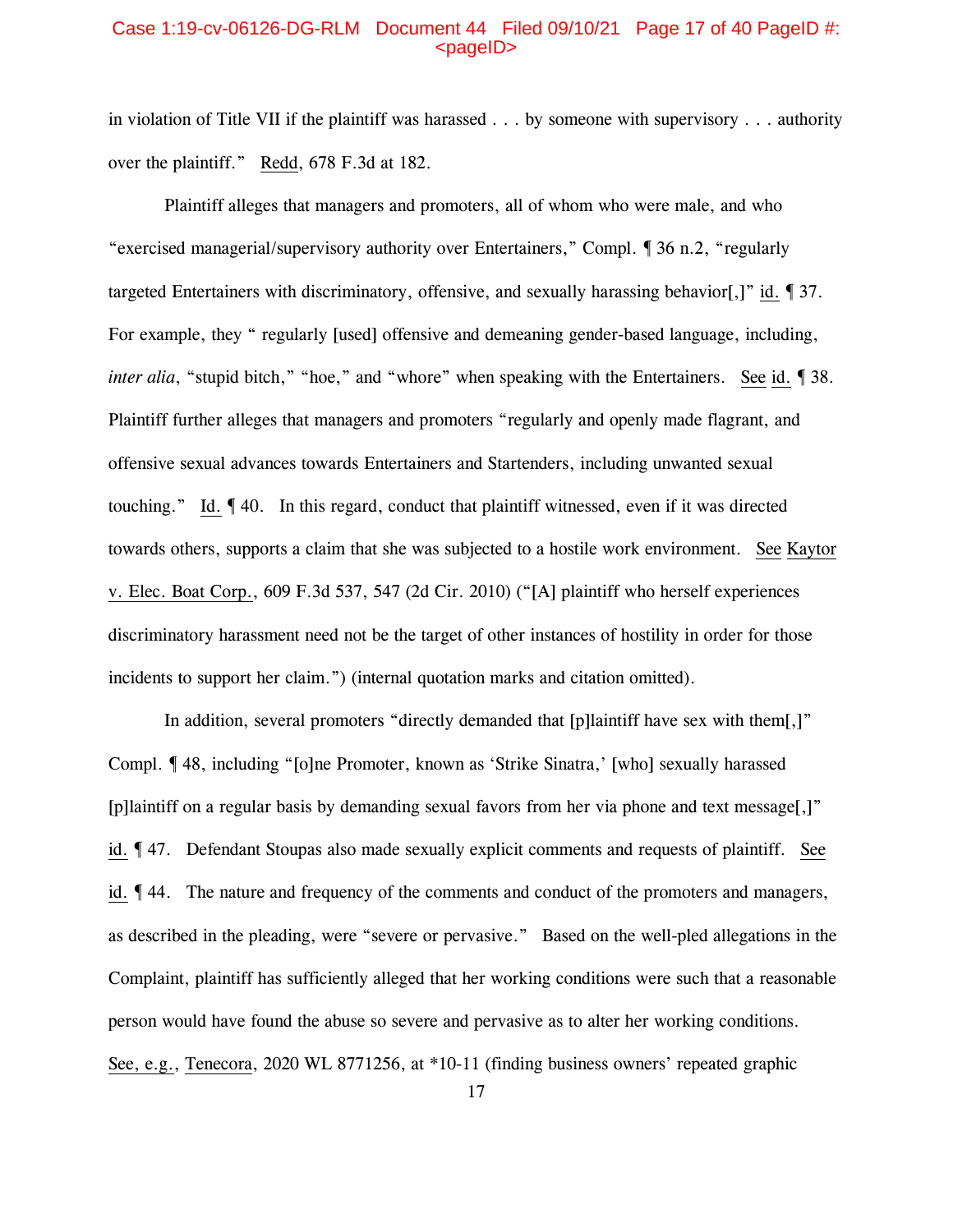# Case 1:19-cv-06126-DG-RLM Document 44 Filed 09/10/21 Page 18 of 40 PageID #:  $<sub>pa</sub>$ gelD $>$ </sub>

sexual comments and propositioning of plaintiffs for sex-based hostile work environment); Gutierrez v. Taxi Club Mgmt., Inc., 17 Civ. 532 (AMD) (VMS), 2018 WL 3432786, at \*4 (E.D.N.Y. June 25, 2018) (finding that supervisor's persistent sexual comments and advances were sufficient to state a claim for sexual harassment), adopted, 2018 WL 3429903 (E.D.N.Y. July 16, 2018); Setty, 2018 WL 8415414, at  $*5$  (finding that manager's statements to plaintiff, such as "little cutie," a "bitch" and "faggit [sic]," were "demeaning in nature [and] clearly contributed to the hostile work environment"); Cavalotti, 2018 WL 5456654, at \*21 (co-worker's "repeated sexual remarks and gestures toward [p]laintiff," which were reported to CEO); Manswell, 2017 WL 9487194, at \*6 (finding that supervisor's comments about plaintiff's appearance and clothing and aggressive and explicit requests that plaintiff engage in sexual relations with him created a hostile work environment); Rodriguez v. Express World Wide, LLC, No. 12 CV 4572(RJD)(RML), 2014 WL 1347369, at \*3 (E.D.N.Y. Jan. 16, 2014) (finding that CEO who instructed plaintiff to dress and act in a sexual manner while working, made numerous sexual advances to her, and indicated his intent to have a sexual relationship with her, created a hostile work environment), adopted, 2014 WL 1350350 (E.D.N.Y. Mar. 31, 2014); Joseph v. HDMJ Rest., Inc., 970 F.Supp.2d 131, 145 (E.D.N.Y. 2013) (finding that plaintiff established a hostile work environment when supervisor "constantly called [p]laintiff racially and sexually derogatory names and requested oral sex from [p]laintiff").

Moreover, not only was the conduct at issue in this case objectively severe and pervasive, but plaintiff alleges that she subjectively perceived it as hostile and abusive. See Compl.  $\P$  59-60; Declaration of Sylvia Quintero (July 21, 2021) ("Quintero Decl.") ¶¶ 10, 19-20, DE #39; see also Gorzynski v. JetBlue Airways Corp., 596 F.3d 93, 102 (2d Cir. 2010).

Because plaintiff has adequately pled a claim for hostile work environment against Angels of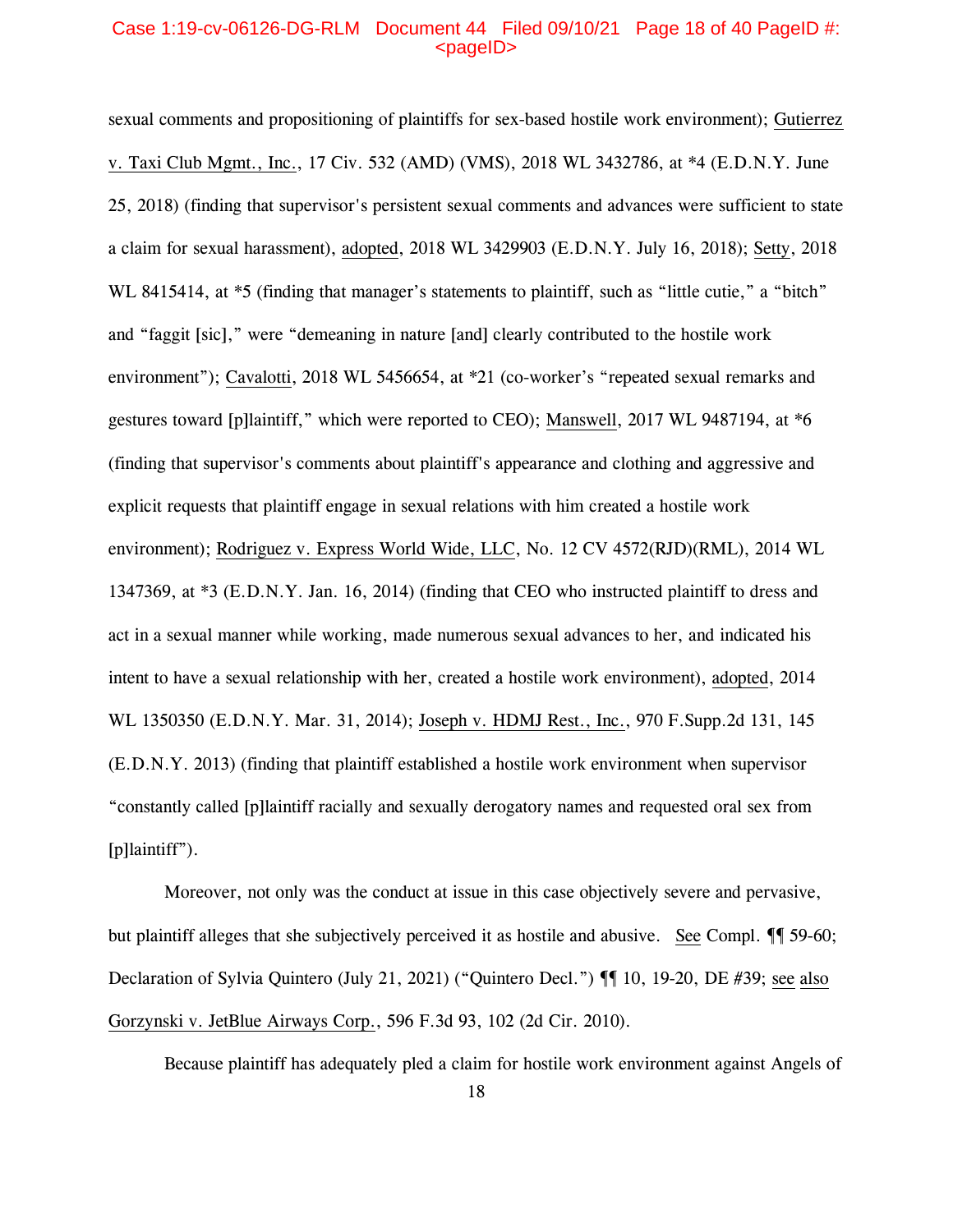### Case 1:19-cv-06126-DG-RLM Document 44 Filed 09/10/21 Page 19 of 40 PageID #:  $<sub>pa</sub>$  $<sub>o</sub>$ </sub></sub>

the World under Title VII and the NYSHRL, she has also done so under the NYCHRL. See Antoine v. Brooklyn Maids 26, Inc., 489 F.Supp.3d 68, 84-85 (E.D.N.Y. 2020); Munson v. Diamond, 15-CV-00425 (DAB) (BCM), 2017 WL 4863096, at \*5 (S.D.N.Y. June 1, 2017) ("A well-pled Title VII discrimination . . . claim [based on a hostile work environment] is sufficient to support a corresponding claim under the NYSHRL, as well as under the NYCHRL, which provides even broader protection than its federal and state counterparts.") (internal quotation marks and citation omitted), adopted, 2017 WL 4862789 (S.D.N.Y. Oct. 26, 2017).

### B. *Quid Pro Quo Harassment*

"*Quid pro quo* sexual harassment occurs when submission to or rejection of improper or unwelcome sexual conduct by an individual is used as the basis for employment decisions affecting such individual." Mejia v. City of New York, 17-CV-2696 (NGG) (JO), 2020 WL 2837008, at \*14 (E.D.N.Y. May 30, 2020) (internal quotation marks and citation omitted). "The relevant inquiry in a *quid pro quo* case is whether the supervisor has linked tangible job benefits to the acceptance or rejection of sexual advances. It is enough to show that the supervisor used the employee's acceptance or rejection of his advances as the basis for a decision affecting the compensation, terms, conditions or privileges of the employee's job." Karibian v. Columbia Univ., 14 F.3d 773, 778 (2d Cir. 1994); accord Perks v. Town of Huntington, 251 F.Supp.2d 1143, 1154–55 (E.D.N.Y. 2003); see Mejia, 2020 WL 2837008, at \*14. "Employers are strictly liable for quid pro quo harassment committed by supervisors." Perks, 251 F.Supp.2d at 1155. To make out a prima facie case of quid pro quo sexual harassment, "a plaintiff must present evidence (1) that he was subject to unwelcome sexual conduct, and (2) that his reaction to that conduct was then used as the basis for decisions affecting compensation, terms, conditions, or privileges of employment." Figueroa v. Johnson, 648 F.App'x 130, 135 (2d Cir. 2016).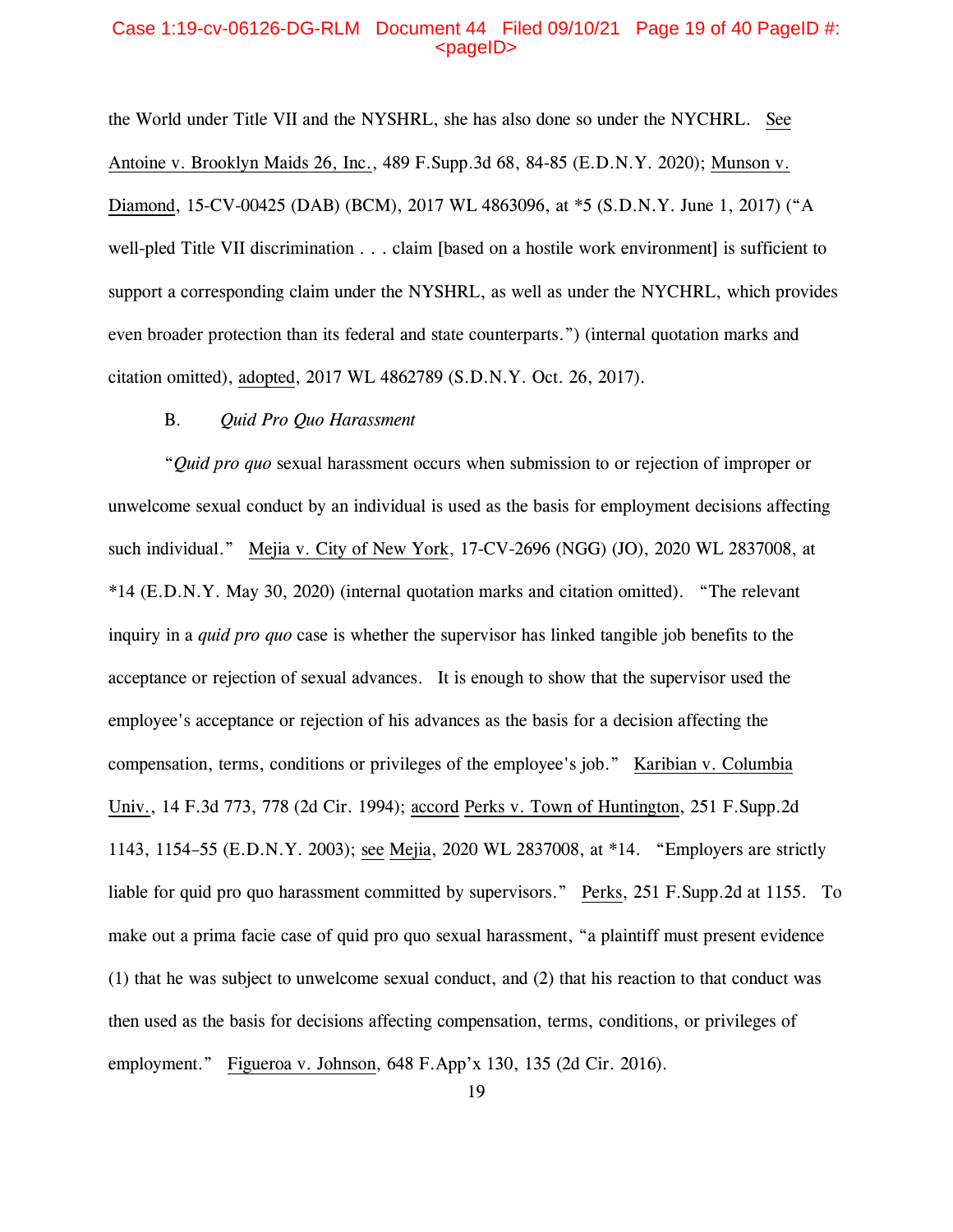### Case 1:19-cv-06126-DG-RLM Document 44 Filed 09/10/21 Page 20 of 40 PageID #:  $<sub>pa</sub>$  $<sub>o</sub>$ </sub></sub>

In this case, plaintiff has stated a claim for quid pro quo sexual harassment. The number of shifts Entertainers and Startenders were permitted to work, the distribution of lucrative shifts, and the division of tips, were all "conditioned upon [the female employees'] capitulation to sexual advances by Managers and Promoters[,]" who exercised managerial/supervisory authority over plaintiff. Compl. ¶ 41. Specifically, as to plaintiff, defendant Stoupas began making sexually explicit comments and requests of plaintiff in 2017. See id. ¶ 44. "Promoters directly demanded that Plaintiff have sex with them[,]" including one promoter known as "Strike Sinatra," who "sexually harassed Plaintiff on a regular basis by demanding sexual favors from her via phone and text message." Id. ¶¶ 47-48. Because plaintiff did not submit to these unwanted sexual advances by managers, promoters and defendant Stoupas, "she received fewer and less lucrative shifts, and therefore less compensation." Id. ¶ 49. These conditions, among others discussed herein, made the "work atmosphere so intolerable that she was forced to quit." Id. ¶ 57. Based on plaintiff's allegations, the Court concludes that plaintiff has demonstrated a prima facie case of quid pro quo sexual harassment.

The Court now addresses the liability of each defendant for the two forms of sex discrimination alleged herein.

# C. *Employer and Individual Liability for Sexual Harassment*

1. Title VII

Although "Title VII does not encompass individual liability[,]" Tenecora, 2020 WL 8771256, at \*11 n.4, "[w]hen, as here, the alleged harasser is in a supervisory position over the plaintiff, the objectionable conduct is automatically imputed to the employer" under Title VII. Gorzynski, 596 F.3d at 103 (citations omitted); see Redd, 678 F.3d at 182. In fact, the employer is strictly liable if the harassment culminates in discharge of the employee. See Redd, 678 F.3d at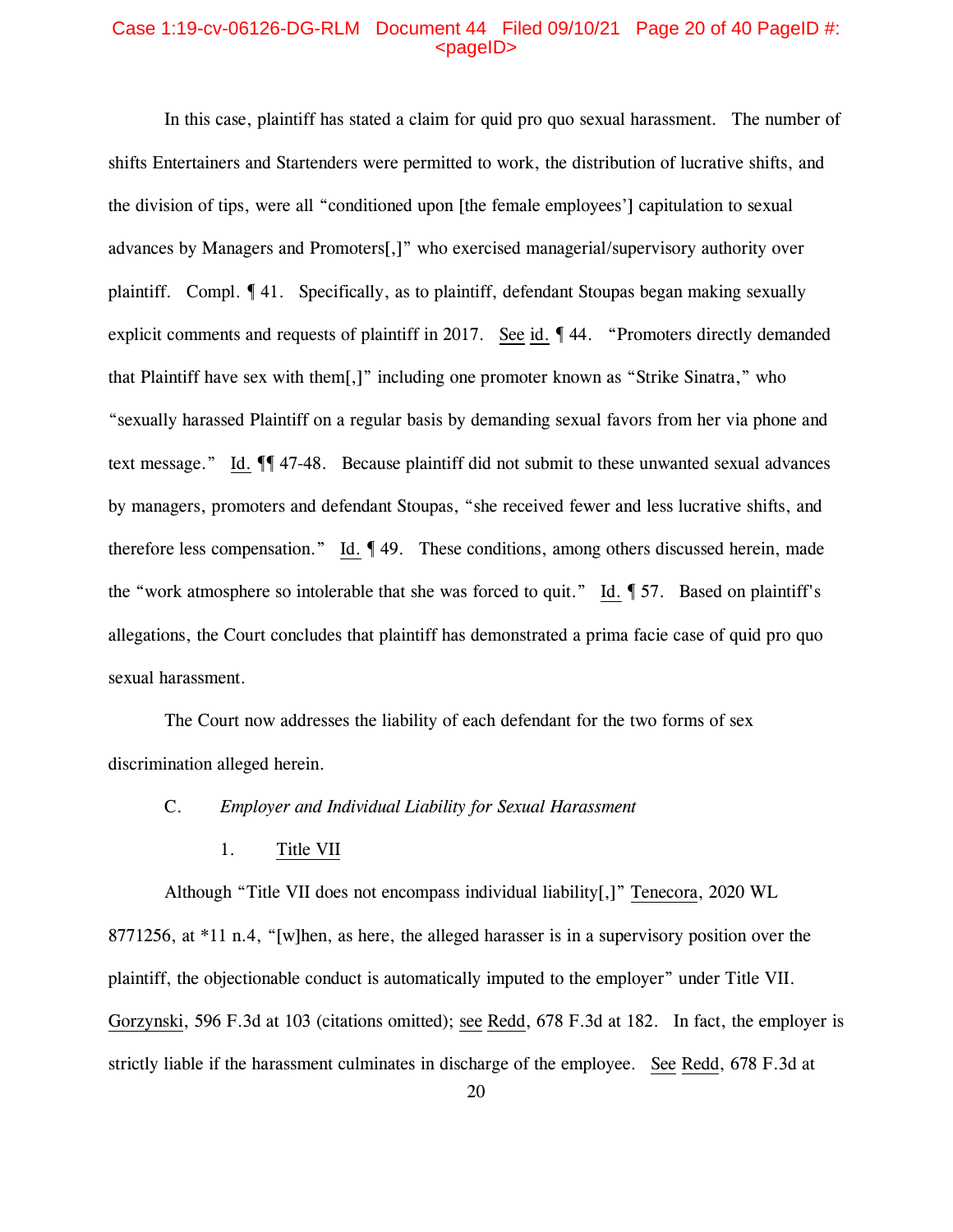### Case 1:19-cv-06126-DG-RLM Document 44 Filed 09/10/21 Page 21 of 40 PageID #:  $<$ pageID $>$

182. Defendant Stoupas engaged in both forms of sexual harassment, as did the managers and promoters with supervisory authority over plaintiff, which resulted in plaintiff's constructive discharge. Thus, their acts are properly imputed to Angels of the World.

# 2. The NYSHRL

Under the NYSHRL, "'[a]n employer cannot be held liable for an employee's discriminatory act unless the employer became a party to it by encouraging, condoning, or approving it.'" Romero v. City of N.Y., 839 F.Supp.2d 588, 635 (E.D.N.Y. 2012) (quoting Doe v. State, 89 A.D.3d 787, 788, 933 N.Y.S.2d 688 (2d Dep't 2011)). Here, plaintiff alleges that defendants "permitted and encouraged an environment of severe and pervasive sexual harassment of employees by Managers and Promoters," Compl. ¶ 36, and plaintiff herself was subjected to a hostile work environment and quid pro quo harassment with "the full knowledge and consent of all Defendants," id. ¶ 46. The managers and promoters publicly used "offensive and demeaning gender-based language." Id. ¶ 38. In addition, they "regularly and openly made flagrant, and offensive sexual advances" towards Entertainers and Startenders, including "unwanted sexual touching." Id. ¶ 40. Defendant Stoupas, alleged to have managed the club's day-to-day operations, "frequently directed Entertainers and Startenders downstairs to his private office to engage in sexual activities with him." Id.  $\P$  42. Under these facts, plaintiff has sufficiently alleged a basis to hold Angels of the World liable under the NYSHRL, along with defendant Stoupas, who is individually liable under the NYSHRL as one of the perpetrators of the sexual harassment. See Feingold, 366 F.3d at 158-59; Perks, 251 F.Supp.2d at 1160-61; N.Y. Exec. Law  $§$  296(6).

# 3. The NYCHRL

Similarly, employers who know or should have known of the offending employee's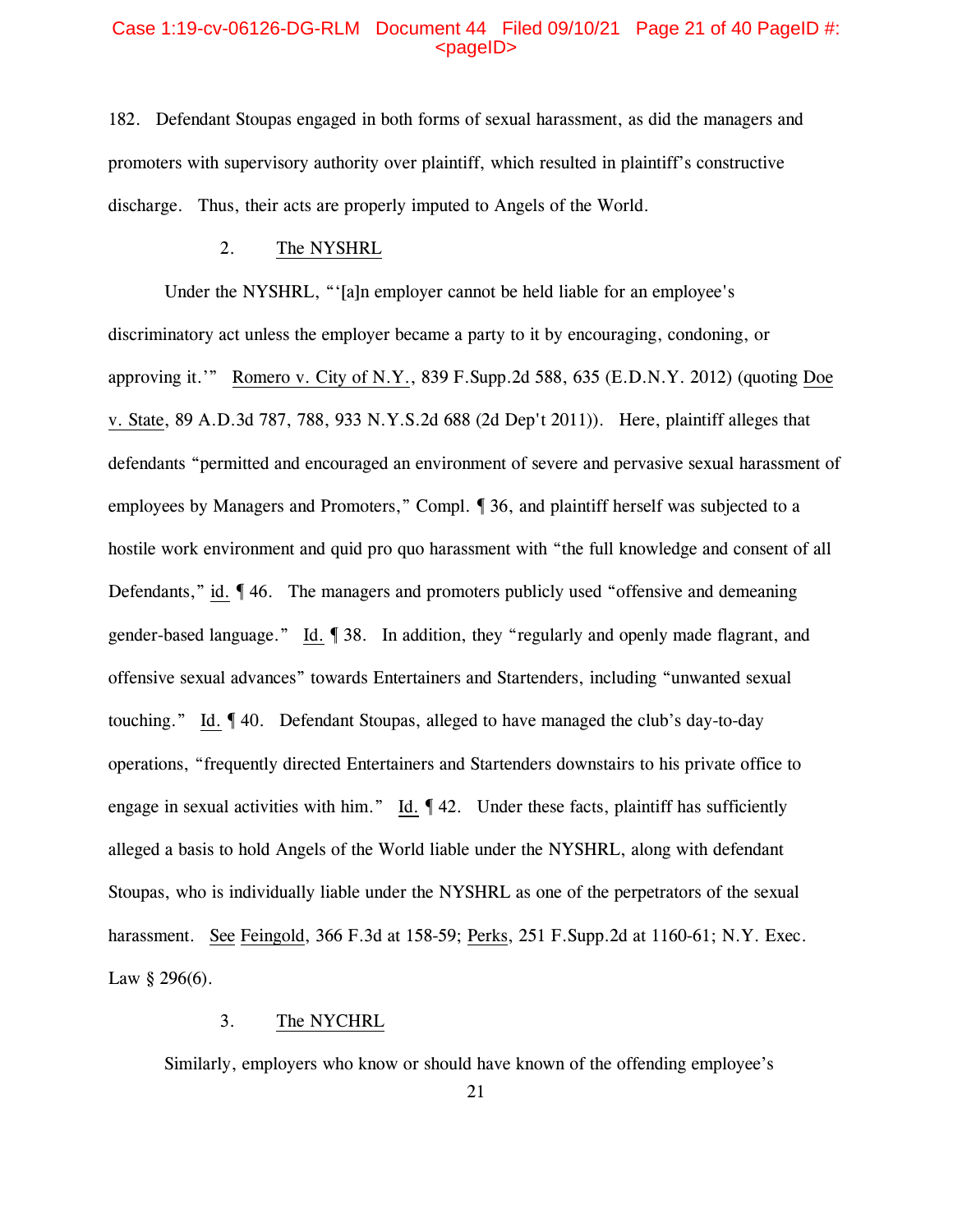### Case 1:19-cv-06126-DG-RLM Document 44 Filed 09/10/21 Page 22 of 40 PageID #:  $<sub>pa</sub>$  $<sub>o</sub>$ </sub></sub>

discriminatory conduct may be held vicariously liable under the NYCHRL "for the unlawful harassment of employees by their supervisors or managers . . . ." Dillon, 85 F. Supp. 3d at 658 (citing Zakrzewska v. New Sch., 14 N.Y.3d 469, 473, 476-77 (2010)). Individual defendants may be held liable under Section 8-107(1)(a) of the NYCHRL "if they actually participated in the conduct giving rise to the discrimination claim." Dillon, 85 F.Supp.3d at 658. Accepting the Complaint's well-pleaded allegations as true, the Court finds that plaintiff has demonstrated both Angels of the Worlds' employer liability and Stoupas' individual liability under the NYCHRL. As one of the harassers, Stoupas is subject to direct individual liability under Section 8-107(1)(a) for actually participating in the discriminatory conduct. See Drice v. My Merchant Servs., LLC, CV 2015-0395 (MKB) (MDG), 2016 WL 1266866, at \*3 (E.D.N.Y. Mar. 4, 2016), adopted, 2016 WL 1266948 (E.D.N.Y. Mar. 31, 2016). Moreover, because Stoupas, along with the other offending managers and promoters, exercised managerial or supervisory responsibility, liability may properly be imputed to Angels of the World.

# **V. Retaliation**

The Complaint contains three causes of action alleging retaliation on the part of both defendants: the Third Cause of Action, which alleges retaliation under Section 1981, see Compl. ¶¶ 107-114; the Fifth Cause of Action, which alleges that defendants "improperly terminated [plaintiff's] employment on the basis of protected activities, in violation of the NYSHRL," id. ¶ 123; see id. ¶¶ 122-128; and the Seventh Cause of Action, which alleges that defendants "unlawfully retaliated against Plaintiff . . . and terminated her employment on the basis of sex, in violation of NYCHRL[,]" id. ¶ 137; see id. ¶¶ 136-142. The Complaint does not include a claim for retaliation in violation of Title VII. See generally Compl.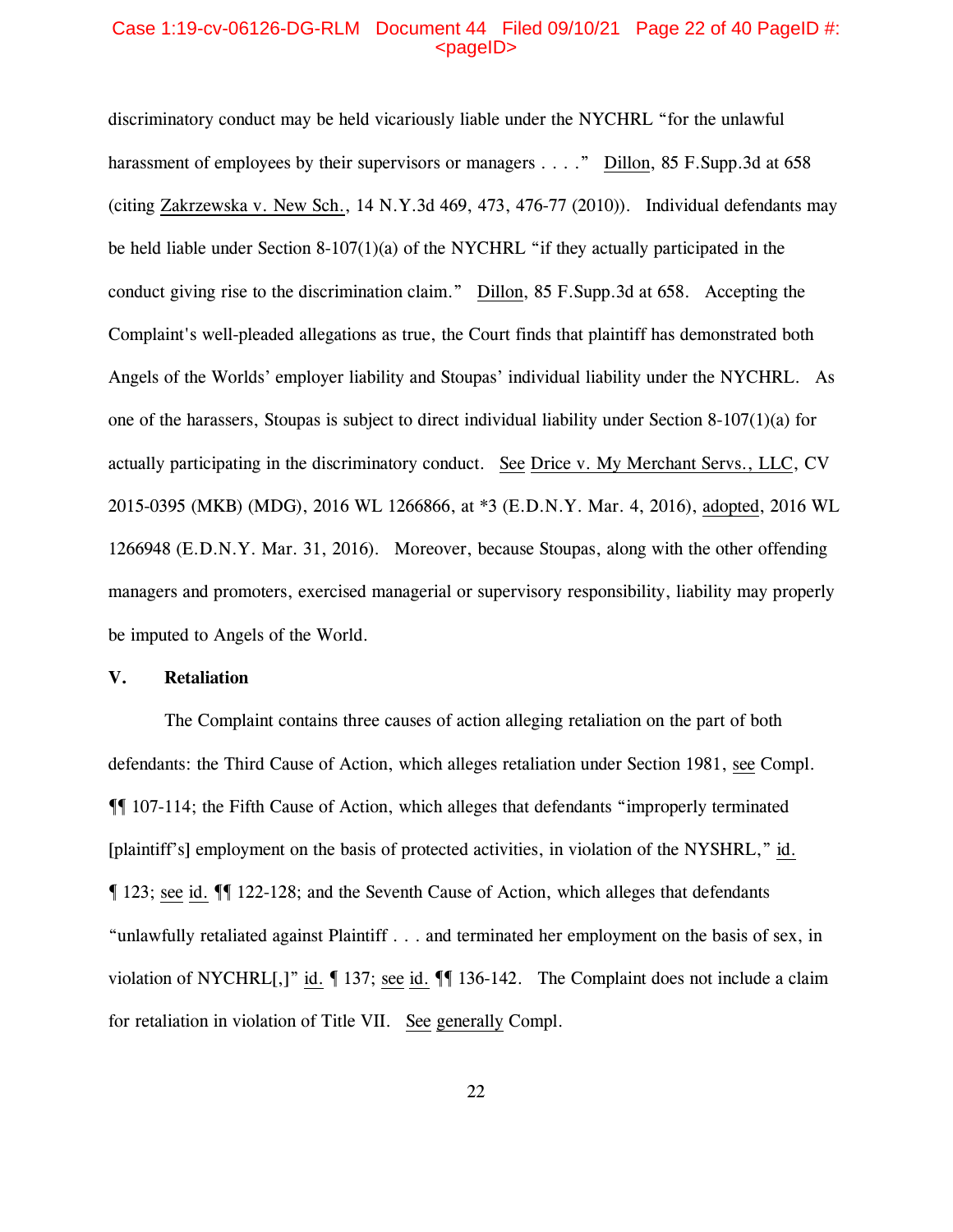# Case 1:19-cv-06126-DG-RLM Document 44 Filed 09/10/21 Page 23 of 40 PageID #:  $<sub>pa</sub>$  $<sub>o</sub>$ </sub></sub>

# A. *Retaliation Under Section 1981 and the NYSHRL*

To sustain a claim for unlawful retaliation under Section 1981 or the NYSHRL, a plaintiff must establish that: "(1) she participated in a protected activity known to the defendant; (2) the defendant took an employment action disadvantaging her; and (3) there exists a causal connection between the protected activity and the adverse action." Patane, 508 F.3d at 115; see Setty, 2018 WL 8415414, at  $*9$  (standards for retaliation claim are the same under Title VII and the NYSHRL); Francis, 2018 WL 4292171, at \*7 ("Section 1981 encompasses claims of retaliation, and such claims are analyzed pursuant to Title VII principles.") (internal quotation marks and citation omitted). Regarding the first element, the only protected activity described in the Complaint relates to plaintiff's protests regarding race discrimination at Angels of the World: Starting in October 2017, plaintiff spoke out publicly about racially discriminatory treatment of the Entertainers, sharing her experiences on social media and submitting to interviews with journalists. See Compl.  $\P$  35, 50-57  $\&$  n.3. Plaintiff's complaints regarding racial discrimination constituted protected activity.<sup>[6](#page-22-0)</sup> See Sumner v. U.S. Postal Serv., 899 F.2d 203, 209 (2d Cir. 1990) (holding that protected activity under Title VII includes "informal protests of discriminatory employment practices, including making complaints to management, writing critical letters to customers, protesting against discrimination by industry or by society in general, and expressing support of co-workers who have filed formal charges"); see also Johnson v. Univ. of Cincinnati, 215 F.3d 561, 579-80 (6th Cir.

<span id="page-22-0"></span><sup>6</sup> The Third Cause of Action, for retaliation in violation of Section 1981, is, as a matter of law, limited to race-based retaliation. The Fifth Cause of Action, for retaliation in violation of the NYSHRL, does not define the "protected activities" that allegedly generated the complained-of retaliation. See Compl. ¶ 123. All of plaintiff's public disclosures about discriminatory treatment appear to relate to race discrimination. See id.  $\P$  35, 50-57  $\&$  n.3. To the extent that the Complaint intended to charge retaliation for plaintiff's having resisted her supervisors' demands for sex, it is an open question in the Second Circuit as to whether rejecting a harasser's sexual advance constitutes "protected activity" for purposes of stating a retaliation claim. See Williams v. New York City Dep't of Educ., 19 Civ. 1353 (CM), 2019 WL 4393546, at \*11 (S.D.N.Y. Aug. 28, 2019) (collecting cases).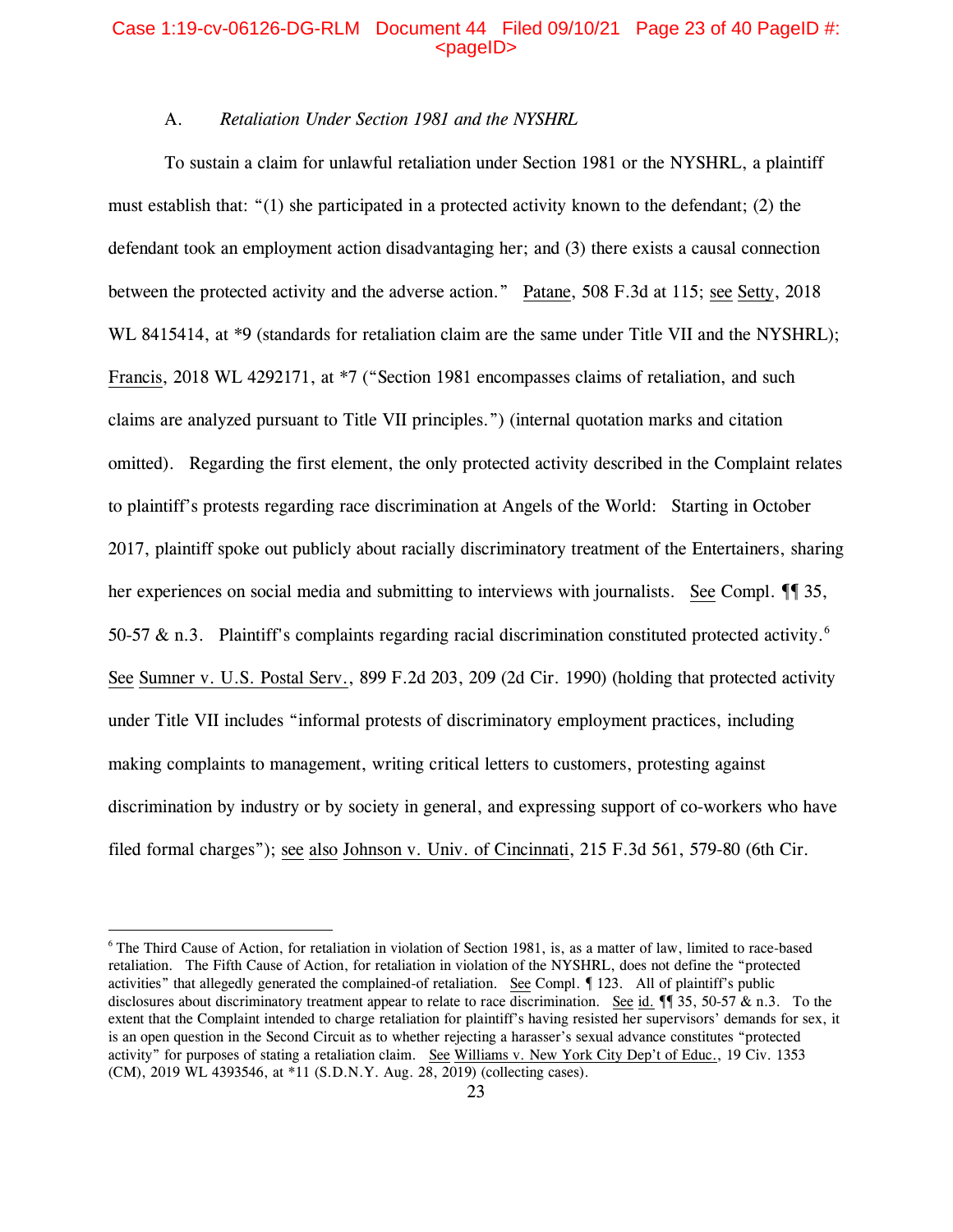# Case 1:19-cv-06126-DG-RLM Document 44 Filed 09/10/21 Page 24 of 40 PageID #:  $<sub>pa</sub>$  $<sub>o</sub>$ </sub></sub>

2000) ("the party to whom the complaint is made known" may include management, unions, coworkers, newspaper reporters, or "anyone else"); EEOC v. Crown Zellerbach Corp., 720 F.2d 1008, 1013-14 (9th Cir. 1983) (holding that employer violated Title VII when it imposed disciplinary suspension in retaliation for public protest letter). In addition, plaintiff alleges facts from which a reasonable inference of her employer's knowledge of her protected activity could be drawn. See Patane, 508 F.3d at 115. On October 24, 2017, a promoter known as "King Keno" created an Instagram page entitled "dancersarefried," in which he and other employees posted intimidating and humiliating messages and photos and called for plaintiff's termination. See Compl. ¶¶ 52-53. On October 25, 2017, when plaintiff participated in a radio broadcast interview in which she discussed defendants' racist treatment of their employees, "Keno" called in "and continued his attacks against [p]laintiff on-air[,]" id. ¶¶ 54-55, making plaintiff fearful about returning to work, see id. ¶ 56.

As to the second element, plaintiff's constructive discharge constituted an employment action that disadvantaged her. See, e.g., Lopez v. S.B. Thomas, Inc., 831 F.2d 1184, 1188 (2d Cir. 1987) (employer's statement that a plaintiff "would be fired . . . no matter what he did" held to be sufficient on its own to establish constructive discharge); Cronin v. St. Lawrence, No. 08–CV– 6346 (KMK), 2009 WL 2391861, at \*4 (S.D.N.Y. 2009) (denying a motion to dismiss retaliation claim where plaintiff alleged he resigned because he "did not feel that he had any alternative"); Borrero v. Am. Exp. Bank Ltd., 533 F.Supp.2d 429, 441 (S.D.N.Y. 2008) (holding that evidence suggested a constructive discharge where it showed that plaintiff reasonably believed her termination was a "foregone conclusion"). In addition, even before plaintiff's radio interview, defendants engaged in a campaign of harassment against plaintiff, intended to intimidate and humiliate plaintiff in retaliation for her complaints, rendering working conditions intolerable. See Compl.  $\P$  50-53,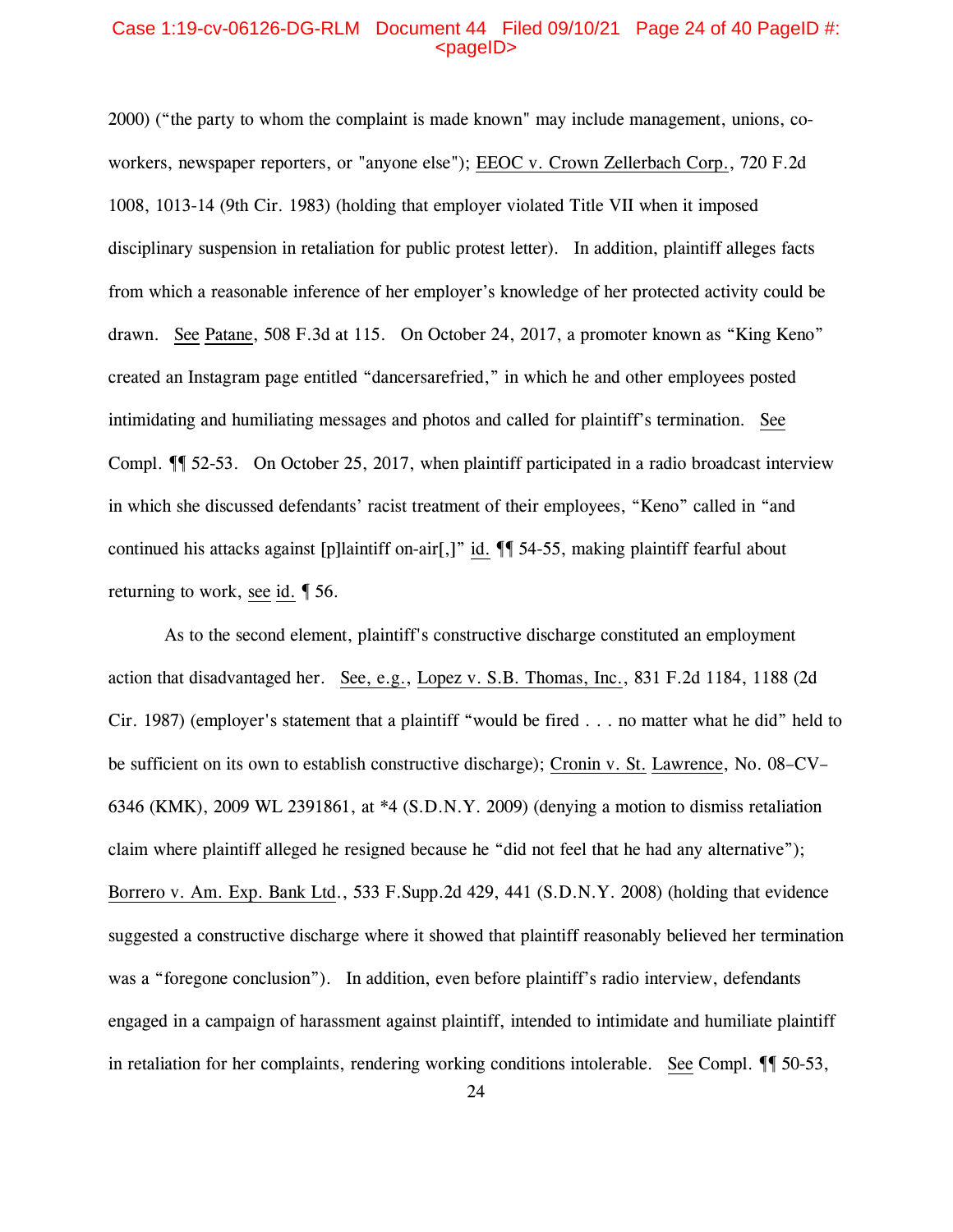# Case 1:19-cv-06126-DG-RLM Document 44 Filed 09/10/21 Page 25 of 40 PageID #:  $<sub>pa</sub>$ gelD $>$ </sub>

56-57.

As to the final element, "[t]he causal connection needed for proof of a retaliation claim can be established indirectly by showing that the protected activity was closely followed in time by the adverse action." Cifra v. Gen. Elec. Co., 252 F.3d 205, 217 (2d Cir. 2001) (internal quotation marks and citation omitted); see Treglia v. Town of Manlius, 313 F.3d 713, 720 (2d Cir. 2002) ("We have held that a close temporal relationship between a plaintiff's participation in protected activity and an employer's adverse actions can be sufficient to establish causation."). Plaintiff alleges that because she spoke out on air about her employer's racially discriminatory treatment, she was "told [she] was unwelcome at the club moving forward[,]" Quintero Decl. 17, and plaintiff "was afraid to return to work[,]" Compl. ¶ 56. The temporal proximity of these events is sufficient to establish a causal link between them. See, e.g., Zann Kwan v. Andalex Grp. LLC, 737 F.3d 834, 845 (2d Cir. 2013) ("The three-week period from [plaintiff's] complaint to her termination is sufficiently short to make a prima facie showing of causation indirectly through temporal proximity" for Title VII retaliation claim.); Cronin, 2009 WL 2391861, at \*5 (denying motion to dismiss retaliation claim despite passage of eleven months between protected activity and constructive discharge); cf. Richardson v. N.Y. State Dep't of Corr. Servs., 180 F.3d 426, 447 (2d Cir. 1999) (affirming summary judgment for employer where two-year gap was too wide to support the inference that constructive discharge was in retaliation for complaining about discrimination); Agostinello v. Great Neck Union Free Sch. Dist., No. CV05–5838 (WDW), 2009 WL 238865, at \*19 (E.D.N.Y. Feb. 2, 2009) (finding "insufficient temporal proximity between the alleged constructive discharge and the closest-in[-]time protected activity [one year earlier] to sustain the retaliation charge"), aff'd, 353 F.App'x 589 (2d Cir. 2009). As plaintiff has established a prima facie case of retaliation, and in light of the defaulting defendants' failure to articulate a legitimate,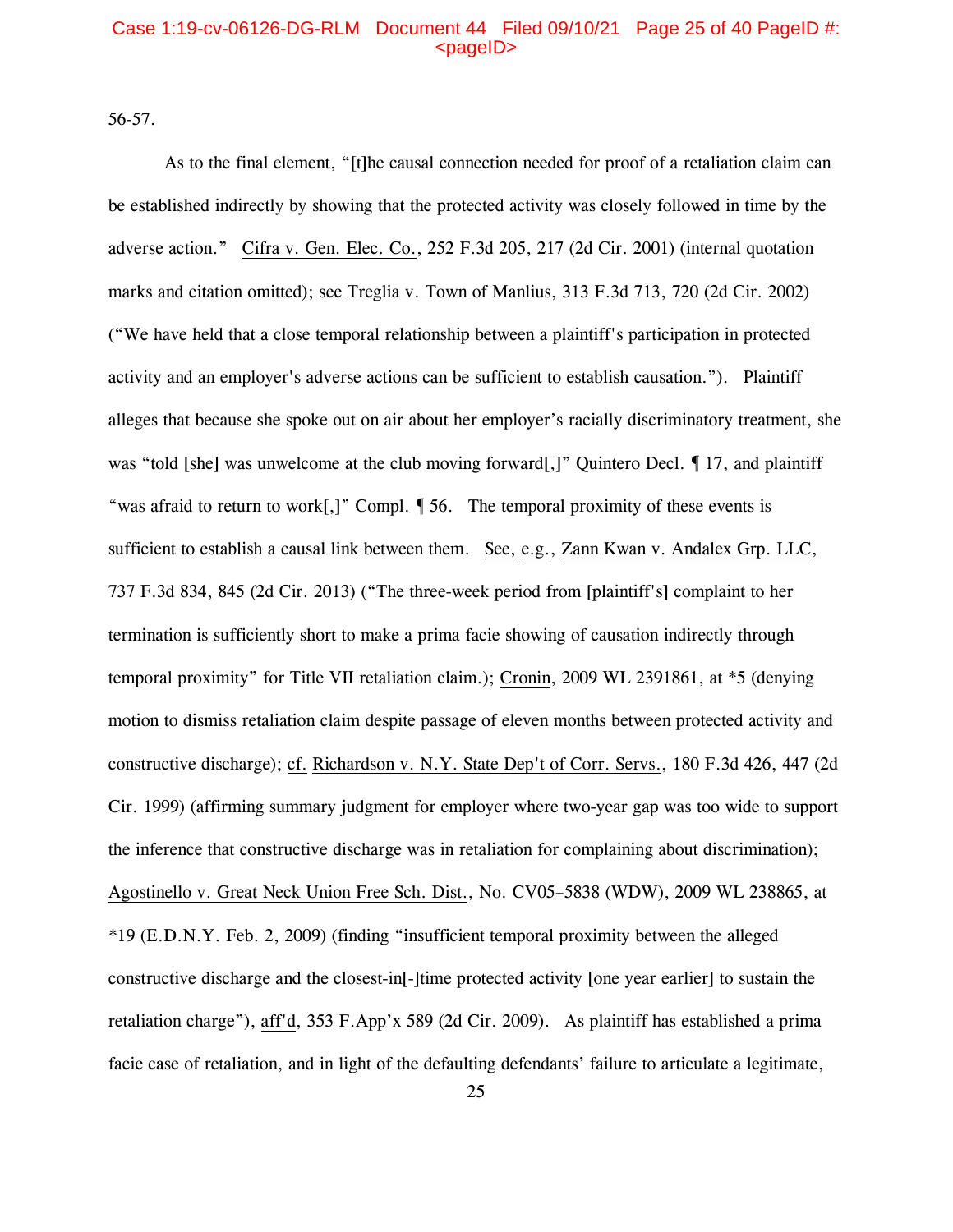# Case 1:19-cv-06126-DG-RLM Document 44 Filed 09/10/21 Page 26 of 40 PageID #:  $<sub>pa</sub>$ gelD $>$ </sub>

non-retaliatory reason for pressuring plaintiff to resign, she has stated a claim for retaliation under Section 1981 and the NYSHRL.

Defendant Stoupas is not individually liable for retaliation in violation of Section 1981<sup>[7](#page-25-0)</sup> or the NYSHRL because plaintiff has not alleged, other than in conclusory aiding-and-abetting language, see Compl.  $\P$  109, 124, that he "actually participate [d]" in the conduct giving rise to plaintiffs' retaliation claims. Even in the context of a motion for default judgment, a pleading's conclusory assertions, unsupported by factual allegations, are not deemed to be admitted. See Tenecora, 2020 WL 8771256, at \*1 n.1, \*15 n.6 ("[T]he court is 'limited to the non-conclusory, factual allegations' in the complaint.") (citation omitted); Antoine, 489 F.Supp.3d at 78; Manswell, 2017 WL 9487194, at \*4. Since the only individual identified by plaintiff as having responded to her public accusations by pressuring her to resign is a non-party promoter -- "King Keno" -- the Court recommends against finding defendant Stoupas individually liable for plaintiff's NYSHRL and Section 1981 retaliation claims.

### B. *Retaliation under the NYCHRL*

Plaintiff's retaliation claim under the NYCHRL alleges that plaintiff was retaliated against and terminated "on the basis of sex." Compl. ¶ 138. Although retaliation claims under the NYCHRL "are viewed under a broader interpretation than Title VII[,]" Russo, 972 F.Supp.2d at 455, the Complaint is devoid of allegations that plaintiff was forced to resign because she engaged in gender-related protected activity. See *supra* p. 23 & n.6. Therefore, the Court recommends that she be denied default judgment on her Seventh Cause of Action.

<span id="page-25-0"></span><sup>&</sup>lt;sup>7</sup> "[P]ersonal liability under section 1981 must be predicated on the actor's personal involvement." Patterson, 375 F.3d at 229 (citation omitted).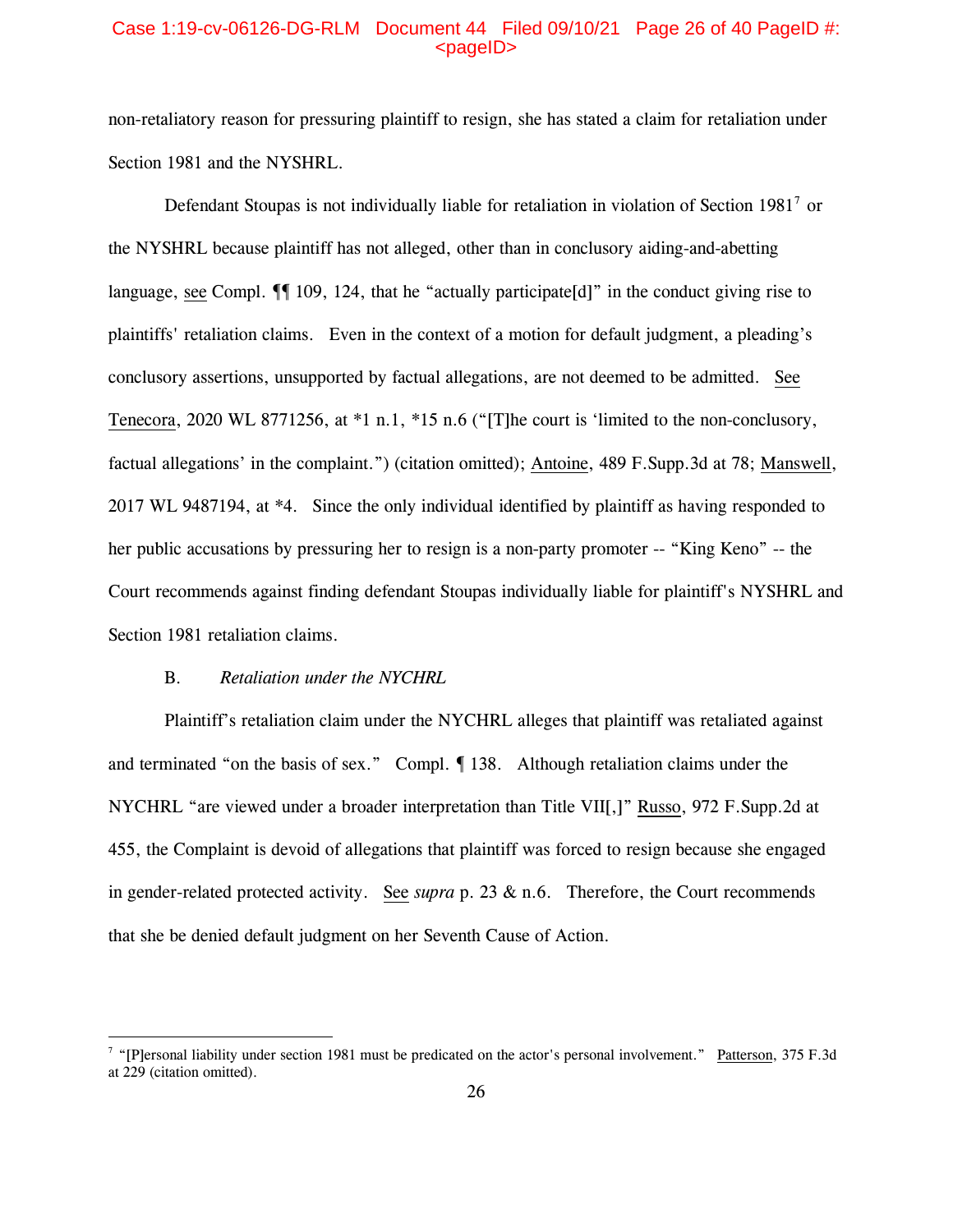# Case 1:19-cv-06126-DG-RLM Document 44 Filed 09/10/21 Page 27 of 40 PageID #:  $<sub>pa</sub>$ gelD $>$ </sub>

# **VI. Damages**

Plaintiff has failed to specify the amount of damages she seeks either for lost earnings or emotional distress.

Violations of Title VII and the NYSHRL "entitle a plaintiff to compensatory damages for pecuniary loss as well as pain and suffering." Moore v. Houlihan's Rest., Inc., No. 07-CV-3129 (ENV)(RER), 2011 WL 2470023, at \*4 (E.D.N.Y. May 10, 2011) (footnote omitted); see also Santiago v. Crown Heights Ctr. for Nursing and Rehab., 15 CV 4381 (DLI) (CLP), 2017 WL 9482107, at \*23 (E.D.N.Y. Feb. 24, 2017) ("Courts have awarded damages for emotional distress under Title VII, Section 1981, the NYSHRL and the NYCHRL."), adopted as modified, 2017 WL 4410807 (E.D.N.Y. Sept. 30, 2017). "Victims of employment discrimination are entitled to reasonable damages that would make the plaintiff 'whole for injuries suffered on account of unlawful employment discrimination.'" Moore, 2011 WL 2470023, at \*4 (quoting Greenway v. Buffalo Hilton Hotel, 143 F.3d 47, 54 (2d Cir. 1988)). Section 1981 likewise provides for awards of compensatory and punitive damages for race-based discrimination. See Johnson v. Railway Express Agency, 421 U.S. 454, 459-60 (1975).

#### A. *Back Pay*

When a defendant has violated Title VII, a court may award back pay, 42 U.S.C. § 2000e–  $5(g)(1)$ , and such an award "is the rule, not the exception[,]" Carrero v. N.Y. City Housing Auth., 890 F.2d 569, 580 (2d Cir. 1989). Back pay is also available under Section 1981, the NYSHRL and the NYCHRL. See Tomka, 66 F.3d at 1316 ("§ 1981 permits unlimited backpay"); Garcia v. Comprehensive Ctr., LLC, 17-CV-8970 (JPO) (BCM), 2019 WL 8274296, at \*5 (S.D.N.Y. Nov. 21, 2019), adopted, 2020 WL 1435002 (S.D.N.Y. Mar. 24, 2020); Manswell, 2017 WL 9487194, at \*15; N.Y.C. Admin. Code § 8–502(a). The purpose of a back-pay award is to "make persons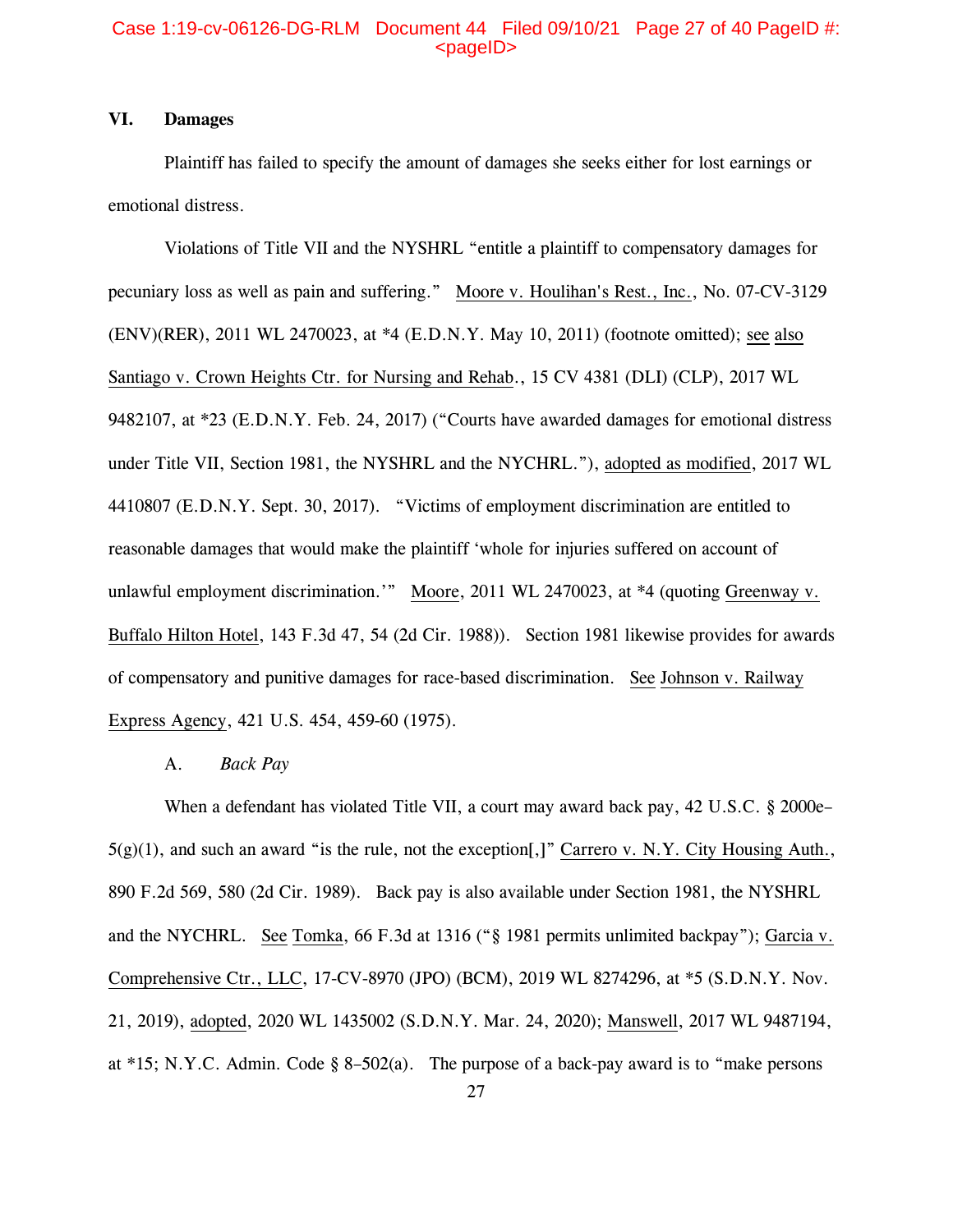### Case 1:19-cv-06126-DG-RLM Document 44 Filed 09/10/21 Page 28 of 40 PageID #:  $<sub>pa</sub>$ gelD $>$ </sub>

whole for injuries suffered through past discrimination[.]" Reed v. A.W. Lawrence & Co., 95 F.3d 1170, 1183 (2d Cir. 1996) (citation omitted). Back pay is calculated from the date of the discriminatory practice to the date of entry of judgment. See Sands v. Runyon, 28 F.3d 1323, 1327 (2d Cir. 1994).

Although plaintiff has not articulated the amount sought, she avers that in 2015, prior to the onset of defendants' racially discriminatory conduct, she earned approximately \$3,000 per week, or \$144,000 per year, working for defendants.<sup>[8](#page-27-0)</sup> See Quintero Decl. 14. In 2016, after the commencement of the discriminatory conduct, plaintiff earned \$38,400 from dancing at Angels of the World, and although she "tried to get work at other clubs," racial discrimination against African-American dancers "was an industry-wide practice at the time[.]" Id. 18. In 2017, the year that her employment ended after less than ten months, plaintiff earned approximately \$50,000 at Angels of the World. See id. ¶ 13. Plaintiff has not provided any information about her earnings beyond 2017 or how long she was out of work following her termination. Plaintiff avers that she was "forc[ed] to travel back and forth out of state to pursue comparable employment," Quintero Decl. ¶ 18, but proffers no further information regarding her efforts or her period of unemployment.

An employee who is discharged in violation of Title VII has an obligation to attempt to mitigate damages by using reasonable diligence in finding other employment. See Bergerson v. N.Y. State Office of Mental Health, Cent. N.Y. Psychiatric Ctr., 526 F.App'x 109, 111 (2d Cir. 2013). Typically, back pay is calculated as "the wages the employee would have earned from the

<span id="page-27-0"></span><sup>&</sup>lt;sup>8</sup> The Court is constrained to note that counsel's affirmation wildly overstated the amount of plaintiff's earnings (\$8,000) per week) prior to the alleged discriminatory conduct. See Crumiller Aff. ¶ 23.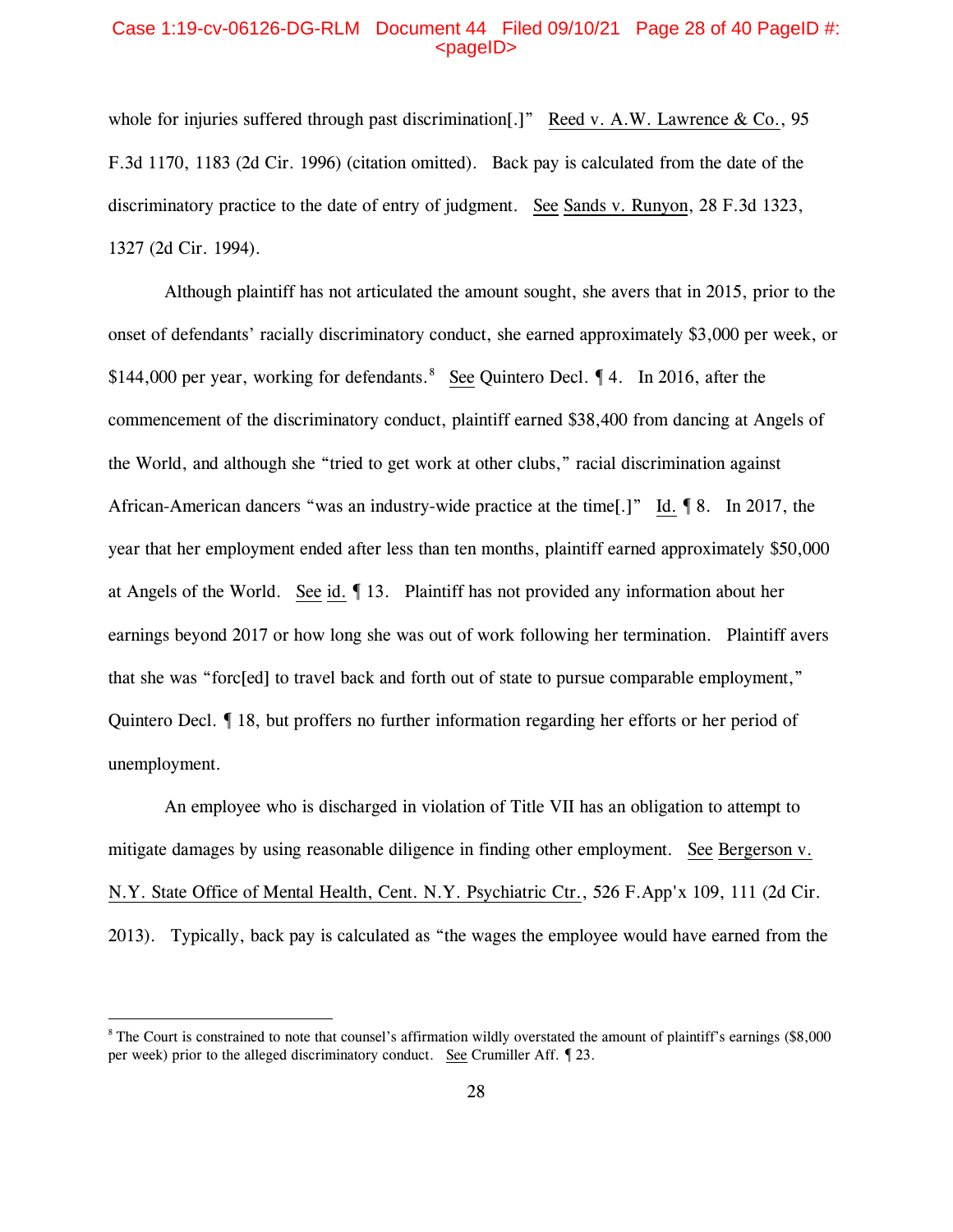### Case 1:19-cv-06126-DG-RLM Document 44 Filed 09/10/21 Page 29 of 40 PageID #:  $<sub>pa</sub>$  $<sub>o</sub>$ </sub></sub>

date of discharge to the date of reinstatement, along with lost fringe benefits such as vacation pay and pension benefits[.]" United States v. Burke, 504 U.S. 229, 239 (1992); Noel v. N.Y. State Office of Mental Health , Cent. N.Y. Psychiatric Ctr., 697 F.3d 209, 213 (2d Cir. 2012). Where, as here, reinstatement is not requested, the plaintiff's entitlement to back pay is generally reduced or eliminated when she obtains, or could have obtained, employment elsewhere. See Greenway, 143 F.3d at 54 (vacating award of back pay, among other damages, for failure to mitigate). Absent any particularized information concerning plaintiff's unemployment following her constructive discharge, the Court cannot recommend an award of back pay damages for the period postdating plaintiff's employment with Angels of the World.<sup>[9](#page-28-0)</sup> See Munson, 2017 WL 4863096, at \*8 (in denying back-pay award in connection with motion for default judgment, court notes that plaintiff did not "make any showing as to her employment search or history after her constructive discharge[,]" making it "impossible for the Court to calculate the amount of any back pay to which she could be entitled"); Drice, 2016 WL 1266866, at \*6 (on motion for default judgment, denying back-pay award for period of time for which plaintiff had not submitted any evidence that she was unemployed); Moore, 2011 WL 2470023, at \*5-6 (on motion for default judgment, limiting plaintiff's back-pay award for period during which plaintiff chose to return to school and failed to demonstrate that he "adequately mitigate[d] his damages").

Accordingly, based on the sparse information in the record, this Court recommends an award of pre-termination back pay<sup>[10](#page-28-1)</sup> as follows: for 2016, \$105,600 - the difference between

<span id="page-28-0"></span><sup>9</sup> Even assuming, in the absence of contrary evidence from defendants, that plaintiff was reasonably diligent in her search for new employment, see Garcia, 2019 WL 8274296, at \*6 n.3, she has submitted no evidence specifying how long she was unemployed following her constructive discharge.

<span id="page-28-1"></span><sup>&</sup>lt;sup>10</sup> Back-pay awards include lost tips. See Joseph, 970 F.Supp.2d at 150.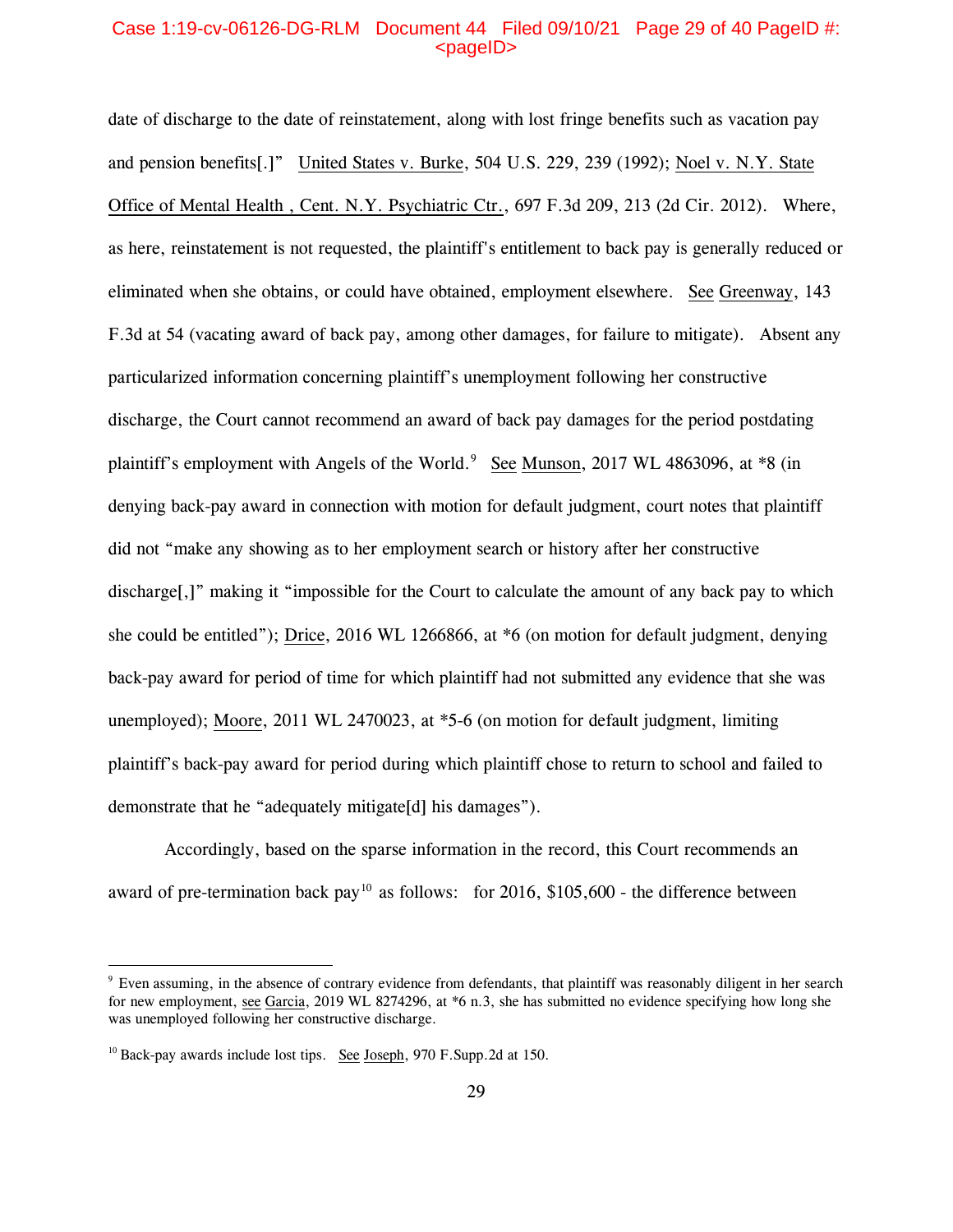# Case 1:19-cv-06126-DG-RLM Document 44 Filed 09/10/21 Page 30 of 40 PageID #:  $<sub>pa</sub>$  $<sub>o</sub>$ </sub></sub>

\$144,000 (what she earned in 2015 before the onset of the discriminatory conduct) and \$38,400 (the amount she made in 2016); and, for 2017, \$78,333.33 - the difference between \$144,000 and the amount she made (\$50,000) in 2017, prorated to account for her having worked only 10 months in 2017.

# B. *Front Pay*

"Front pay is awarded at the discretion of a district court where reinstatement is inappropriate and the plaintiff has been unable to find another job. The purpose of front pay is to make victims of discrimination whole in cases where the factfinder can reasonably predict that the plaintiff has no reasonable prospect of obtaining comparable alternative employment." Bergerson v. N.Y. State Office of Mental Health , Cent. N.Y. Psychiatric Ctr., 652 F.3d 277, 286 (2d Cir. 2011) (internal quotation marks and citations omitted). Such compensation, while available, is not mandatory, and whether to award front pay is within the court's discretion. See Vernon v. Port Auth. of N.Y. & N.J., 220 F.Supp.2d 223, 236 (S.D.N.Y. 2002). Furthermore, "an award of front pay cannot be unduly speculative." Dunlap–McCuller v. Riese Org., 980 F.2d 153, 159 (2d Cir. 1992).

Here, the Court concludes that the back pay award adequately redresses the loss that plaintiff is reasonably likely to have suffered. See generally Chisholm v. Mem'l Sloane–Kettering Cancer Ctr., 824 F.Supp.2d 573, 577–78 (S.D.N.Y. 2011). Furthermore, before being awarded front pay, "a claimant is required to 'use reasonable diligence in finding other suitable employment.'" Padilla v. Metro–North Commuter R.R., 92 F.3d 117, 125 (2d Cir. 1996) (emphasis omitted) (quoting Ford Motor Co. v. EEOC, 458 U.S. 219, 231 (1982)). Here again, plaintiff proffered no evidence of any ongoing attempts to secure employment. Absent evidence of plaintiff's efforts to find comparable work, and how long she remained unemployed, an award of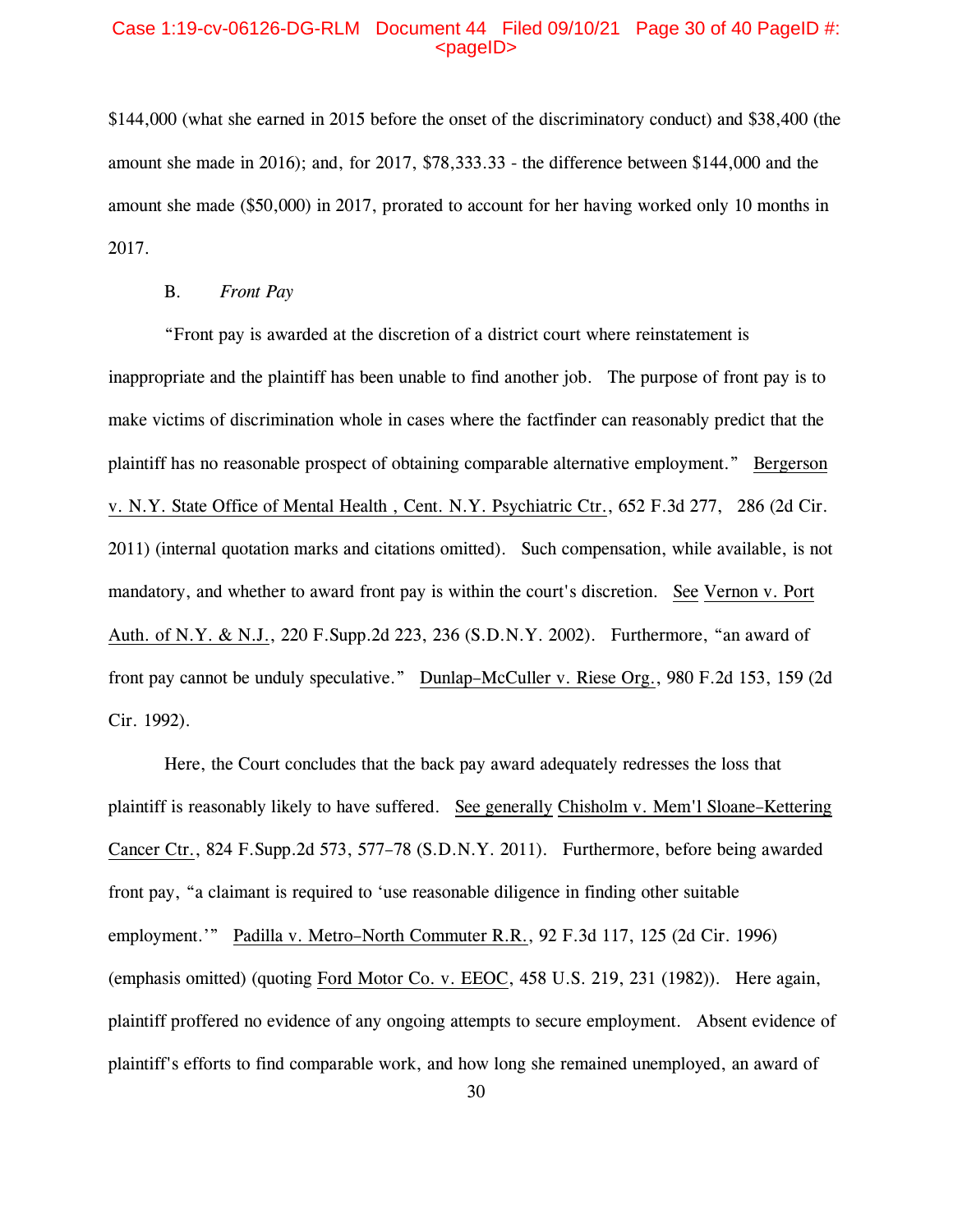# Case 1:19-cv-06126-DG-RLM Document 44 Filed 09/10/21 Page 31 of 40 PageID #:  $<sub>pa</sub>$  $<sub>o</sub>$ </sub></sub>

front pay would be unduly speculative. Therefore, the Court respectfully recommends that front pay be denied.

# C. *Emotional Distress*

Despite this Court's invitation for her to do so, plaintiff has not articulated the amount sought for emotional distress damages. See 7/7/21 Scheduling Order.

"The Second Circuit sorts emotional distress claims into three categories of claims: 'gardenvariety,' 'significant' or 'egregious.'" Cavalotti, 2018 WL 5456654, at \*27 (quoting Rainone v. Potter, 388 F.Supp.2d 120, 122 (E.D.N.Y. 2005)). "'Garden variety' emotional distress claims lacking extraordinary circumstances and without medical corroboration generally merit \$5,000 to \$35,000 awards." Munson, 2017 WL 4863096 at \*8 (internal quotation marks omitted); see Antoine, 489 F.Supp.3d at 96 ("For 'garden-variety' emotional distress claims, where plaintiff 'did not seek medical treatment but [ ] the evidence in the form of plaintiff's testimony describes shock, nightmares, sleeplessness, humiliation, and other subjective distress,' courts have awarded damages ranging from \$5,000 to \$35,000.") (citations omitted); Tenecora, 2020 WL 8771256, at \*19. "Significant" emotional distress claims typically involve "substantial harm that is often corroborated by witnesses or is evidenced by medical documents" and "damages for this type of claim range from \$50,000 to \$100,000." Francis, 2018 WL 4292171 at \*10. Finally, "[e]gregious emotional distress claims justifying awards exceeding \$100,000 have only been warranted where the discriminatory conduct was outrageous and shocking or where the physical health of plaintiff was significantly affected." Cavalotti, 2018 WL 5456654 at \*27 (internal quotation marks and citation omitted).

When awarding compensatory damages, "[i]mportant factors in assessing an appropriate amount to award for emotional suffering include the amount, duration, and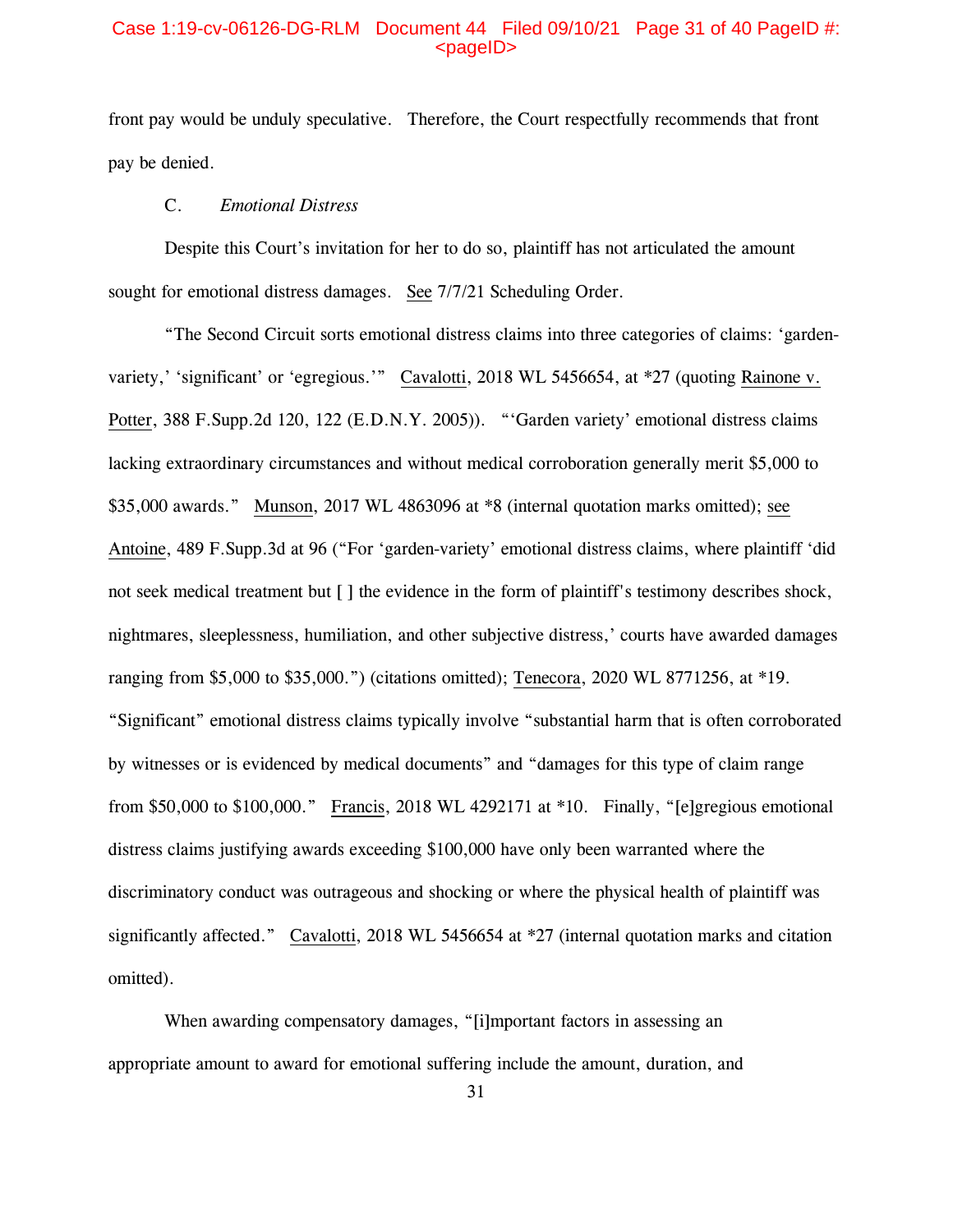## Case 1:19-cv-06126-DG-RLM Document 44 Filed 09/10/21 Page 32 of 40 PageID #:  $<sub>pa</sub>$  $<sub>o</sub>$ </sub></sub>

consequences of the claimant's emotional distress." Cavalotti, 2018 WL 5456654, at \*27 (quoting Munson, 2017 WL 4863096, at \*8) (internal quotation marks omitted); Tenecora, 2020 WL 8771256, at \*19.

Plaintiff avers that defendants' conduct caused "substantial emotional distress,

. . . including intense stress and anxiety, as well as significant physical manifestations including insomnia and weight loss of approximately 30 pounds." Quintero Decl. ¶ 19. While plaintiff's allegations of emotional distress are significant, she has not supported those claims with any medical or mental health records nor alleged that she treated with any medical provider. Moreover, plaintiff's affidavit does not address the duration of her emotional distress. In the absence of any corroborating evidence regarding plaintiff's mental health injuries that would support a more significant award of damages for emotional distress, the Court finds that an award of \$30,000 is reasonable to compensate plaintiff for her emotional distress claim and is consistent with awards to plaintiffs who suffered similar injuries.<sup>[11](#page-31-0)</sup> See Tenecora, 2020 WL 8771256, at  $*20-24$  (awarding plaintiffs emotional damages for sexual harassment ranging from \$4,00-\$40,000); Setty, 2018 WL 8415414, at \*18 (recommending award of \$35,000 where plaintiff stated that the harassment made him feel "humiliated," hurt his relationship with his girlfriend and family, and "took away [his]

<span id="page-31-0"></span><sup>&</sup>lt;sup>11</sup> Under Title VII, there is a limitation on awards depending on the size of the employer. See, e.g., Luciano v. Olsten Corp., 110 F.3d 210, 220-21 (2d Cir. 1997); Holness v. Nat'l Mobile Television, Inc., No. 09 CV 2601 (KAM)(RML), 2012 WL 1744847, at \*6 n.14 (E.D.N.Y. Feb. 14, 2012) ("Title VII sets caps on punitive and compensatory damages to reflect the size of the employer whose misconduct is to be punished.") (citing 42 U.S.C. § 1981a(b)(3)(A) -(D)), adopted as modified, 2012 WL 1744744 (E.D.N.Y. May 15, 2012); Walia v. Vivek Purmasir & Assocs., Inc., 160 F.Supp.2d 380, 389 (E.D.N.Y. 2000) (noting that the amount of compensatory damages for a respondent who has more than 14 but fewer than 101 employees shall not exceed \$50,000) (citing 42 U.S.C. § 1981a(b)(3)(A)). However, where Title VII claims are pled alongside Section 1981 and NYCHRL claims, courts have awarded damages in excess of the Title VII statutory cap since those statutes impose no limit on the amount of compensatory or punitive damages a court may award See Manswell, 2017 WL 4075180, at \*2 n.3 (collecting authorities); Rodriguez, 2014 WL 1347369, at \*6 n.4; Caravantes v. 53rd Street Partners, LLC, No. 09 Cv. 7821(RPP), 2012 WL 3631276, at \*21 (S.D.N.Y. Aug. 23, 2012) (citations omitted); Kauffman v. Maxim Healthcare Servs., Inc., 509 F.Supp.2d 210, 220 (E.D.N.Y. 2007). While the NYSHRL does not provide for punitive damages, it does not limit compensatory damages in employment discrimination cases. See Manswell, 2017 WL 4075180, at \*2 n.3 (citing N.Y. Exec. Law § 297(9)).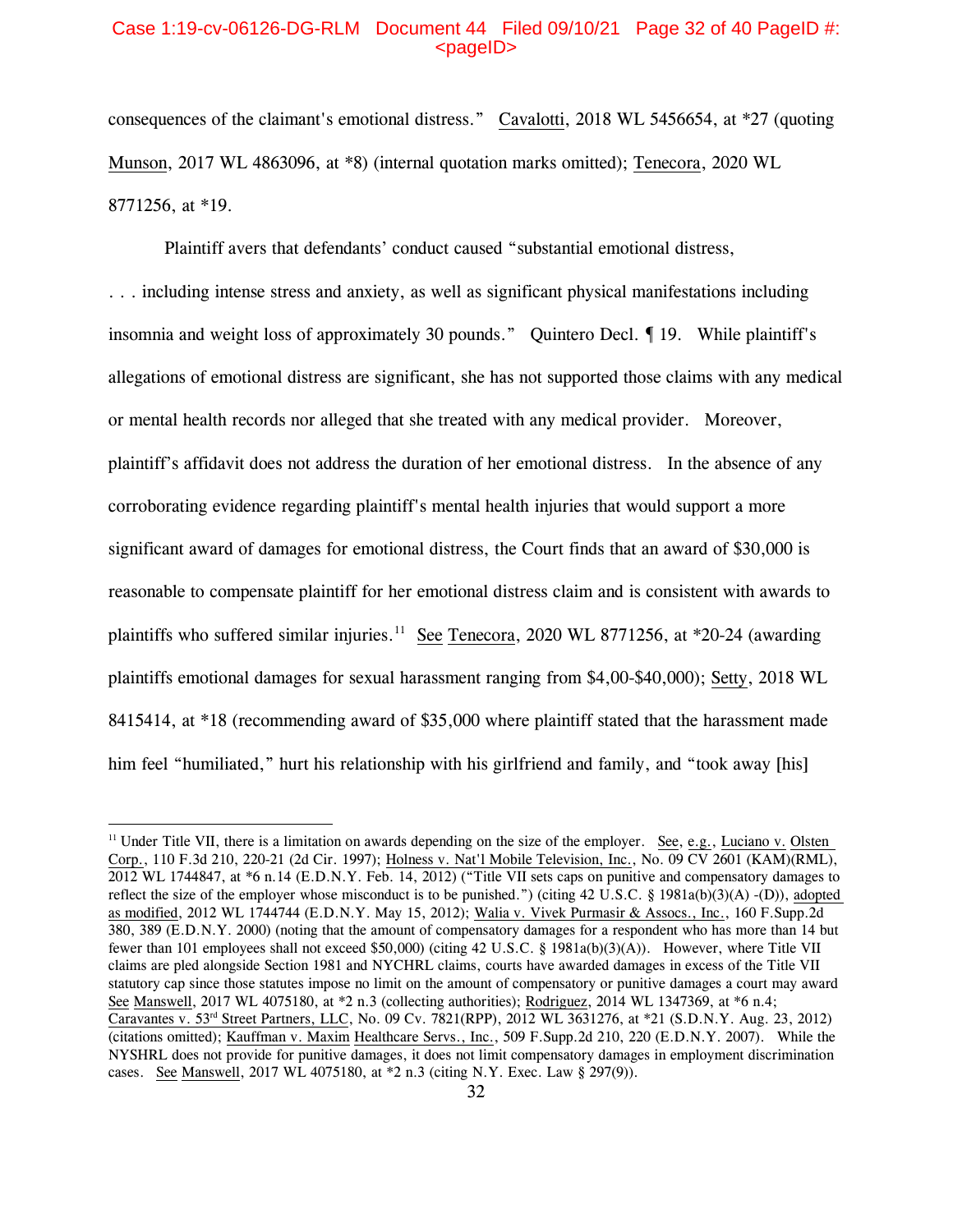# Case 1:19-cv-06126-DG-RLM Document 44 Filed 09/10/21 Page 33 of 40 PageID #:  $<sub>pa</sub>$  $<sub>o</sub>$ </sub></sub>

dignity," but where he submitted no medical or mental health records showing he sought treatment nor any corroborating evidence); Santiago, 2017 WL 9482107, at \*23 (plaintiff's statement that he experienced "anxiety, stress, shame and embarrassment, and loss of self worth," supported an award for emotional distress damages in the amount of \$30,000 even though plaintiff did not seek treatment from any medical provider); Munson, 2017 WL 4863096, at \*8 (awarding \$15,000 for emotional distress damages where plaintiff submitted an affidavit in which she attested to feeling "intimidated, abused, anxious, and physically ill" as a result of the defendant's sexual harassment, but "fail[ed] to provide any medical records, any corroborating evidence"); Drice, 2016 WL 1266866, at \*7 (awarding \$20,000 for emotional distress based on plaintiff's testimony that she "felt then, and still continue[s] to feel offended, disturbed, and humiliated" and "suffered and continue[s] to suffer from severe anxiety and depression" due to defendant's sexual harassment within short period of employment); Joseph, 970 F.Supp.2d at 154 (awarding \$30,000 for emotional distress damages after approximately two years of continuing discriminatory and abusive treatment); cf. Becerril v. E. Bronx NAACP Child Dev. Ctr., No. 08 Civ. 10283(PAC)(KNF), 2009 WL 2611950, at \*2, \*6 (S.D.N.Y. Aug. 18, 2009), adopted, 2009 WL 2972992, at \*2-3 (S.D.N.Y. Sept. 17, 2009) (awarding \$50,000 for emotional distress where plaintiff was prescribed three medications, diagnosed with depression, and suffered migraines and post-concussive syndrome).

D. *Interest*

Plaintiff also requests prejudgment interest on her damages award. See Crumiller Aff. ¶ 21. To the extent the damages awarded to plaintiff represent compensation for lost wages, "it is ordinarily an abuse of discretion not to include pre-judgment interest." Gierlinger v. Gleason, 160 F.3d 858, 873 (2d Cir. 1998) (internal quotation marks and citation omitted). An award of prejudgment interest on plaintiff's back pay award is appropriate here, "because it serves to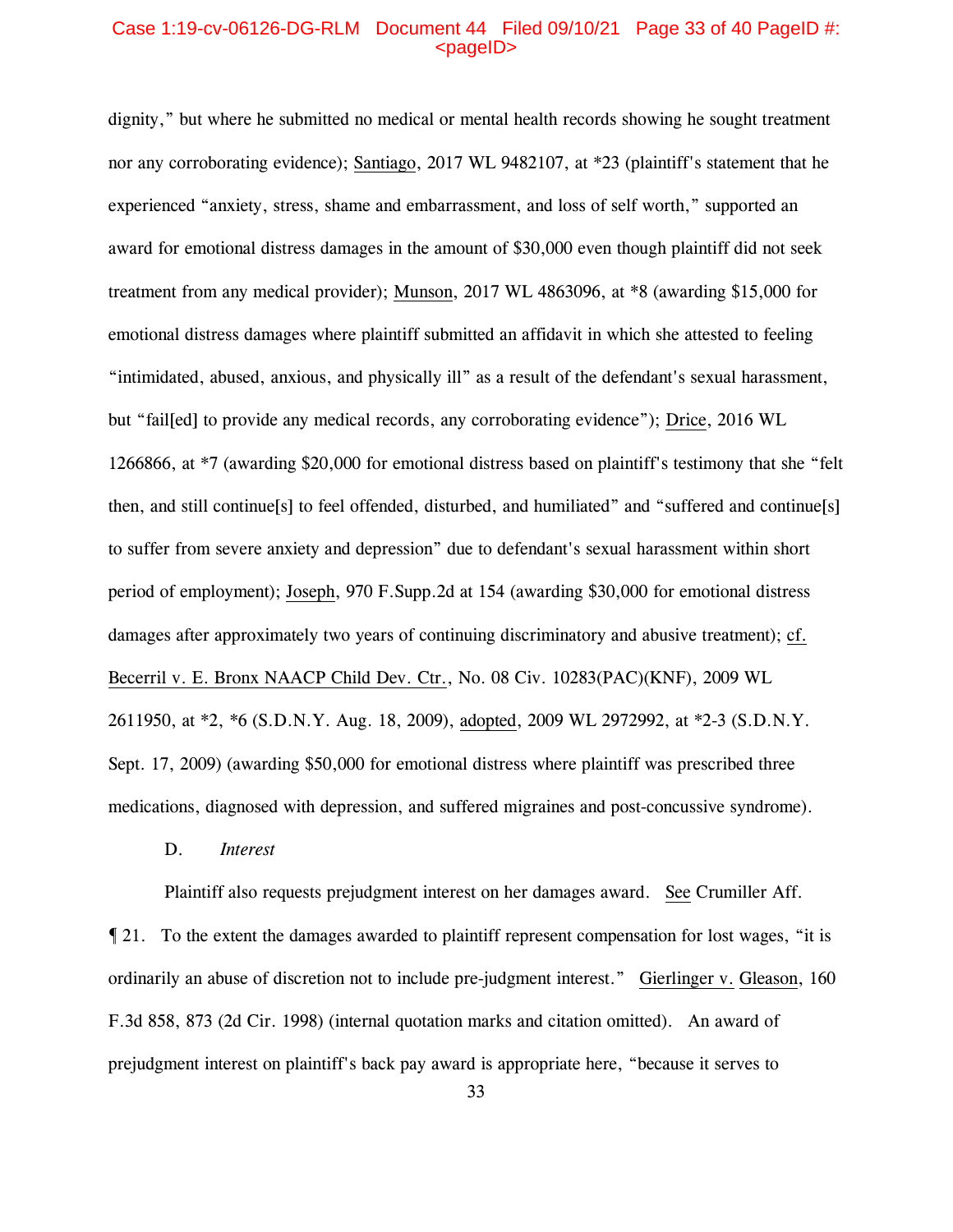### Case 1:19-cv-06126-DG-RLM Document 44 Filed 09/10/21 Page 34 of 40 PageID #:  $<sub>pa</sub>$  $<sub>o</sub>$ </sub></sub>

compensate the plaintiff for loss of the use of money wrongfully withheld" due to defendants' discrimination. Thomas v. iStar Fin. Inc., 508 F.Supp.2d 252, 264 (S.D.N.Y. 2007) (citation omitted). Although courts have the discretion to determine the appropriate rate of pre-judgment interest in a back-pay award, see McIntosh v. Irving Trust Co., 873 F.Supp. 872, 882 (S.D.N.Y. 1995), where "a judgment is based on violations of both federal and state law, courts in this circuit uniformly have applied a federal interest rate, most commonly based on the average rate of return on one-year Treasury bills ('T-bills') for the relevant time period." Rodriguez, 2014 WL 1347369, at \*7 (quoting Thomas, 508 F.Supp.2d at 264); see Antoine, 489 F.Supp.3d at 94; Drice, 2016 WL 1266866, at \*7. As plaintiff's claim arose under both federal and state laws, the Court therefore respectfully recommends that plaintiff be awarded prejudgment interest compounded annually on her back-pay award at this rate. See Villalta v. JS Barkats, P.L.L.C., 16-CV-2772 (RA) (RWL), 2021 WL 2458699, at \*13 & n.11 (S.D.N.Y. Apr. 16, 2021), adopted, 2021 WL 2458023 (S.D.N.Y. June 16, 2021); Joseph, 970 F.Supp.2d at 152. The Court further recommends that interest be calculated from November 12, 2016 - the mid-point of the period between December 1, 2015 (when the discriminatory conduct began) and October 25, 2017 (the date of constructive discharge) - until the entry of judgment. See Villalta, 2021 WL 2458699, at \*13 n.11; Manswell, 2017 WL 9487194, at \*16.

"Under Title VII, it is in a court's discretion to grant prejudgment interest on awards for pain and suffering and emotional distress, but courts have declined to do so when it is unnecessary to make the plaintiff whole." Reiter v. Metro. Transp. Auth. of N.Y., 01 Civ. 2762(JGK), 2003 WL 22271223, at \*15 (S.D.N.Y. Sept. 30, 2003) (citations omitted). In this case, the Court has "set the amount of compensatory damages at the reasonable amount to make plaintiff whole, and, therefore, prejudgment interest [on the emotional damages award] is unnecessary." Id.; see Drice,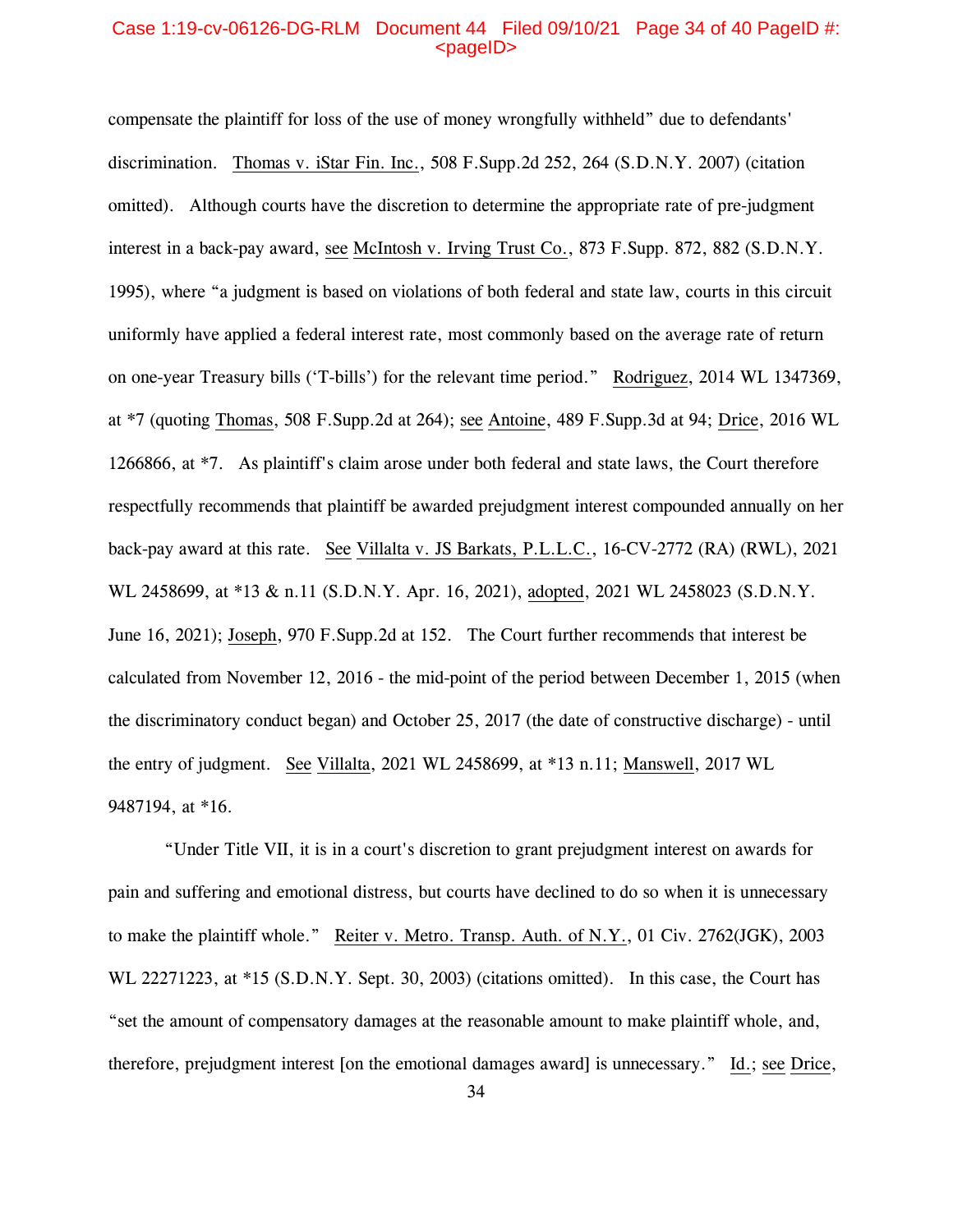# Case 1:19-cv-06126-DG-RLM Document 44 Filed 09/10/21 Page 35 of 40 PageID #:  $<sub>pa</sub>$ gelD $>$ </sub>

2016 WL 1266866, at \*7.

# E. *Punitive Damages*

Plaintiff seeks punitive damages in an unspecified amount. See Crumiller Decl. ¶ 21. Although plaintiff's submissions do not identify which discriminatory conduct merits punitive damages, based on the nature of plaintiff's allegations, the Court infers that plaintiff's request for punitive damages is based on her allegations concerning sexual harassment, rather than disparate treatment because of race; disparate treatment claims, without more, are less likely to result in awards of punitive damages. See Becerril, 2009 WL 2972992, at \*3 (finding that defendant's behavior is "evidence of intentional discrimination; but that behavior is not evidence that the [defendant] intentionally acted in violation of federal law"); see also Weissman v. Dawn Joy Fashions, Inc., 214 F.3d 224, 236 (2d Cir. 2000) (finding that evidence "supports a finding of discrimination, [but] does not support a finding that [the defendant] discriminated 'in the face of a perceived risk that its actions [would] violate federal law'") (quoting Kolstad v. Am. Dental Ass'n, 527 U.S. 526, 536 (1999)).

Although the NYSHRL does not provide for punitive damages, see Farias v. Instructional Sys., Inc., 259 F.3d 91, 101 (2d Cir. 2001), such damages are available under Title VII, Section 1981 and the NYCHRL, see 42 U.S.C. § 1981a(b)(1) (authorizing punitive damages under Title VII, except against "a government, government agency or political subdivision"); Luciano v. Olsten Corp., 110 F.3d 210, 220-21 (2d Cir. 1997); Tenecora, 2020 WL 8771256, at \*25 (punitive "damages are available under Title VII and Section 1981"); Antoine, 489 F.Supp.3d at 101 ("The NYCHRL, on the other hand, imposes no limit on the amount of punitive damages a court may award."); Norris v. N.Y. City Coll. of Tech., No. 07-CV-853, 2009 WL 82556, at \*5 (E.D.N.Y. Jan. 14, 2009).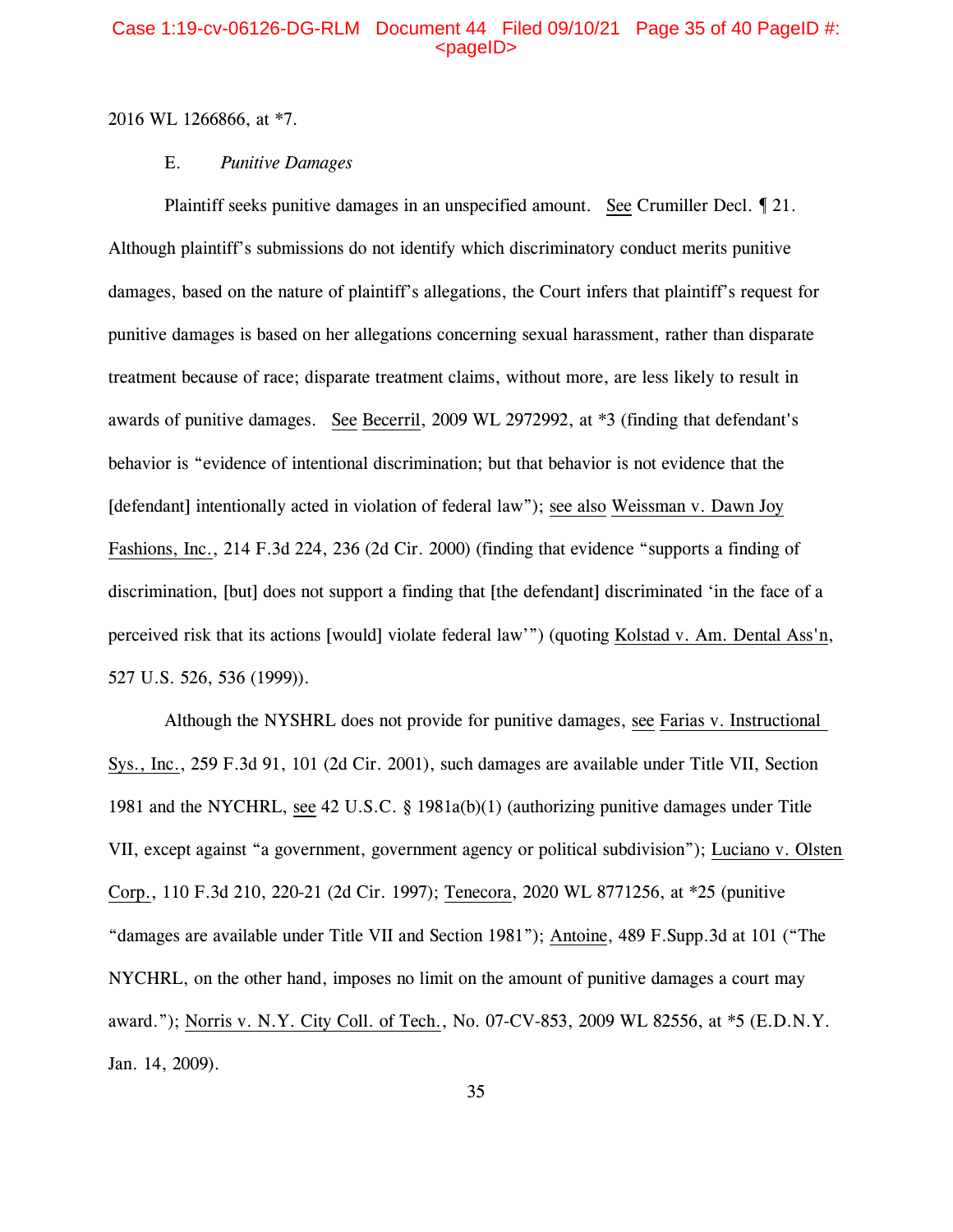# Case 1:19-cv-06126-DG-RLM Document 44 Filed 09/10/21 Page 36 of 40 PageID #:  $<sub>pa</sub>$  $<sub>o</sub>$ </sub></sub>

Under Title VII, a plaintiff may recover punitive damages if she demonstrates that the defendant "engaged in a discriminatory practice or discriminatory practices with malice or with reckless indifference to the federally protected rights of an aggrieved individual." 42 U.S.C. § 1981a(b)(1); see Kolstad, 527 U.S. at 536 (punitive damages are appropriate only "when the defendant's conduct is shown to be motivated by evil motive or intent, or when it involves reckless or callous indifference to the federally protected rights of others") (internal quotation marks and citation omitted); Zimmermann v. Assocs. First Cap. Corp., 251 F.3d 376, 384 (2d Cir. 2001). "The terms 'malice' or 'reckless indifference' pertain to the employer's knowledge that it may be acting in violation of federal law, not its awareness that it is engaging in discrimination." Kolstad, 527 U.S. at 535. "A plaintiff seeking punitive damages under Title VII must present evidence that "(1) the employer discriminated (or retaliated) against him with conscious knowledge it was violating the law, *or* (2) that it engaged in egregious or outrageous conduct from which an inference of malice or reckless indifference could be drawn." Manswell, 2017 WL 9487194, at \*19 (citation omitted).

The Supreme Court has delineated several factors for courts to consider in assessing the reasonableness of punitive damages, including: "(1) the degree of reprehensibility of the defendant's conduct; (2) the difference between the actual or potential harm suffered by the plaintiff and the punitive damages award; and (3) the difference between the punitive damages awarded and the civil penalties imposed in comparable cases." Antoine, 489 F.Supp.3d at 101 (citing DeCurtis v. Upward Bound Int'l, Inc., No. 09 Civ. 5378(RJS), 2011 WL 4549412, at \*5 (S.D.N.Y. Sept. 27, 2011)); see BMW of N. Am., Inc. v. Gore, 517 U.S. 559, 575 (1996). However, "[a]wards of punitive damages are by nature speculative, arbitrary approximations. No objective standard exists that justifies the award of one amount, as opposed to another, to punish a tortfeasor appropriately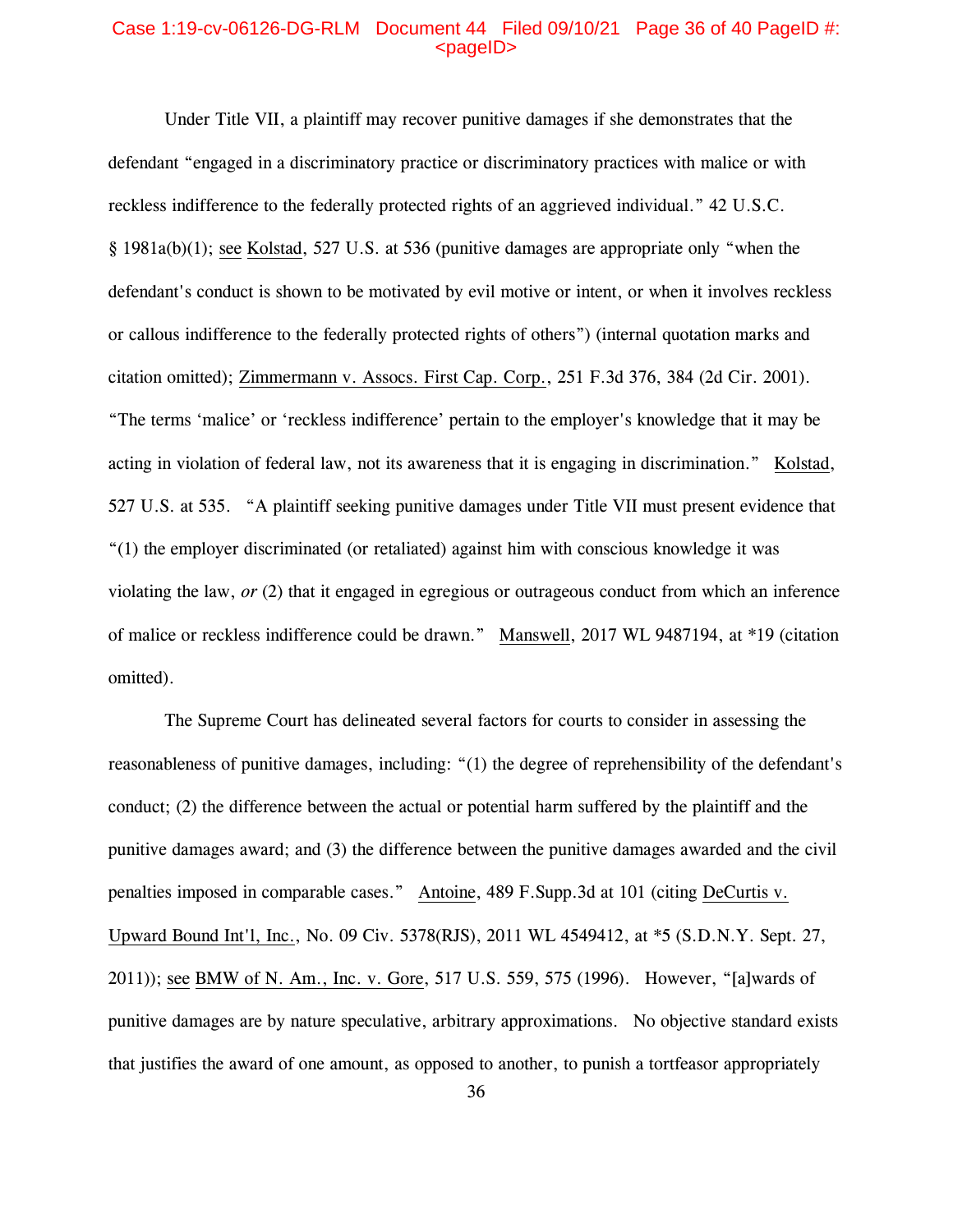# Case 1:19-cv-06126-DG-RLM Document 44 Filed 09/10/21 Page 37 of 40 PageID #: <pageID>

for his misconduct." Payne v. Jones, 711 F.3d 85, 93 (2d Cir. 2012). The court must ensure that awards for punitive damages are "fair, reasonable, predictable, and proportionate." Id.

A court is also required to consider the defendant's financial circumstances in determining an award of punitive damages, no matter how egregious the underlying conduct. Antoine, 489 F.Supp.3d at 101 (citing Patterson v. Balsamico, 440 F.3d 104, 121-22 (2d Cir. 2006)). Moreover, where, as here, liability for punitive damages is sought to be imposed upon an employer for malicious or recklessly indifferent discrimination by its agents, the plaintiff must demonstrate that the "employee serving in a 'managerial capacity' committed the wrong while 'acting in the scope of his employment,' unless the agent's 'discriminatory employment decisions . . . [were] contrary to the employer's good-faith efforts to comply with Title VII." Zimmermann, 251 F.3d at 384–85 (quoting Kolstad, 527 U.S. at 545) (internal citation omitted).

The Court finds that defendants' conduct towards plaintiff was egregious enough or sufficiently outrageous to warrant punitive damages based on comparable caselaw. Generally, punitive damages are awarded for sex- or race-based Title VII claims when a plaintiff is subject to repeated and aggressive propositions and comments. See, e.g., Tenecora, 2020 WL 8771256, at \*27 (collecting cases); Manswell, 2017 WL 9487194, at \*1-3, \*19 (awarding an aggregate of \$100,000 in punitive damages against two sets of defendants where harasser repeatedly and aggressively propositioned plaintiff for sex and made crude comments over an 18-month period, after which plaintiff was retaliated against). Plaintiff alleges that defendant Stoupas "continuously sexually harassed" her, including making "sexually charged comments." Quintero Decl.  $\P$  9-10. In addition, a club promoter demanded that she have sex with him on several occasions. See id. ¶ 11. Because plaintiff did not submit to unwanted sexual advances by managers, promoters and defendant Stoupas, the terms and conditions of her employment were adversely effected.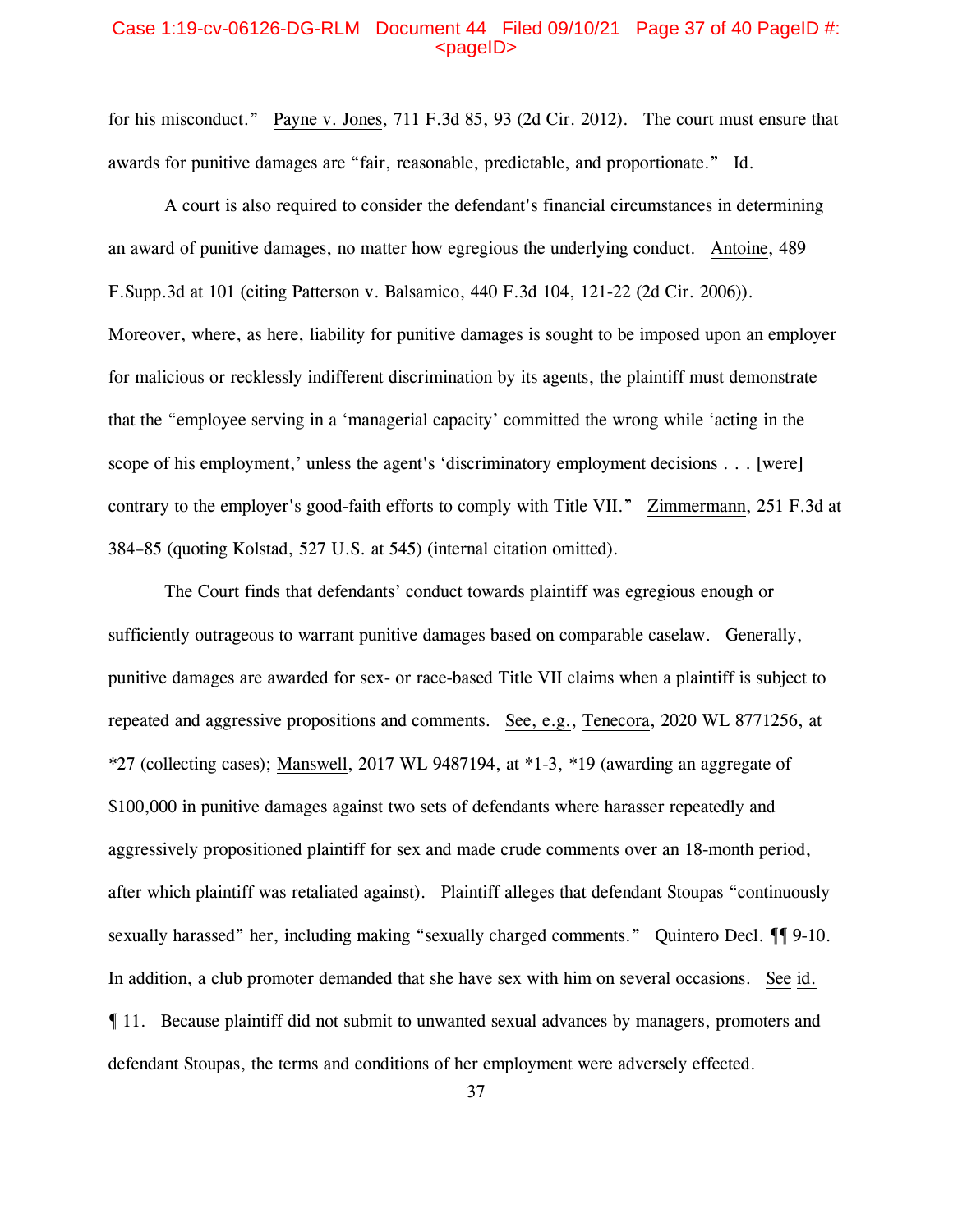# Case 1:19-cv-06126-DG-RLM Document 44 Filed 09/10/21 Page 38 of 40 PageID #:  $<sub>pa</sub>$  $<sub>o</sub>$ </sub></sub>

Moreover, all of plaintiff's harassers were in a managerial position with respect to plaintiff. Under these circumstances, an award of punitive damages is appropriate against the employer for the acts of its employees. See Munson, 2017 WL 4863096, at \*9 (holding employer liable for conduct of managerial agent, and noting that defaulting employer "cannot show that it made 'good-faith efforts to prevent discrimination in the workplace'"). Finally, the Court notes that, by defaulting, defendants have waived the opportunity to demonstrate that their financial circumstances should constrain the amount of any such award. See Mathie v. Fries, 121 F.3d 808, 816 (2d Cir. 1997) ("Under well established precedent in this Circuit, 'it is the defendant's burden to show that his financial circumstances warrant a limitation of the award.'") (citation omitted).

In conclusion, the Court recommends an award of punitive damages against defendants jointly and severally in the amount of \$15,000.<sup>[12](#page-37-0)</sup> See Tencora, 2020 WL 8771256, at  $*27$ (awarding one of several plaintiffs \$10,000 in punitive damages against defendant who "repeatedly propositioned her for sex, made sexually explicit comments to her, sent her inappropriate text messages, and contacted her outside of work with invitations to [his] home"); Munson, 2017 WL 4863096, at \*9 (awarding \$30,000 punitive damages for plaintiff who was repeatedly groped by coworker); Styka v. My Merchants Servs. LLC, 14 Civ. 6198 (ENV) (VMS), 2016 WL 3866550, at \*1, \*4 (E.D.N.Y. July 13, 2016) (awarding \$50,000 in punitive damages where supervisor made "crude verbal comments" and "physically forced himself on [the plaintiff] by kissing her or grabbing her breasts, thighs, or buttocks" for approximately five months, and terminated her); Walia, 160 F.Supp.2d at 384, 392 (awarding \$30,000 in punitive damages based in part on

<span id="page-37-0"></span><sup>&</sup>lt;sup>12</sup> Although Title VII permits an award of punitive damages only against the employer, the NYCHRL provides for punitive damages against an employer and an individual employee. See Caravantes v. 53<sup>rd</sup> Street Partners, LLC, No. 09 Cv. 7821(RPP), 2012 WL 3631276, at \*25 (S.D.N.Y. Aug. 23, 2012).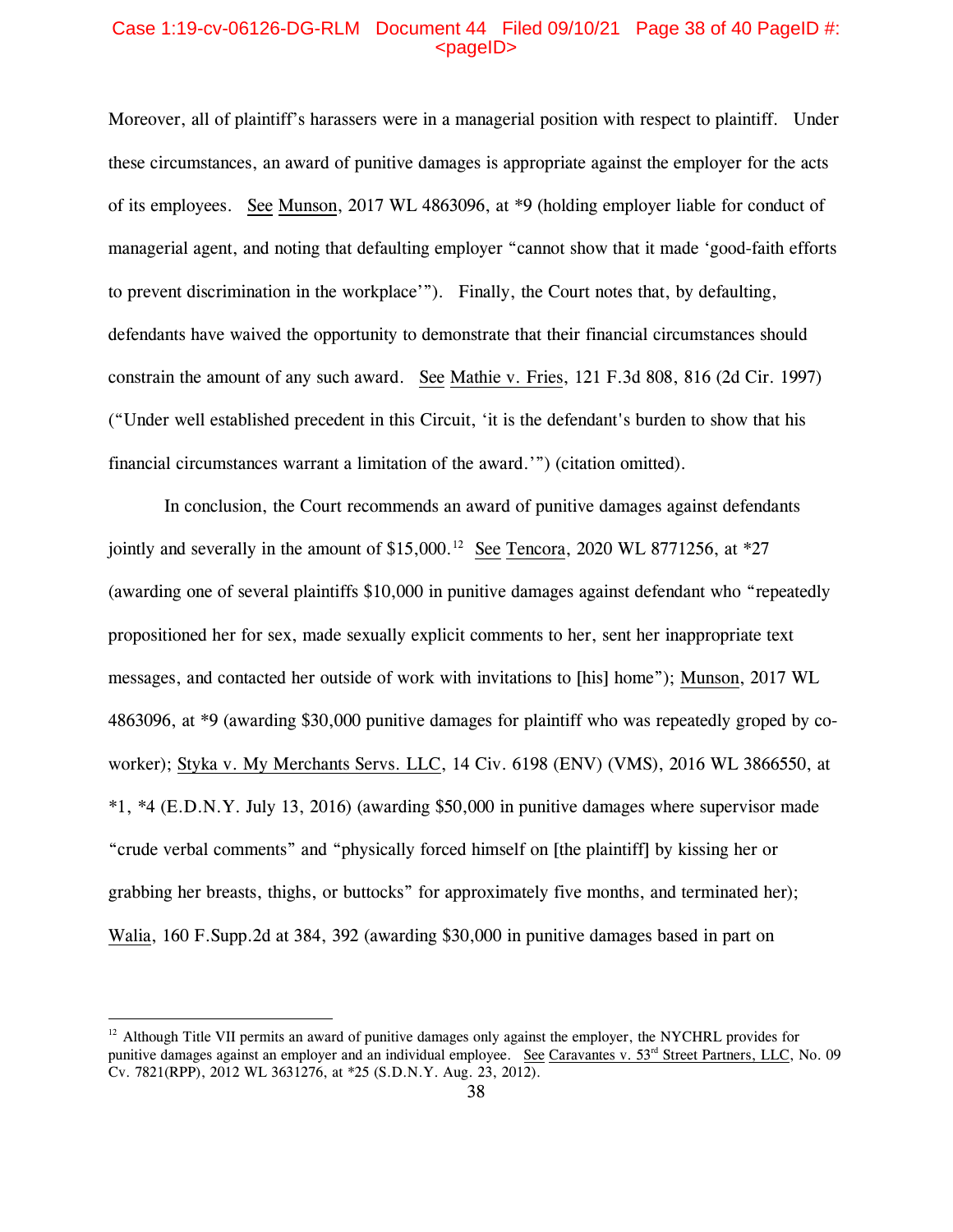### Case 1:19-cv-06126-DG-RLM Document 44 Filed 09/10/21 Page 39 of 40 PageID #:  $<sub>pa</sub>$ gelD $>$ </sub>

defendant's repeated grabbing of breasts of plaintiff, who suffered documented physical consequences and hospitalization).

### **VII. Post-Judgment Interest**

Post-judgment interest shall be imposed "on any money judgment in a civil case recovered in a district court." 28 U.S.C. § 1961(a). This interest rate is calculated "from the date of the entry of the judgment, at a rate equal to the weekly average 1-year constant maturity Treasury yield, as published by the Board of Governors of the Federal Reserve System, for the calendar week preceding[ ] the date of the judgment," and "shall be computed daily to the date of payment except as provided in section 2516(b) of this title and section 1304(b) of title 31, and shall be compounded annually." 28 U.S.C. § 1961(a)-(b). The amount upon which the post-judgment interest accrues "includes compensatory damages, and punitive damages[.]" Koch v. Greenberg, 14 F.Supp.3d 247, 287 (S.D.N.Y. 2014) (citations omitted). Therefore, this Court respectfully recommends that plaintiff be awarded post-judgment interest on her monetary award, to be calculated using the federal rate set forth in 28 U.S.C. § 1961(a), from the date the Clerk of the Court enters judgment in this action until the date of payment. $^{13}$  $^{13}$  $^{13}$ 

#### **CONCLUSION**

For the foregoing reasons, this Court respectfully recommends that plaintiff's motion for default judgment be granted in substantial part and that plaintiff be awarded judgment against Angels of the World and defendant Stoupas, jointly and severally, in the amount of \$228,933.33, plus pre-judgment interest on the back-pay award of \$183,933.33, from November 12, 2016, until the entry of judgment, and post-judgment interest pursuant to 28 U.S.C. § 1961(a). The Court

<span id="page-38-0"></span><sup>&</sup>lt;sup>13</sup> Plaintiff has not moved for attorneys' fees and costs, nor submitted the requisite contemporaneous time records or documentation regarding the costs incurred.